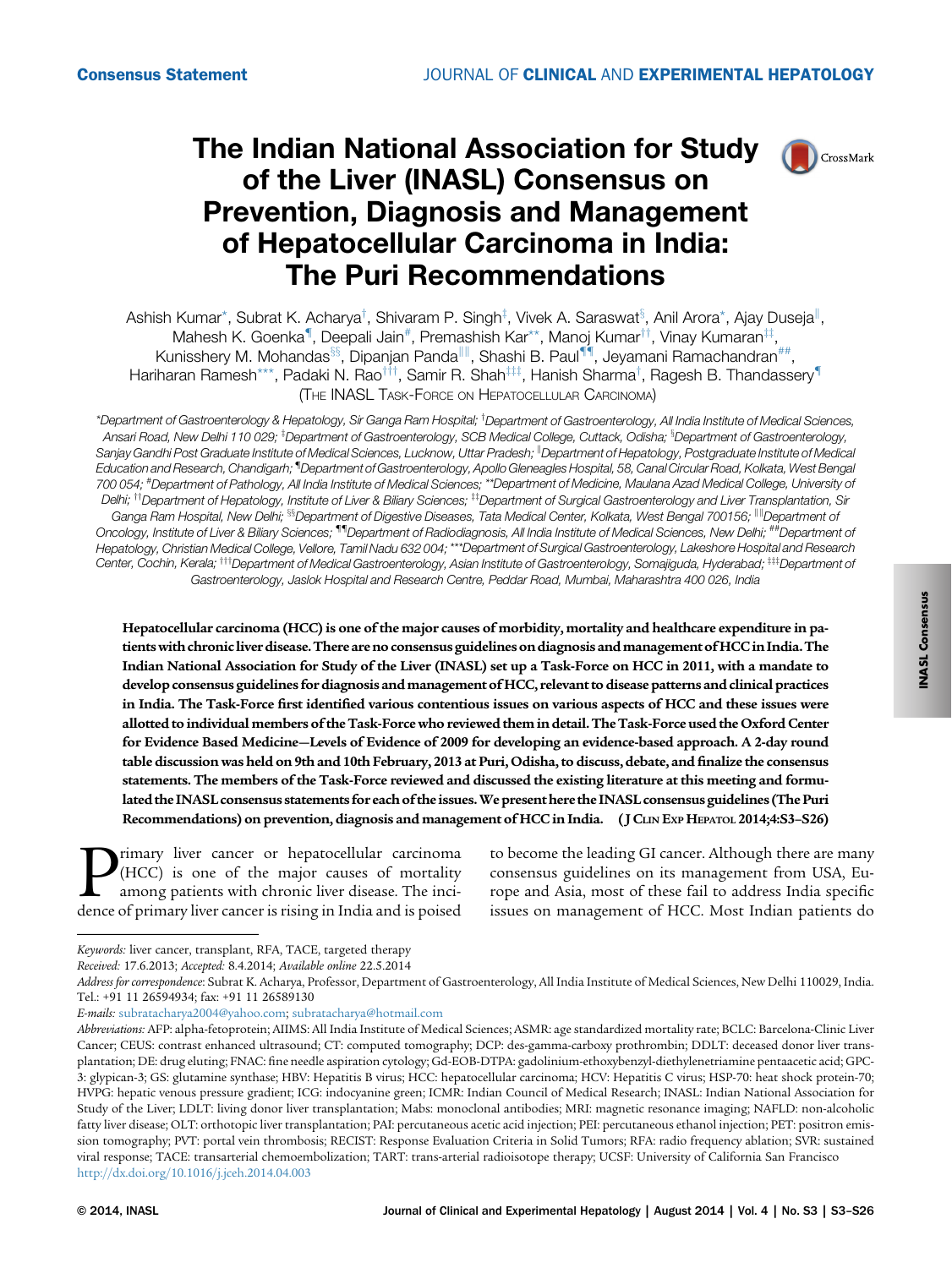not have access to the expensive treatment of HCC as suggested by these guidelines. In addition, awareness on prevention of HCC, screening of the high risk groups, early diagnosis of HCC and various curative as well as palliative treatment options available for HCC is sub-optimal among the primary and secondary healthcare providers in India.

The Indian National Association for Study of the Liver (INASL) felt a need to develop 'India-specific' consensus guidelines for diagnosis and management of HCC. Therefore, INASL set up a Task-Force on HCC in 2011, with a mandate to develop consensus guidelines on various clinical aspects of HCC, relevant to disease patterns and clinical practices in India. These guidelines are also expected to help in developing a framework for future research on affordable treatment options for HCC in India. The present review summarizes the INASL consensus guidelines on prevention, diagnosis and management of HCC in India.

For the purpose of development of consensus guidelines, the Task-Force identified various contentious issues on various aspects of HCC. The members of the Task-Force reviewed the existing literature and developed consensus statements on each of these issues. A 2-day round table discussion was held on 9th and 10th February, 2013 at Puri, Odisha, to discuss, debate, and finalize the consensus statements. Only those statements that were unanimously approved by the Task-Force members were accepted. These statements were circulated to all the experts and were subsequently presented at the annual conference of the INASL at Hyderabad, in March 2013. The Task-Force adopted the Oxford Center for Evidence Based Medicine—Levels of Evidence of  $2009<sup>1</sup>$  $2009<sup>1</sup>$  $2009<sup>1</sup>$  for developing an evidence-based approach. The group assessed the level of existing evidence and accordingly ranked the recommendations [i.e., level of evidence from 1 (highest) to 5 (lowest); grade of recommendation from A (strongest) to D (weakest)].

# EPIDEMIOLOGY OF HEPATOCELLULAR CARCINOMA (HCC) IN INDIA

Nationally representative data on epidemiology of HCC is not available. Cancer is not a reportable disease in India and the cancer registries in India are mostly urban. National cancer registry program of the Indian Council of Medical Research (ICMR) has been recently expanded to include 21 population based and 6 hospital based cancer registries. The last published registry data by ICMR available in the cancer registry website ([www.ncrpindia.org\)](http://www.ncrpindia.org) was in 2008 which provides information on various can-cers from [2](#page-16-0)006 to  $2008.<sup>2</sup>$  The other source of information was the report published by International Agency for Research on Cancer (WHO). $3$  According to these available data the age adjusted incidence rate of liver cancer in India for men ranges from 0.7 to 7.5 and for women 0.2 to 2.2 per 100,000 persons per year. There is a male preponderance with a male : female ratio of 4:1. It was also found that

the median age of presentation of liver cancer ranges between 40 and 70 years and with increasing age, the frequency of liver cancer increases.

Dikshit et al<sup>[4](#page-16-0)</sup> have published a nationally representative survey on the causes of cancer related mortality in India. The study was conducted by verbal autopsy study in 1.1 million homes representing the whole country. In 2010 at all ages, rates of cancer deaths about 59/100,000 for men and about 52/100,000 for women. Among men, the first 4 causes of mortality included oral, stomach, lung and liver cancer. In 2010 approximately 14,000 deaths would have occurred due to liver cancer with an age standardized mortality rate (ASMR) of 6.8/100,000 population. In women liver cancer was the 8th common cause of cancer related mortality accounting for 12,000 death in 2010 with an ASMR of 5.1/100,000 population.

The well known risk factors for the development of HCC include cirrhosis of liver of any cause.<sup>[5](#page-16-0)</sup> About 70%– 90% of HCC have been reported globally in cirrhotic livers.<sup>[6](#page-16-0)</sup> The frequency of HCC in a cirrhotic may vary depending upon underlying etiology of cirrhosis, such as HBV, HCV, alcohol and non-alcoholic fatty liver disease. Paul et al<sup>[7](#page-16-0)</sup> had conducted a prospective observational study to assess the HCC incidence among Indian patients with child's A and B cirrhotic without having any HCC at enrollment ( $n = 194$ ) who were followed up for a median duration of 44 months. Each patient had ultrasonography and alpha-fetoprotein (AFP) at 6 month interval and triple phase CT scan annually. During a cumulative 563 person years follow-up 9 cases of HCC (all males) were detected with an annual incidence rate of 1.6% (95% CI 0.07–3.0).

None of the case series published from India have provided year wise breakup to assess whether HCC burden is increasing in the tertiary care centers. According to an unpublished data from All India Institute of Medical Sciences (AIIMS) from 1990 to 2012, 1062 consecutive patients with confirmed diagnosis of HCC were registered at the liver clinic at the AIIMS. The data indicates that there is progressive rise in number of HCC cases at AIIMS. Similar trend has also been seen at other tertiary care centers of India which report a burden of HCC as 50–100 cases per year. Yeole had published the population based age adjusted time trends in the incidence of liver cancers in India.<sup>[8](#page-16-0)</sup> He reported a significant increase in the liver cancer incidence in Mumbai, Chennai and Bangalore registries.

During the round table discussion at Puri, it was felt by all the experts that there is an urgent need to form an HCC registry under the aegis of INASL, with collaboration from various tertiary care centers of India which manages HCC.

#### Consensus Statements

1. The age adjusted incidence rate of hepatocellular carcinoma (HCC) in India for men ranges from 0.7 to 7.5 and for women 0.2 to 2.2 per 100,000 of population per year. (Evidence-2a)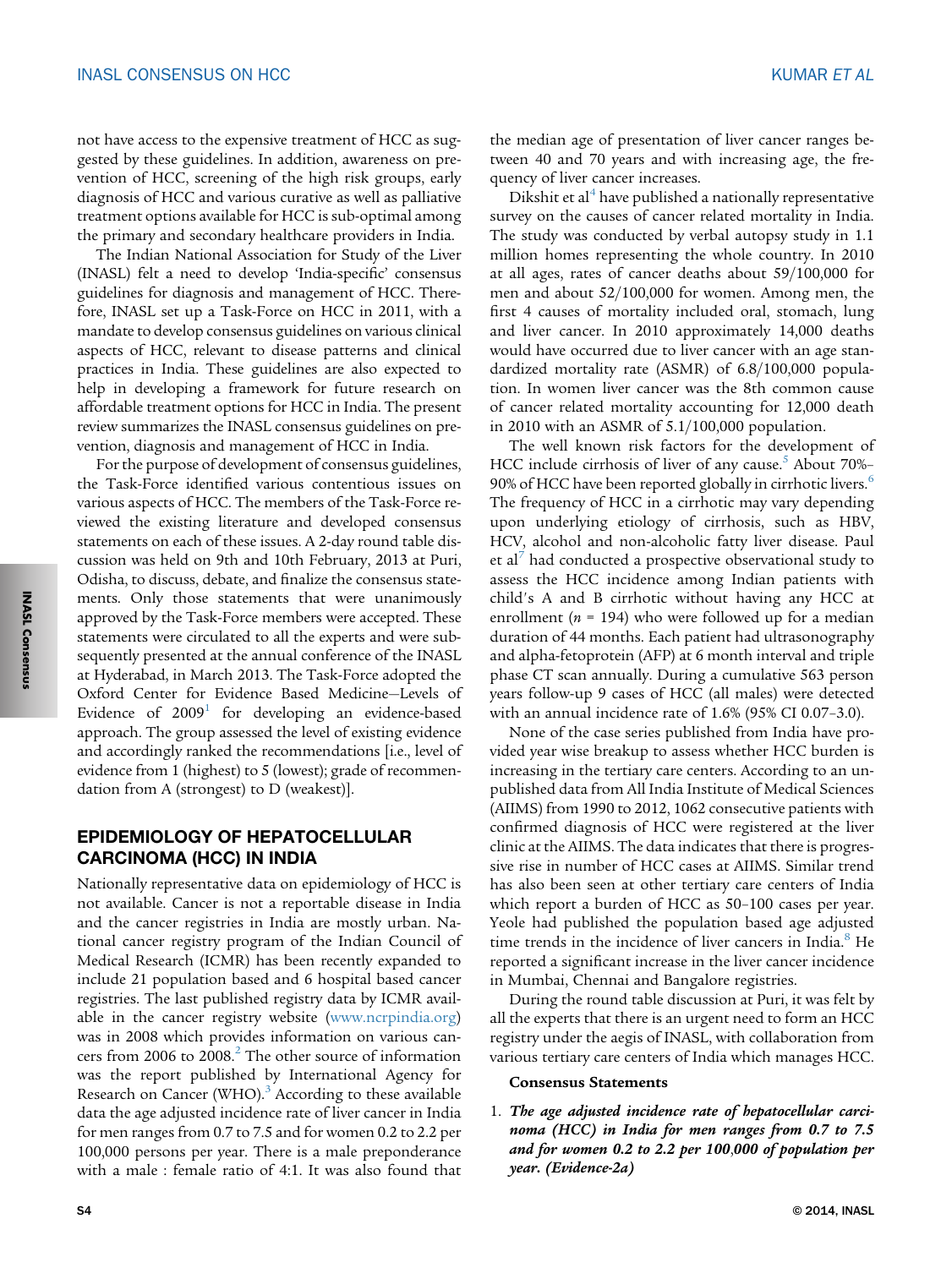- 2. The male: female ratio for HCC in India is 4:1. (Evidence-2a)
- 3. The age of presentation varies from 40 to 70 years. (Evidence-2a)
- 4. The age standardized mortality rate for HCC in India for men is 6.8/100,000 and for women is 5.1/100,000. (Evidence-2b)
- 5. The incidence of HCC in cirrhotics in India is 1.6% per year. (Evidence-2b)
- 6. The incidence of HCC is increasing in India. (Evidence-1b)
- 7. There is a need for a multi-centric HCC registry under the aegis of Indian National Association for Study of the Liver (INASL). (Evidence-5, Grade-D)

## RISK FACTORS FOR HEPATOCELLULAR CARCINOMA (HCC) IN INDIA

Worldwide, the single largest risk factor in the development of HCC is cirrhosis of any etiology, which is present in 70%–90% of those who have HCC. $6,9$  Following this, chronic HBV infection, chronic HCV infection, alcohol consumption, and aflatoxin exposure are important risk factors for HCC development.<sup>[10](#page-16-0)</sup> Less common causes include non-alcoholic fatty liver disease (NAFLD), hereditary hemochromatosis, alpha-1-antitrypsin deficiency, autoimmune hepatitis, some porphyrias, Wilson's disease, smoking and tobacco use. $5$  The distribution of these risk factors among patients with HCC is highly variable, depending on geographic region and race or ethnic group. Diabetes mellitus is also known to be associated with elevated risks of both HCC incidence and mortality. $11-13$  $11-13$ Indian studies have also corroborated these findings and cirrhosis of liver, HBV infection, HCV infection, alcohol consumption, and aflatoxin exposure have been found to be the most important risk factors for HCC development.<sup>[7,14](#page-16-0)–26</sup> In addition to these, NAFLD is now increasingly being recognized from India as a cause of  $HCC<sup>27</sup>$  $HCC<sup>27</sup>$  $HCC<sup>27</sup>$  Diabetes, in addition to being a risk factor of HCC in India, has also been found to be associated with more advanced HCC and poorer outcome.<sup>[24,28,29](#page-17-0)</sup> In a case–control study, Asim et al observed a positive correlation between age, HBV and HCV infection, smoking habit of >20 packs/year, alcohol consumption of >100 g/day and risk of liver cancer.<sup>[30](#page-17-0)</sup>

Among the various etiological factors being implicated in the cause of HCC, one of the most important cause, however, is HBV infection. $31,32$  Insertional mutagenesis, transactivation by truncated X or preS2/S regions, and activation of growth regulatory genes or oncogenes have all been suggested as possible mechanisms for this carcinogenesis.<sup>3</sup> HBV genotype D was the predominant genotype associated with HCC cases seen in India. $34$  In a study on methylation profiling of tumor suppressor genes and oncogenes in hepatitis virus-related HCC from north India the involvement of CDKN2B, SOCS1, CDH1, GSTP1, and MYC in patho-

genesis of HCC was shown implicating altered DNA methylation in the molecular pathogenesis of hepatitis virus-related HCC[.35](#page-17-0) In another study it was also found that shorter telomeres are present in telomerase-positive HCC cases. However, no correlation was found between telomerase activity and telomere length with respect to the viral status in HCC. $36$  Although it may be difficult now to predict which HBV infected patient will develop HCC, but with the ready availability of HBV genotypic variant analysis and genome-wide association studies in the future, the combination of genetic and non-genetic factors may promise a more personalized approach to predicting HCC in chronically HBV-infected patients.<sup>37</sup> Like HBV, HCV can also cause HCC by various pathogenetic mechanisms.<sup>[38](#page-17-0)</sup>

Investigating for genetic risk factors for HCC in India, Asim et al found that the variants in low penetrance genes of Glutathione-S-transferase such as GSTM1 and GSTT1 are associated with an increased liver cancer risk.<sup>[30](#page-17-0)</sup> Glutathione-S-transferase and mEPHX variants shared a positive association with viral-related HCC risk in a study from North India.<sup>[39](#page-17-0)</sup> Katiyar et al found a very low frequency of p53 mutations in HCC patients of India.<sup>[40](#page-17-0)</sup> Another study from South India indicated that chromosomal alterations and the genetic variations of p53 and XRCC1 might contribute to inter-individual susceptibility to HCC.<sup>[41](#page-17-0)</sup> Positive association of XRCC1 genotypes and risk of hepatitis virus-related HCC has been confirmed by Kiran et al. $42$ The same group later found that 113Tyr-139Arg and 113His-139His haplotypes of mEPHX significantly elevated the risk for HCC by 1.4- and 1.5-folds; however, Arg-His-Arg haplotype of XRCC1 did not enhance the risk for HCC.<sup>[43](#page-17-0)</sup> Because of these discrepant and isolated reports on genetic risk factors for HCC it was concluded at the Puri meeting that currently data is insufficient to implicate any genetic risk factor for HCC in India.

Consensus Statements

- 8. Cirrhosis of liver, chronic Hepatitis B virus (HBV) infection, chronic Hepatitis C virus (HCV) infection, alcohol consumption, and aflatoxin exposure are the most important risk factors for HCC development. (Evidence-1a)
- 9. Other important risk factors are: Diabetes mellitus, non-alcoholic fatty liver disease (NAFLD), smoking and tobacco use. (Evidence-1a)
- 10. Currently data is insufficient to implicate any genetic risk factor for HCC in India. (Evidence-3b)

## PREVENTION OF HEPATOCELLULAR CARCINOMA (HCC) IN INDIA

Prevention of cancer seems to be the most cost-effective strategy in the war against cancer. In the context of HCC, most HCCs are amenable to prevention. Primary prevention of HCC aims at reducing exposure to various carcinogenic hepatotoxins (initiating agents to induce persistent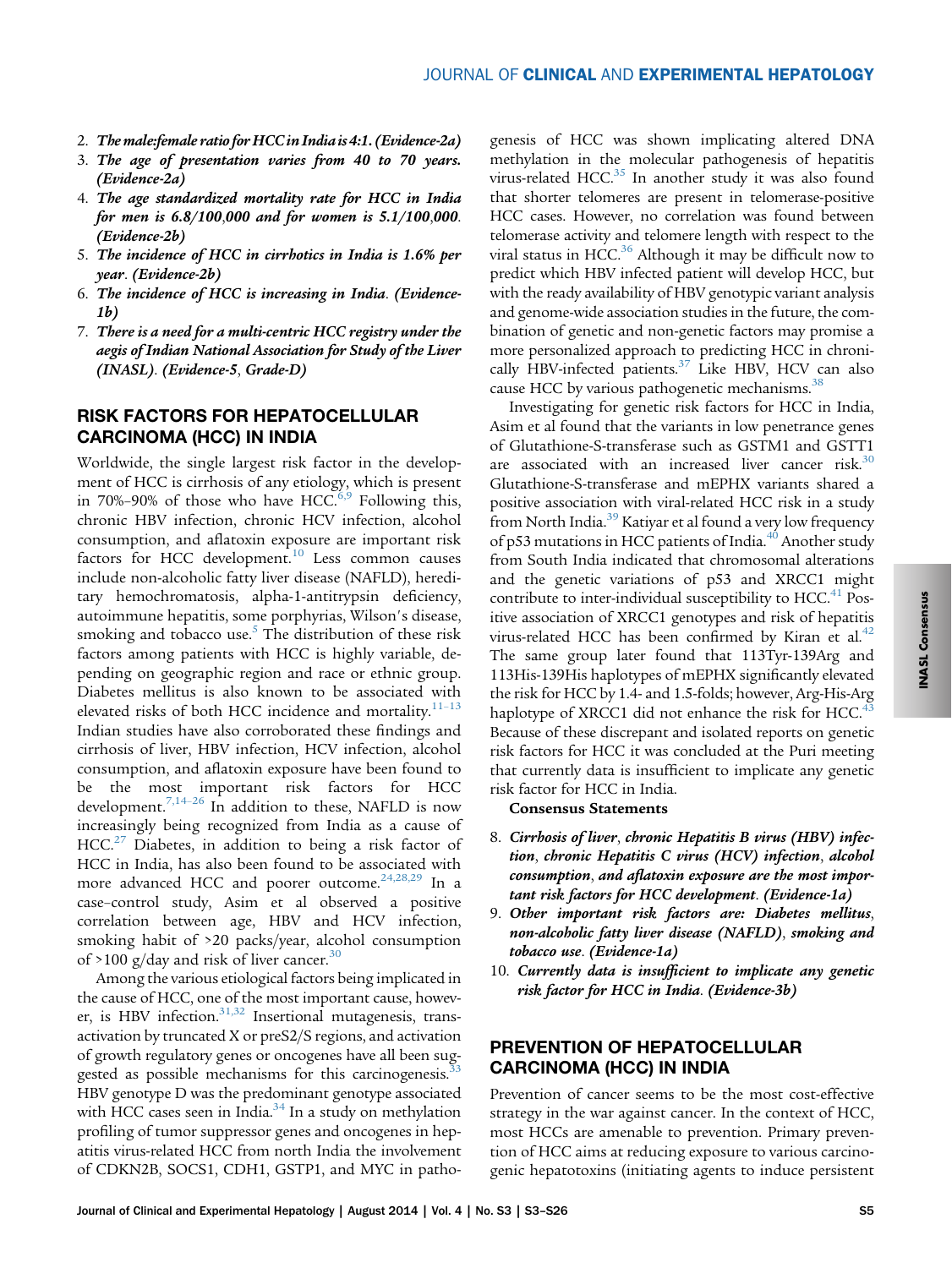<span id="page-3-0"></span>

**Figure 1** Prevention of HCC: stages and opportunities for intervention.

or chronic liver injury). Secondary prevention of HCC aims at treating the chronic necro-inflammatory state of liver produced by the carcinogenic hepatotoxin (control or remission of ongoing liver injury). Tertiary prevention aims at prevention of recurrence of HCC after initial successful curative treatment (Figure 1).

Ideally, all the three strategies of prevention are necessary for effective control of HCC in a region. However, primary prevention strategies may be better suited for India, because secondary preventive strategies may be too expen-sive and not very cost-effective.<sup>[44](#page-17-0)</sup> HCC related to HBV can be primarily prevented by vaccination. Nationwide vaccination of infants in Taiwan reduced the incidence of HCC in children aged 6-9 years from  $0.52$  per 100,000 for those born between 1974 and 1984 to  $0.13$  for those born between 1984 and 1986.<sup>45</sup> Hence, hepatitis B vaccination is strongly recommended to all newborns. HBV vaccination is also recommended to the high risk groups likely to contract HBV infection, such as, healthcare workers, patients with chronic non-communicable disease that require frequent visits to hospitals, etc (Table 1). In healthcare settings, universal precautions to avoid transmission of blood borne viruses should be adopted. Testing of blood and blood products for HBV and HCV is mandatory and must be followed with utmost care. Besides hepatotropic viruses, obesity, NAFLD and alcohol use are important risk factors for HCC, and therefore, healthy life-style should be encouraged including prevention of obesity and alcohol abuse. Metabolic conditions,

Table 1 High Risk Groups Needing Hepatitis B Vaccination.

People with high-risk sexual behavior. Partners and household contacts of infected patients. Intravenous drug users. People who frequently require blood or blood products. Recipients of solid organ transplantation. People at occupational risk of hepatitis B virus. infection, including healthcare workers. Kidney dialysis patients and those in early renal failure. Inmates of a correctional facility. Staff and clients of institutions for the developmentally disabled. Patients with chronic ailments who require repeated admissions.

such as diabetes and NAFLD should be appropriately treated and monitored for adequate control of liver injury in such patients.

Among the secondary preventive strategies, effective therapy for viral hepatitis is the most important control strategy. There is strong evidence that antiviral therapy that controls HBV infection in HBsAg-positive patients and that eradicates HCV in patients with viremia substantially reduces but does not eliminate the risk of HCC in patients with viral hepatitis. $5$  In one large Chinese study, patients with chronic HBV infection who also had cirrhosis or advanced fibrosis were randomly assigned to receive 100 mg of lamivudine per day or placebo for up to 5 years; the incidence of HCC was significantly reduced in the lamivudine group as compared with the placebo group (3.9% versus 7.4%; hazard ratio, 0.49;  $P = 0.047$ ).<sup>[46](#page-18-0)</sup> In patients with HBV cirrhosis with high viral load there is evidence that antiviral therapy helps in preventing HCC development and should be recommended. In patients with HBV cirrhosis with low viral load antiviral therapy can be given, however, currently data is not strong in its role in HCC prevention. The long-term studies of lamivudine (and adefovir) show a consistent reduction in the development of liver cancers in patients with, and without, cirrhosis.<sup>[47](#page-18-0)</sup> However, this beneficial effect is blunted by the development of resistance. The effects of the newer nucleoside/ nucleotide analogs, with higher potency and minimal risk of resistance development, are, as yet, unknown.<sup>[47](#page-18-0)</sup>

In one mathematical simulation model it was found that the probability of developing HCC increases approximately linearly with duration of HCV infection at the rate of 2.4 incident cases per thousand HCV-infected per-son years.<sup>[48](#page-18-0)</sup> This indicates that the sooner viral replication can be suppressed through antiviral therapy, the greater the chance of prevention of development of HCC. The results of one randomized, controlled study and several non-randomized studies involving patients who were infected with HCV but did not have cirrhosis indicated that among those treated with interferonbased therapy who had a sustained viral response (SVR), the risk of HCC was reduced by  $57\% - 75\%$ .<sup>[49,50](#page-18-0)</sup> Another study showed that among patients with HCV infection who did have cirrhosis and did not have a sustained response to antiviral therapy, the risk of HCC was not significantly reduced with maintenance interferon therapy.<sup>[5,51](#page-16-0)</sup> In a meta-analysis of 30 studies it was found that among HCV-infected persons at any stage of fibrosis, SVR was associated with reduced risk for HCC (relative risk for all persons, 0.24 [95% CI, 0.18-0.31]). $52$  Thus it was concluded in the meeting that antiviral therapies aimed at maintaining HBV suppression in patients with chronic hepatitis B and achieving SVR in patients with chronic hepatitis C should be recommended to all those who are candidates for antiviral therapy, since these measures have been

INASL Consensus Consensus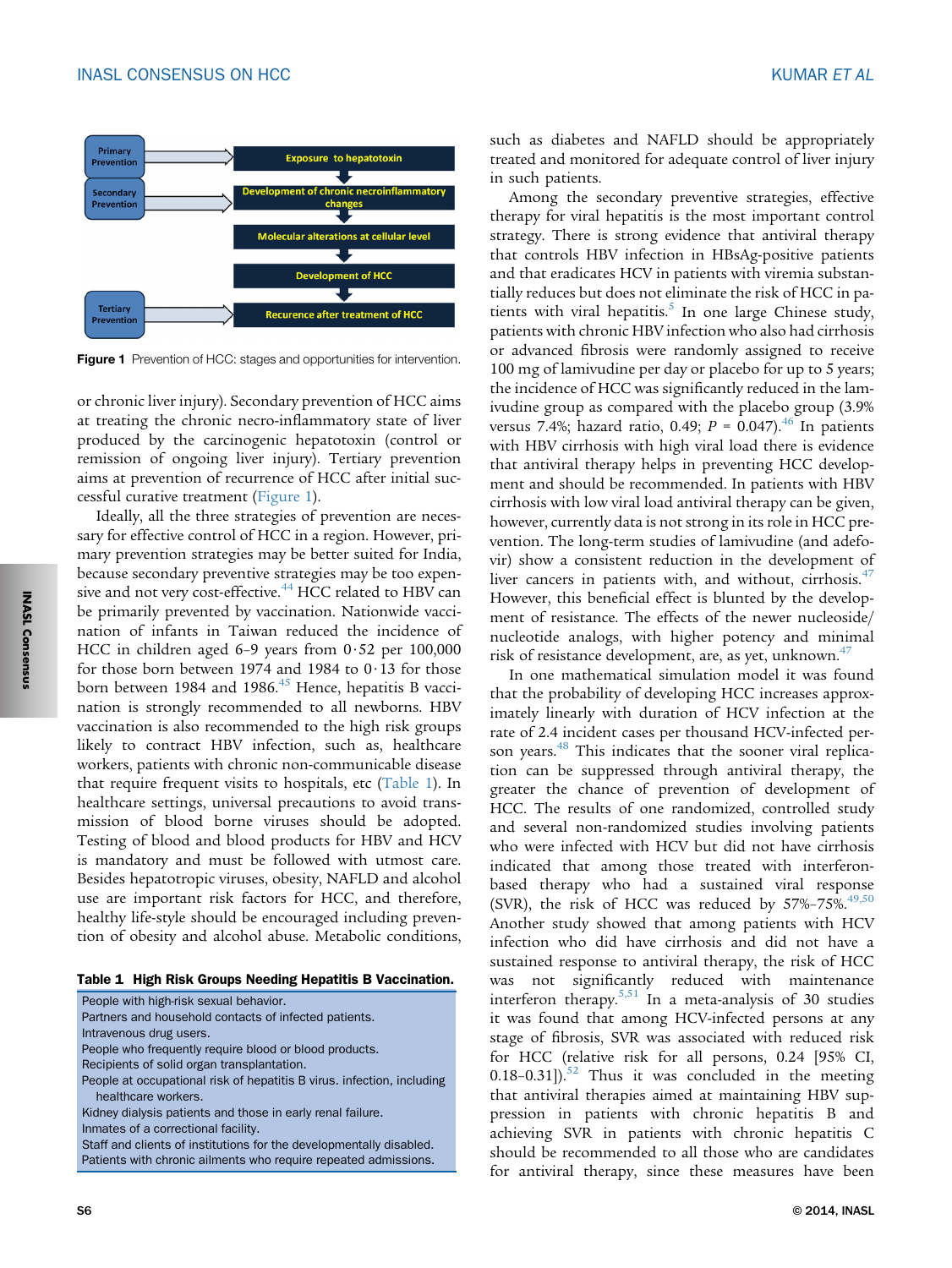shown to prevent progression to cirrhosis, and HCC development.

### Consensus Statements

- 11. Hepatitis B vaccination is recommended to all newborns and high risk groups  $(Table 1)$  $(Table 1)$ . (Evidence-1b, Grade-A)
- 12. Universal precautions to avoid transmission of blood borne viruses in healthcare settings should be adopted. (Evidence-1b, Grade-A)
- 13. Testing of blood and blood products for HBV and HCV is mandatory and must be followed. (Evidence-1b, Grade-A)
- 14. Healthy life-style should be encouraged including prevention of obesity and alcohol abuse. (Evidence-2b, Grade-B)
- 15. Encourage control of metabolic conditions, such as diabetes and NAFLD. (Evidence-2b, Grade-B)
- 16. Antiviral therapies aimed at maintaining HBV suppression in patients with chronic hepatitis B and achieving sustained viral response in patients with chronic hepatitis C should be recommended to all those who are candidates for antiviral therapy, because these measures have succeeded in preventing progression to cirrhosis, and HCC development. (Evidence-1a, Grade-A)
- 17. In patients with HBV cirrhosis with high viral load there is evidence that antiviral therapy helps in preventing HCC development and is recommended. (Evidence-1b, Grade-A)
- 18. In patients with HBV cirrhosis with low viral load antiviral therapy can be given, however, currently data is not strong in its role in HCC prevention. (Evidence-3b, Grade-C)

## ROLE OF SURVEILLANCE IN HEPATOCELLULAR CARCINOMA (HCC) **PREVENTION**

Early detection by surveillance is the only way to diagnose HCC when curative treatments are feasible in at least 50%– 70% of these early detected cases.<sup>[53](#page-18-0)</sup> HCCs detected when symptomatic are associated with a poor prognosis and ones detected on surveillance fare as well as incidentally found ones.<sup>[54](#page-18-0)</sup> The decision to begin surveillance depends on the degree of risk of HCC for the individual and the extent to which he or she would be treated if diagnosed with the malignant disease.<sup>[55](#page-18-0)</sup> Level of awareness and attitude of physicians managing CLD patients is a major factor in surveillance of HCC. It is suggested that for HCC surveillance to be effective, several steps need to be enacted.<sup>[56](#page-18-0)</sup> These include (1) identification of high risk patients who are appropriate for surveillance (HBV and HCV with advanced fibrosis/cirrhosis), (2) availability and accessibility of HCC surveillance to patients at risk in appropriate healthcare settings, (3) recommendation of the intervention by healthcare providers, (4) acceptance of HCC surveillance by patients, (5) adherence to surveillance,

recall and follow-up at the recommended intervals, the benefits of therapy, (6) availability of appropriate diagnostic test follow-up for abnormal surveillance, and (7) availability of efficacious curative or palliative treatment once HCC is diagnosed.<sup>[56](#page-18-0)</sup>

Ideally, reduction of disease-specific mortality should be the aim of any cancer surveillance. $57$  In a randomized controlled trial on surveillance, done in China on 18,816 patients with hepatitis B, twice-yearly ultrasonography and measurement of serum AFP concentration was compared with no surveillance.<sup>[58](#page-18-0)</sup> Despite suboptimal adherence to surveillance (<60%), survival of screened participants was 66% at 1 year, 53% at 3 years, and 46% at 5 years versus 31%, 7%, and 0%, respectively, in similar patients who were not subjected to surveillance. This study included both cirrhotics and chronic carriers and reported results variably in different publications, making the recent Cochrane database review conclude that there is no evidence favoring surveillance for HC in chronic HBV car-riers.<sup>[59](#page-18-0)</sup> Nevertheless, many population based and clinic based retrospective cohort studies in cirrhotics have found significantly better survival in those whose tumors were asymptomatic but detected on surveillance. $60-65$  $60-65$  These studies are not free from lead time bias (better survival due to anticipated diagnosis of HCC) and length bias (surveillance picking up slow growing tumors) since they are uncontrolled. But when corrected for lead time bias, there was still significant improvement in survival.<sup>[64,65](#page-18-0)</sup> In view of this evidence that surveillance results in stage migration of HCC, it may be unethical to conduct RCTs in this regard.

Various cost-effectiveness models have suggested that surveillance may be cost-effective and that efficacy is dictated by incidence of  $HCC$ .<sup>[66,67](#page-18-0)</sup> Incidence is the key parameter which determines the cost-effectiveness of screening. Different authors have found different levels of HCC incidence >1.5% per year<sup>[66](#page-18-0)</sup> 1.4% year<sup>[67](#page-18-0)</sup> any level<sup>68</sup> to be cost-effective with AFP and USG. A systematic review of cost-effectiveness,<sup>[69](#page-18-0)</sup> analyzing 5 models and 2 studies, found 6 monthly USG with or without AFP to be costeffective. In Asia–Pacific region, where HBV related HCC predominates, it is suggested that HCC surveillance could be effective at reducing disease-specific mortality with acceptable cost-effectiveness among selected patient groups, provided it is a well-organized program.<sup>7</sup>

The Task-Force members concluded that since HCC surveillance can detect early tumors that are potentially amenable to treatment, hence, all patients at risk of developing HCC and who are eligible for HCC therapy are candidates for regular HCC surveillance in India. The treating physician is responsible for the execution of surveillance plan. Involving a nurse educator and improving surveillance with pre-scheduled USG 6 monthly, is recommended by the Task-Force members, to avoid high risk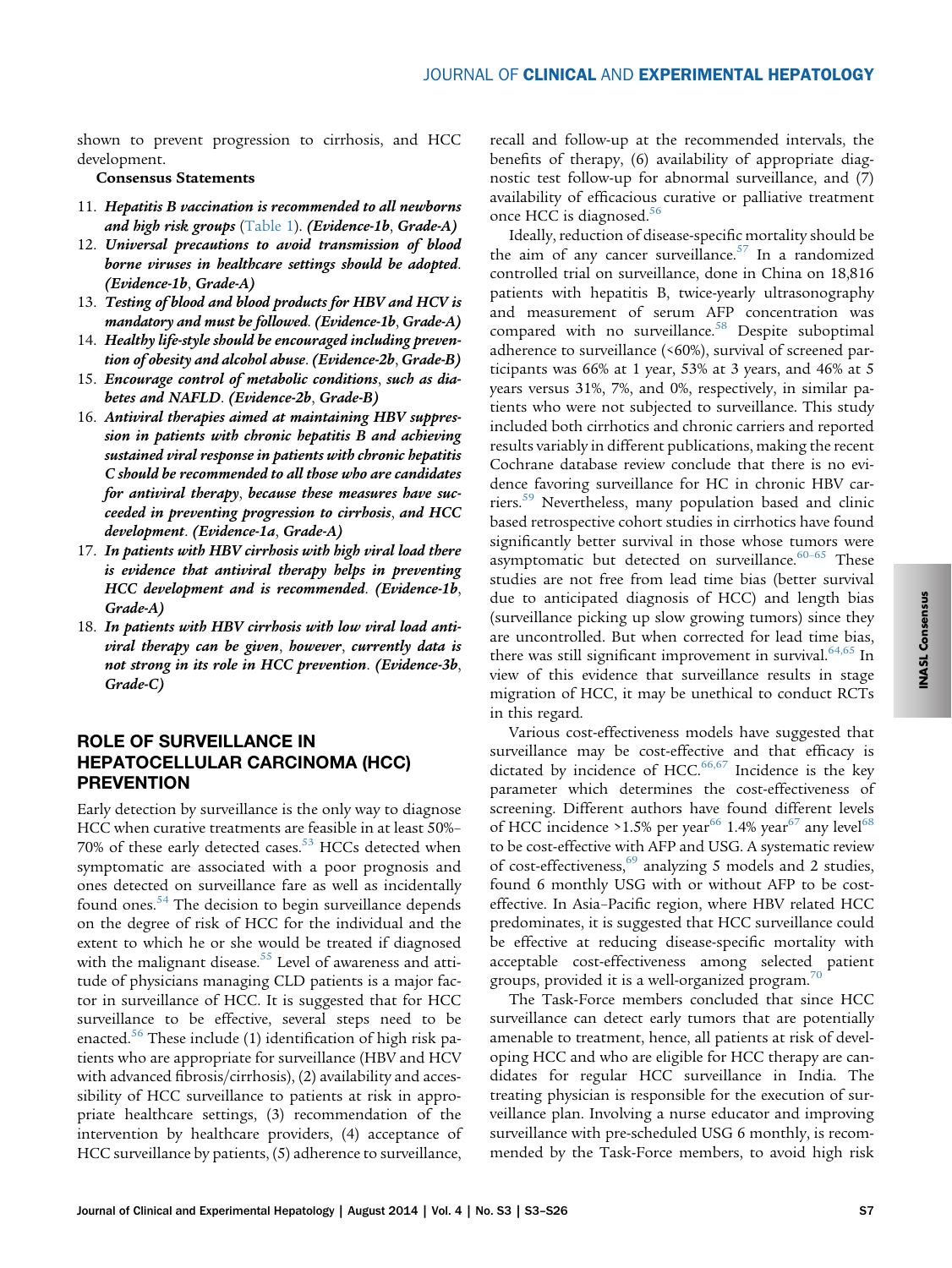patients missing out the benefit of an early diagnosis of HCC.

## Consensus Statements

- 19. HCC surveillance can detect early tumors that are potentially amenable to treatment, hence, all patients at risk of developing HCC and who are eligible for HCC therapy are candidates for regular HCC surveillance. (Evidence-1b, Grade-A)
- 20. Level of awareness and attitude of physicians managing patients of chronic liver disease (CLD) is a major factor in surveillance of HCC; there is a need for greater healthcare provider awareness and utilization of nurse coordinators to improve delivery of HCC surveillance. (Evidence-2b, Grade-B)

# CANDIDATES AND MODALITIES FOR HEPATOCELLULAR CARCINOMA (HCC) **SURVEILLANCE**

The groups of patients in whom surveillance is recommended includes cirrhotics of any etiology who are eligible for effective treatment if diagnosed with HCC; patients with chronic HBV infection, age above 40 years, chronic HBV infection with family history of HCC; and patients with HCV infection with advanced fibrosis.<sup>[5,53,55](#page-16-0)</sup> Individuals with highly impaired liver function (Child–Pugh class C) should be assessed for liver transplantation. If liver transplantation cannot be offered surveillance is of no benefit because diagnosis will not be followed by effective treatment. Similarly, if liver function deteriorates leading to decompensation and there is no transplantation option, the surveillance is unlikely to be beneficial.<sup>[55](#page-18-0)</sup> Surveillance is not recommended for patients with NASH or NAFLD without cirrhosis, since HCC is rare in this group.<sup>71</sup>

Ultrasonography is the most commonly used surveillance test which scores over any other radiological test in view of its non-invasive nature, lack of radiation, and less expensive with wide availability. Though it has been found to be very sensitive in detecting asymptomatic tumors in the context of surveillance (94%), the sensitivity for detecting early-stage tumors is lower (63%) as shown in a recent meta-analysis $72$  but is currently the best surveillance tool for early-stage HCC among patients with cirrhosis. Performing ultrasound every 6 months instead of annually significantly improves sensitivity for early HCC to 70%.<sup>[72](#page-18-0)</sup> However the performance of USG as a surveillance test depends on the experience of the examiner. Based on tumor doubling time, USG screening 6 monthly is a reasonable strategy.<sup>[73](#page-18-0)</sup> A 3-month interval increases detection of small nodules <10 mm but not more HCCs or lesions >30 mm<sup>[74](#page-18-0)</sup>; and, twice-yearly screening has better results than annual as proved by a very recent Korean study<sup>[75](#page-18-0)</sup> and a multicentre Italian study.<sup>[65](#page-18-0)</sup>

Serum AFP is the most widely tested biomarker in HCC. Unfortunately, even with the most efficient cutoff (10-20  $\mu$ g/L), diagnostic sensitivity is around 60%[.55,76](#page-18-0)–<sup>78</sup> It does not perform well as a surveillance test because fluctuating levels may occur in any chronic HBV, HCV not necessarily due to HCC formation.<sup>[79](#page-19-0)</sup> If elevated, is helpful to define patients at risk. $80$  Cholangiocarcinoma, another common hepatobiliary tumor is also associated with elevated AFP. $81$  The lack of efficacy of biomarkers in surveillance was shown when evaluated prospectively as a part of HALT C trial. AFP and/or des-gamma-carboxy prothrombin (DCP) at and 12 months prior to a diagnosis of HCC had low sensitivity.<sup>[78](#page-19-0)</sup> Moreover, early tumors for which surveillance is advocated may not produce AFP elevations. A recent metaanalysis demonstrated that at any cut off, addition of AFP to USG does not provide any advantage in detecting early  $HCCs^{72}$  $HCCs^{72}$  $HCCs^{72}$  with only non-significant increase in pooled sensitivity from 63% to 69%. Similar to AFP, other tumor markers, such as DCP or AFP fractions, do not have bet-ter accuracy.<sup>[55,77,78](#page-18-0)</sup>

One study from India highlighted the importance of symptomatology of weight loss, abdominal pain or anorexia as markers for HCC in patients with cirrhosis. In the study AFP was not found to be a useful screening test.<sup>[82](#page-19-0)</sup>

#### Consensus Statements

- 21. Following patients should be subjected to surveillance for HCC:
	- Patients with cirrhosis
		- Child's A and B cirrhotic patients of any etiology
		- Child's C cirrhotic patients of any etiology who are listed for liver transplantation
	- Patients without cirrhosis
		- Patients with chronic hepatitis B: males >40 years and females >50 years
		- Patients with chronic HBV infection of any age with family history of HCC
		- Chronic HCV with advanced fibrosis. (Evidence-1a, Grade-A)
- 22. Six-monthly ultrasound abdomen by experienced personnel is the recommended surveillance test. (Evidence-1a, Grade-A)
- 23. Serum alfa-fetoprotein has no additive role in surveillance. (Evidence-1a, Grade-A)

## DIAGNOSIS OF HEPATOCELLULAR CARCINOMA (HCC)

Nodules 1 cm or smaller are diagnosed infrequently as HCC and are almost impossible to diagnose confidently by available techniques (biopsy could miss the target and the diagnostic hypervascular profile is not in place at this stage). $55$  Hence it is recommended that nodules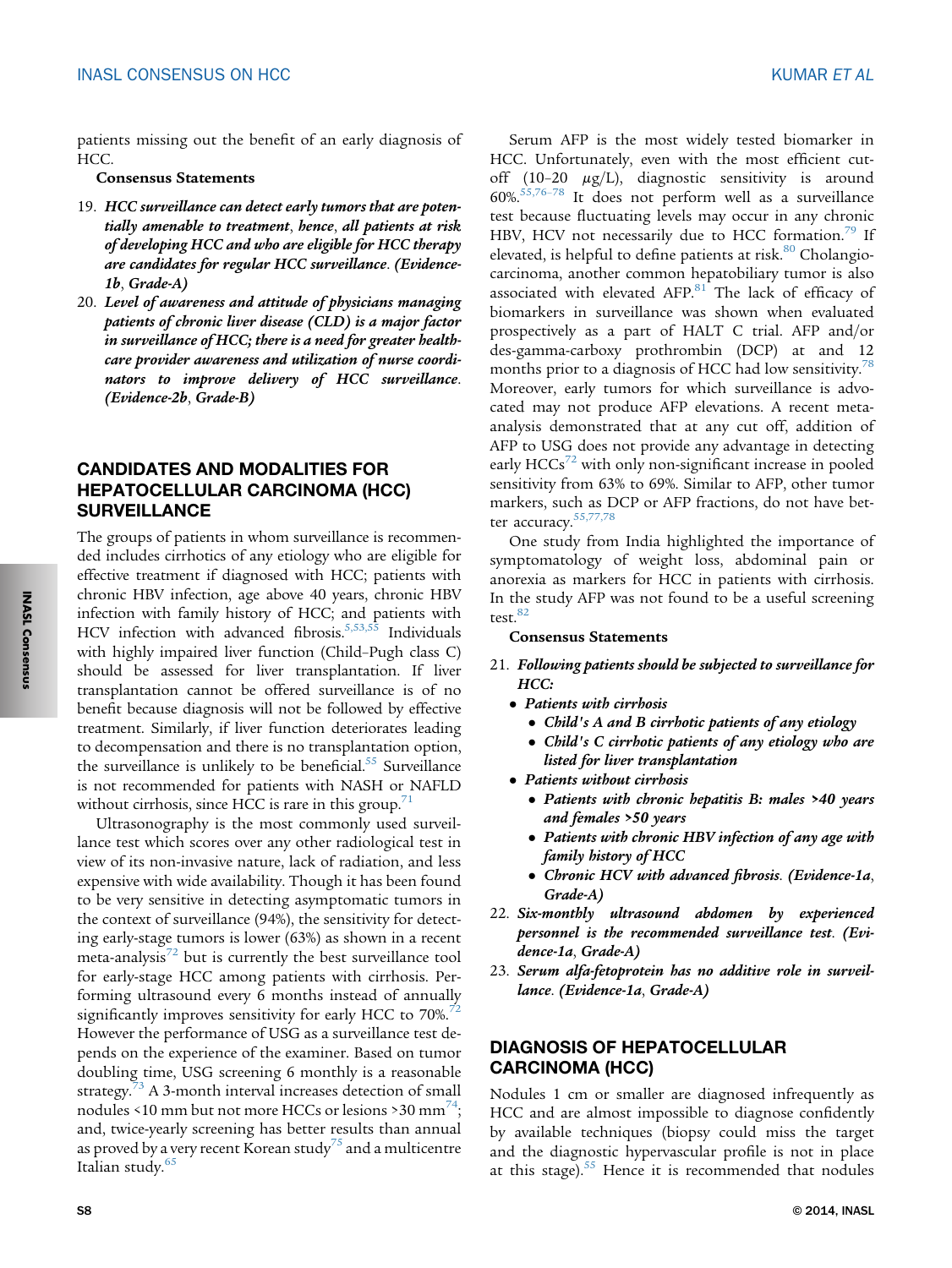of size <1 cm should be subjected to a three-monthly follow-up using the same technique which detected the nodule, for two successive follow-ups, to monitor for any enlargement in size. Nodules <1 cm may also be evaluated for HCC with gadolinium-ethoxybenzyldiethylenetriamine pentaacetic acid (Gd-EOB-DTPA) enhanced magnetic resonance imaging (MRI) scan and/ or a Sonazoid contrast enhanced ultrasound if available. Gd-EOB-DTPA (gadoxetate sodium) is a new hepatocyte-specific contrast agent for MRI.<sup>[83](#page-19-0)</sup> This contrast agent is taken up by hepatocytes and excreted from the kidney and from the liver through the bile duct. As a result, liver parenchyma is intensely enhanced showing definite hyperintensity in the hepatobiliary phase  $\geq$ 20 min after intravenous injection based on T1weighted images, in addition to the diagnosis based on blood supply. Nodules without liver parenchymal cells, such as liver cancer, are visualized as hypointense. Recently contrast enhanced ultrasound (CEUS) has been found to be a very useful modality in diagnosis of HCC.<sup>[84](#page-19-0)</sup> The Sonazoid CEUS may be more sensitive than dynamic CT for the detection of intranodular arterial blood flow.[83,85](#page-19-0)

If a nodule of size  $\geq$ 1 cm is detected in the liver a dynamic (tri-phasic or four-phasic) CT or MRI scan should be done at centers equipped with appropriate equipment and expertise. On dynamic (tri-phasic or four-phasic) CT or MRI scan features typical of HCC consists of hypervascularity of the nodule in arterial phase and wash-out in porto-venous phase.<sup>[86](#page-19-0)</sup> The value of these non-invasive criteria for HCC in cirrhosis has been confirmed prospectively.[55,87](#page-18-0)–<sup>89</sup> Application of helical computed tomography (CT) using the triple phase technique, along with optimized rapid delivery of contrast material has significantly improved the diagnostic confidence of the radiologist in not only detection and characterization of HCC, but also in defining the extent of the tumor. $90,91$ Non-invasive diagnostic criteria are valid only for investigation of screen-detected lesions in the liver in patients with either cirrhosis or long-lasting chronic HBV or HCV infection who might not have fully developed cirrhosis. In other clinical scenarios, a diagnostic biopsy should be obtained. Nodular lesions which show an imaging pattern atypical for HCC on one of the dynamic scans (CT or MRI) should undergo the other dynamic scan (CT or MRI).

Any liver nodule of size  $\geq$ 1 cm showing atypical imaging pattern on both dynamic scans (CT and MRI) require histological confirmation for diagnosis of HCC. If histological confirmation is required, image guided biopsy is recommended rather than FNAC. The commonest histological pattern seen is trabecular (65%) followed by anaplastic (17%), acinar (12%) and fibrolamellar (6%). $^{92}$  $^{92}$  $^{92}$ Architectural pattern, unpaired arterioles, absence of portal tracts and stromal invasion are characteristic histomorphologic hallmarks of HCC. The precancerous lesions

such as high grade dysplastic nodule and early HCC can be distinguished by panel of immunohistochemical markers including glypican-3 (GPC-3), glutamine synthase (GS), and heat shock protein-70 (HSP-70).<sup>[93](#page-19-0)</sup> Poorly differentiated HCC can be distinguished from metastatic cancer by Hep-Par1, pCEA, CK7 and CK20 antibodies. CD10 immunostaining is useful in discriminating HCC and metastatic carcinoma of the liver and is easily applied on cell blocks as well as FNAC smears.  $94(p10)$  Prognostically important variants of HCC can be recognized by tissue diagnosis.

If biopsy is not available, USG-guided FNAC of the liver lesion is a safe, simple, cost-effective and probably accurate method for cytological diagnosis of hepatic diffuse, focal/ nodular and cystic lesions with good sensitivity and specificity.[95](#page-19-0) Hepatocytic morphology, trabecular/pseudoacinar pattern, transgressing vessels, peripheral sinusoidal wrapping are characteristic cytomorphologic hallmarks of HCC on FNAC.

The importance of the onco-fetal glycoprotein antigen AFP as an HCC tumor marker for diagnosis of HCC is well documented,  $96$  however the accuracy is low at lower cut-off levels. In many cases, when AFP levels ranges between 100 and 600 ng/ml the diagnostic accuracy of AFP to differentiate between cirrhosis and malignancy is poor.[97](#page-19-0) The etiology of HCC may also determine AFP positivity. Murugavel et al $98$  found that in HBV and HCV coinfected HCC cases, the AFP positivity was 85.7%. In HBV alone-associated HCC, the positivity was 62.9%, and 54.5% of aflatoxin B1 positive HCC cases showed AFP positivity. In HBV and HCV negative HCC cases, the positivity was 20.5%, and in HCV-associated HCC it was 17.6%. Thus the overall positivity pattern of AFP in HCC does indicate that higher levels of AFP are observed with hepatitis virus positivity, especially with HBV.

PET scan has limited role in diagnosis of HCC. Overall, the FDG-PET sensitivity in detecting HCC is lower (50%– 70%) than other liver tumors and the tumor FDG uptake is influenced by cellular differentiation with the lowest performance in well-differentiated HCC.<sup>99,100</sup>

#### Consensus Statements

- 24. If a nodule of size  $\leq 1$  cm is detected in the liver, a threemonthly follow-up is recommended using the same technique which detected the nodule, for two successive follow-ups, to monitor for any enlargement in size. (Evidence-2b, Grade-B)
- 25. Nodules <1 cm may also be evaluated for HCC with gadolinium-ethoxybenzyl-diethylenetriamine pentaacetic acid (Gd-EOB-DTPA)-enhanced magnetic resonance imaging (MRI) scan and/or a Sonazoid contrast enhanced ultrasound if available. (Evidence-3b, Grade-C)
- 26. If a nodule of size  $\geq$ 1 cm is detected in the liver a dynamic (tri-phasic or four-phasic) computed tomography (CT) scan or MRI scan should be done at centers equipped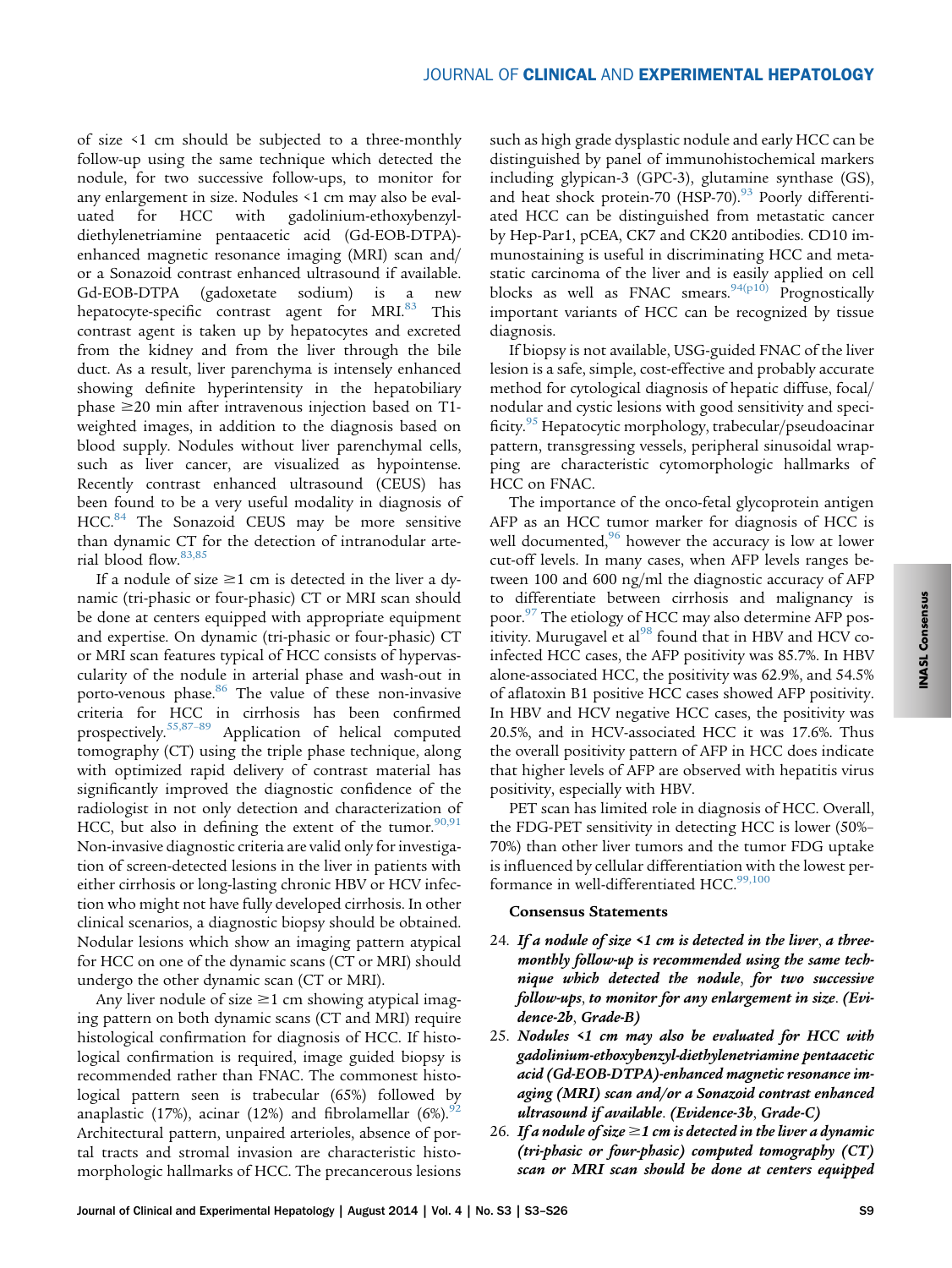with appropriate equipment and expertise. (Evidence-1a, Grade-A)

- 27. On dynamic (tri-phasic or four-phasic) CT or MRI scan, features typical of HCC are characterized by hypervascularity of the nodule in arterial phase and washout in porto-venous phase. (Evidence-1a, Grade-A)
- 28. If on these scans the features are typical of HCC in the setting of chronic liver disease then biopsy is not necessary for confirmation of diagnosis. (Evidence-1a, Grade-A)
- 29. Nodular lesions which show an imaging pattern atypical for HCC on one of the dynamic scans (CT or MRI) should undergo the other dynamic scan (CT or MRI). (Evidence-3b, Grade-C)
- 30. Any liver nodule of size  $\geq$ 1 cm showing atypical imaging pattern on both dynamic scans (CT and MRI) require histological confirmation for diagnosis of HCC. (Evidence-3b, Grade-C)
- 31. If histological confirmation is required, image guided biopsy is recommended rather than fine needle aspiration cytology (FNAC). (Evidence-5, Grade-D)
- 32. Positron emission tomography (PET) scan has limited role in diagnosis of HCC. (Evidence-3b, Grade-C)

# STAGING AND OF HEPATOCELLULAR CARCINOMA (HCC) AND TREATMENT ALLOCATION

There are several potentially curative or palliative approaches to the treatment of HCC, and the choice of treatment is driven by the cancer stage. $5$  Numerous staging systems for HCC have been developed, and they have been validated to varying degrees. To assess the prognosis

of all HCC patients, the best staging system should take into account tumor stage, liver function, and physical sta-tus.<sup>[101](#page-19-0)</sup> In addition, the prognosis should be modified according to the treatment. There is no worldwide consensus about the use of any HCC staging system for all HCC patients, and the systems vary significantly by country. The TNM and Okuda staging systems are most commonly used internationally. The Barcelona-Clinic Liver Cancer (BCLC) and CLIP staging systems are used most frequently in Europe, whereas the JIS system has been accepted as a standard in Japan.<sup>[101](#page-19-0)</sup>

The BCLC staging has been widely used as the standard means of assessing the prognosis for patients with HCC.<sup>[5](#page-16-0)</sup> The BCLC classification, which was introduced in 1999 $102$  and subsequently updated<sup>[53](#page-18-0)</sup> is the only system that links the prognosis with treatment recommendations (Figure 2).<sup>[103](#page-19-0)</sup> It is a useful assessment tool that incorporates data on the patient's performance status (constitutional symptoms due to cancer), number and size of nodules (the tumor burden), and liver function as determined by the Child–Pugh classification system. It has been used and validated in different settings and establishes treatment recommendations for various stages of HCC.

Sarma et al compared the ability of 7 different staging systems in predicting survival in an Indian cohort of patients with HCC. One hundred and one patients of HCC were diagnosed and stratified according to 7 different staging systems; along with analysis of independent predictors of survival and their correlation with it. The CLIP, Tokyo score and BCLC staging system showed a significant difference in the probability of survival. All other staging systems failed to show a significant difference in survival. Thus the



Figure 2 The BCLC staging system.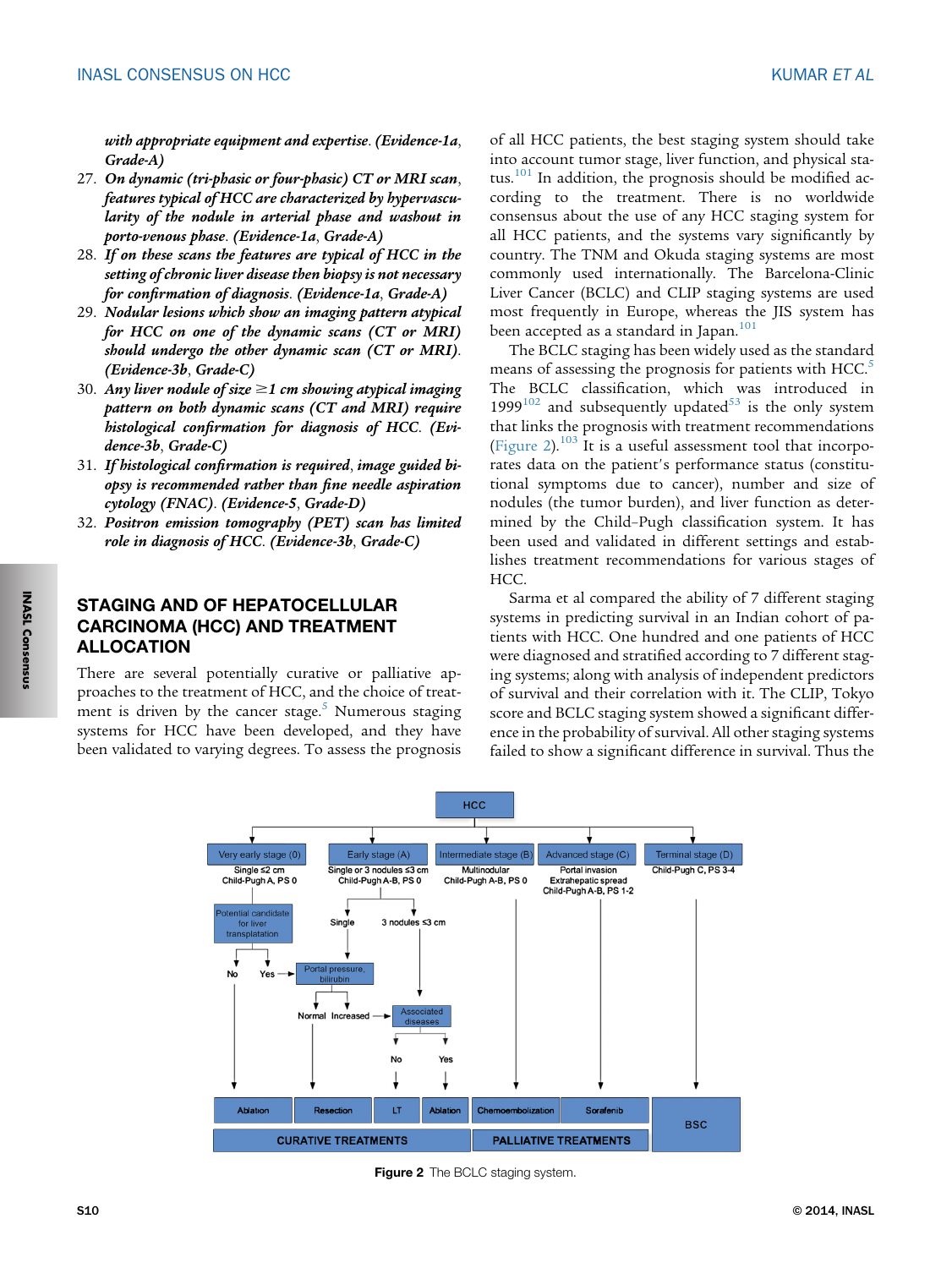authors concluded that the BCLC, CLIP and Tokyo scores are the most useful staging systems in an Indian cohort.<sup>[104](#page-19-0)</sup>

The Task-Force members recommended the BCLC staging system for prognostic prediction and treatment allocation in Indian patients of HCC. BCLC staging system was also found suitable for treatment stage migration; if patients do not fulfill all criteria in each BCLC stage, they may be offered the next most suitable option within the same or next prognostic stage.

In India majority of patients present with advanced disease and up to 13% have extra-hepatic metastasis at the time of presentation.<sup>[20,21](#page-17-0)</sup> Extra-hepatic spread precludes any kind of curative treatment; and even chemoembolization is not indicated in such patients. Hence, for accurate staging and appropriate treatment allocation, determination of extra-hepatic spread is essential. Ho et al  $105$  suggested that (18)F-FDG PET/CT is useful in the evaluation of HCC metastasis, although its role in the diagnosis of primary HCC is more limited. Dual-tracer PET/CT had an incremental value and complementary advantage when compared with single-tracer imaging in the evaluation of HCC metastasis. High costs and limited availability remain limiting factors for a widespread use of PET/CT in the management of  $HCC<sup>99</sup>$  $HCC<sup>99</sup>$  $HCC<sup>99</sup>$  hence, extra-hepatic spread may be determined using a CT scan of abdomen plus chest and a bone scan.

#### Consensus Statements

- 33. The Barcelona-Clinic Liver Cancer (BCLC) staging system is recommended for prognostic prediction and treatment allocation. (Evidence-1a, Grade-A)
- 34. Treatment stage migration: If patients do not fulfill all criteria in each BCLC stage, offer the next most suitable option within the same or next prognostic stage
	- BCLC stage A patients failing local ablation: offer transarterial chemoembolization (TACE)
	- BCLC stage B patients not responding to at least 2 cycles of TACE: offer Sorafenib. (Evidence-5, Grade-D)
- 35. For assessment of extra-hepatic spread a CT scan of abdomen plus chest and a bone scan are recommended. (Evidence-4, Grade-C)
- 36. PET scan may also be used to assess extra-hepatic spread if available. (Evidence-2b, Grade-B)

# ROLE OF RESECTION FOR HEPATOCELLULAR CARCINOMA (HCC)

Liver resection continues to be the mainstay of curative treatment in non-cirrhotic patients and selected cirrhotic patients with small tumors and preserved liver function.[106,107](#page-19-0) In cirrhotic patients with HCC of BCLC stage 0, resection is the first-line treatment option for solitary tumors <2 cm, very well-preserved liver function (defined as normal bilirubin with either HVPG  $\leq$ 10 mmHg or a platelet count  $\geq$ 100,000), no vascular invasion/satellites,

and with good performance status.<sup>[5,108,109](#page-16-0)</sup> In center where HVPG is not available, clinically significant portal hypertension should be ruled out by a platelet count  $\geq$ 100,000, absence of esophageal varices on endoscopy and absence of significant collaterals on abdominal imaging. If indocyanine green (ICG) test is available it can be used to demonstrate good liver function.

Most centers restrict the indication for resection to patients with solitary tumor, because multifocal tumors are associated with high recurrence rates and impaired survival. Although the patients with multifocal tumor, who are not candidates for transplant or do not have access to transplant, need not be viewed as contra-indication to resection or other locoregional therapies which may offer survival benefit. Similarly, tumor size is not a clear-cut limiting factor, but risk of vascular invasion and dissemi-nation increases with diameter.<sup>[55](#page-18-0)</sup>

The 5-year risk of recurrence of HCC after resection is as high as 70% because the underlying chronic liver disease continues to maintain the risk of development of new HCCs.<sup>[5](#page-16-0)</sup> While anatomical resections provide improved survival, the choice of non-anatomical versus anatomical resections should be individualized taking into account factors such as cirrhosis and function of the liver remnant. A clear margin of resection is essential in all surgically re-sected cases.<sup>[110](#page-20-0)</sup> The overall mortality and morbidity rates with resection were 6.6% and 44.8%, respectively, from an Indian center, which were comparable with those of most of the recently published Western series.<sup>[111](#page-20-0)</sup> Re-resection can be carried out in selected patients with recurrence after liver resection provided liver function is stable, and R0 resection can be achieved.

The current data does not support the use of neoadjuvant or adjuvant therapies in order to improve outcome or prevent recurrence in patients treated with resection. It has been shown that prior resection and salvage liver transplantation for recurrent HCC within UCSF criteria<sup>[112](#page-20-0)</sup> was feasible and salvage liver transplantation could achieve the same outcome as primary liver transplantation.<sup>[113](#page-20-0)</sup>

### Consensus Statements

- 37. In non-cirrhotic liver with HCC, resection is the treatment of choice provided an R0 resection can be carried out leaving an adequate liver remnant. (Evidence-2b, Grade-B)
- 38. In cirrhotic patients with HCC of BCLC stage 0, resection is the first-line treatment option for solitary tumors <2 cm, very well-preserved liver function (defined as normal bilirubin with either hepatic venous pressure gradient (HVPG)  $\leq 10$  mmHg or a platelet count  $\geq$ 100,000), no vascular invasion/satellites, and with good performance status. (Evidence-2b, Grade-B)
- 39. In cirrhotic patients with HCC of BCLC stage A if liver transplantation is not feasible, resection may also be considered for: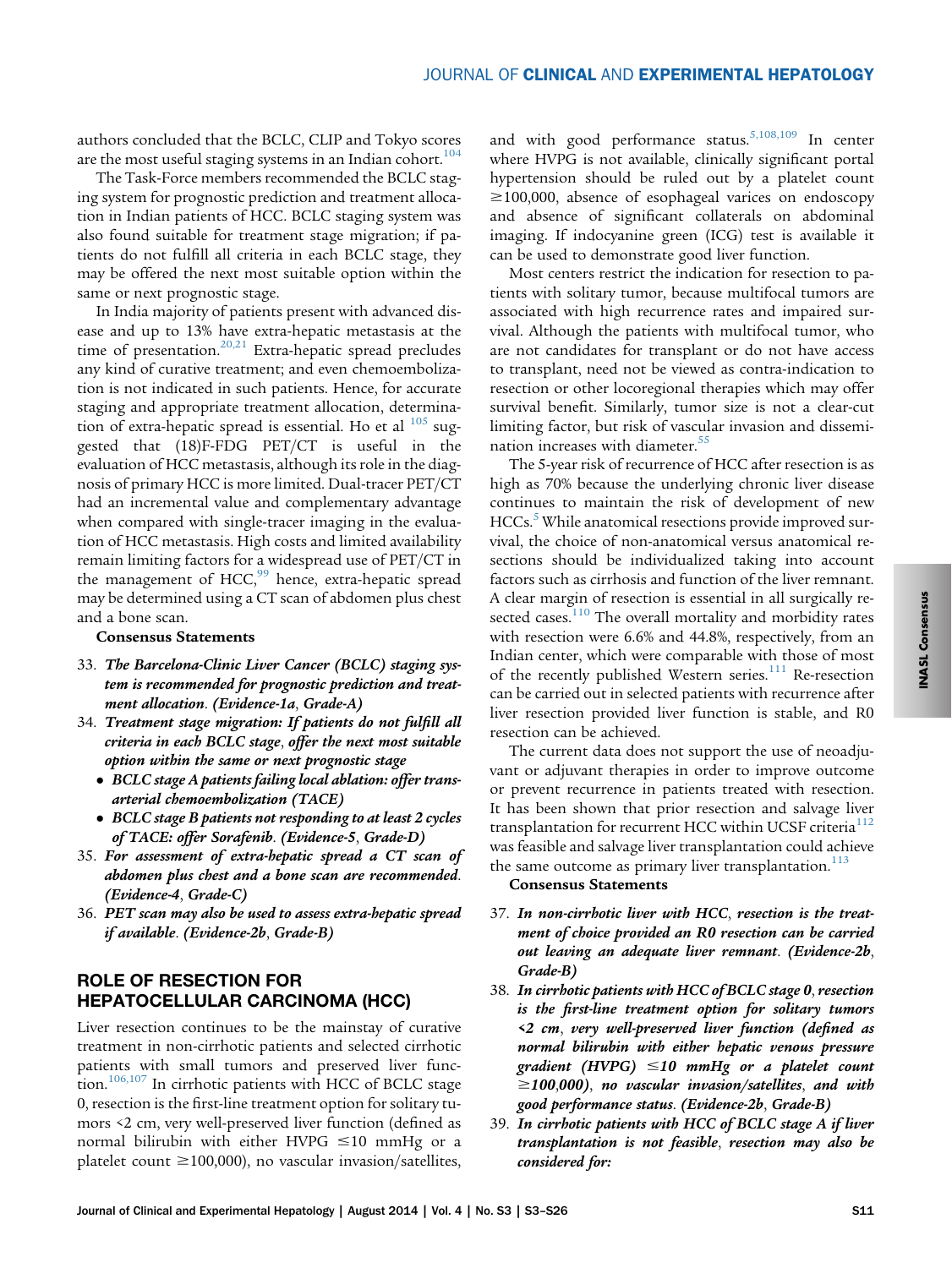- Cirrhotic patients with multifocal tumors meeting Milan criteria ( $\leq$ 3 nodules  $\leq$ 3 cm) or
- Cirrhotic patients who have mild portal hypertension.

However, these patients require prospective comparison of resection with loco-regional treatments.(Evidence-4,Grade-C)

- 40. Neoadjuvant or adjuvant therapies have not proven to improve outcome of patients treated with resection. (Evidence-3b, Grade-C)
- 41. Salvage transplantation can be done following liver resection in HCC. (Evidence-2b, Grade-B)

## ROLE OF LIVER TRANSPLANTATION FOR HEPATOCELLULAR CARCINOMA (HCC)

Orthotopic liver transplantation (OLT) is theoretically the best treatment available for HCC because it results in complete excision of the cancer, removes remaining liver tissue at risk for the development of de novo cancer, and restores hepatic function. $114$ The best results in liver transplantation are obtained applying the Milan criteria (solitary  $\leq$ 5 cm or if multiple, a maximum of 3 nodules  $\leq$ 3 cm, without vascular invasion or extra-hepatic spread) and hence liver transplantation is the first treatment choice for these pa-tients.<sup>[115](#page-20-0)</sup> In 1996 Mazzaferro et al<sup>[116](#page-20-0)</sup> reported a 75% 4year survival rate when using the criteria of only transplanting single HCCs that are less than 5 cm, or multiple HCCs that are less than three in number and each less than 3 cm. The excellent survival rate seen in the Mazzaferro series was replicated in multiple published series.<sup>[108,114,117,118](#page-19-0)</sup> In a systematic review that included 90 studies, comprising 17,780 patients over 15 years it was shown that the Milan criteria are an independent prognostic factor for outcome after liver transplantation.<sup>1</sup>

The use of primary liver transplantation for small tumors has survival advantage and thus may be more cost-effective.[120\(p7\),121](#page-20-0) In a Markov-based decision analytic model simulated outcomes, expressed in costs and quality-adjusted life years, for the three treatment strategies (resection, loco-regional therapy followed by salvage liver transplantation, and primary liver transplantation), it was found that in patients with HCC within the Milan Criteria, primary liver transplantation increases survival and quality of life at decreased costs compared with resection or loco-regional therapy followed by salvage liver transplantation.<sup>[121](#page-20-0)</sup>

Some authors have suggested that the Milan criteria may be too restrictive, and that a slight expansion may benefit some patients who are usually excluded. $53$  Among the various expanded criteria, only the University of California San Francisco (UCSF) criteria (one tumor  $\leq$ 6.5 cm, three nodules at most with the largest  $\leq$ 4.5 cm, and total tumor diameter  $\leq$ 8 cm) have been prospectively validated with outcome data comparable to those from other retrospective studies.<sup>[112,122,123](#page-20-0)</sup> In DDLT setting, according to a Markov model<sup>[124](#page-20-0)</sup> using data from the USA, patients outside the Milan criteria would need to achieve 5-year survival of 60% or higher to prevent a substantial decrement to the life-years available to the entire population of candidates for liver transplantation. Thus any decision by a center to expand criteria should take into account the current mortality on the waiting list, and should only be done if a low mortality will not be substantially increased by additional expanded criteria cases. $122$ 

It seems reasonable and is a common practice, to treat patients on waiting list either with percutaneous ablation or transarterial chemoembolization (TACE) to prevent progression and bridge patients to liver transplantation.<sup>[53](#page-18-0)</sup> A cost-effective analysis based on Markov model<sup>[125](#page-20-0)</sup> and another review of cohort studies, $126$  have indicated a benefit of bridging therapies if the waiting time is expected to be longer than 6 months.

In India, living donor liver transplantation (LDLT) using the right or left hemi-liver of a healthy donor is more commonly done than DDLT because of limited availability of deceased-donor organs. LDLT may be offered to patients with small HCC in a cirrhotic liver with similar or better outcomes than  $DDLT$ <sup>[55,127,128](#page-18-0)</sup> It might be ethically acceptable to offer LDLT to patients with tumor stages beyond the accepted criteria for listing for DDLT, since unlike deceased-donor donation, other listed pa-tients are not adversely affected by this process.<sup>[122](#page-20-0)</sup> However, the question raises ethical concerns regarding the double equipoise principle, since the risk to the donor might not be acceptable below a certain expected survival threshold for the recipient. The overall donor mortality rate is estimated to be 0.08%–0.5%, with mortality being more in the right liver lobe resection group than in the left liver lobe resection group.<sup>129</sup> It is suggested that any institution using LDLT should provide rigorous safeguards to guarantee full disclosure to donor and recipients and should prevent donor coercion and increased risktaking by the surgical team, when endorsing criteria beyond those accepted for deceased donation.<sup>[122](#page-20-0)</sup>

Patients with advanced HCC exceeding the Milan/ UCSF criteria can be down-staged to fit the criteria using loco-regional therapy. Down-staging of tumors to prevent progression while waiting for an organ or for reduction in size to allow enrollment for transplantation has met with variable success.<sup>[130](#page-20-0)</sup> Importantly, successfully down-staged patients who are transplanted show excellent tumor-free and overall survival rates, similar to fit-criteria group.<sup>[131](#page-20-0)</sup>

In a study from the Inter-University Consortium of Rome, 158 HCC patients were stratified according to the total tumor diameter >8 cm and AFP >400 ng/mL. At multivariate analysis, both these variables were unique independent risk factors for recurrence, presenting the AFP value >400 ng/mL an 8-fold increased risk for developing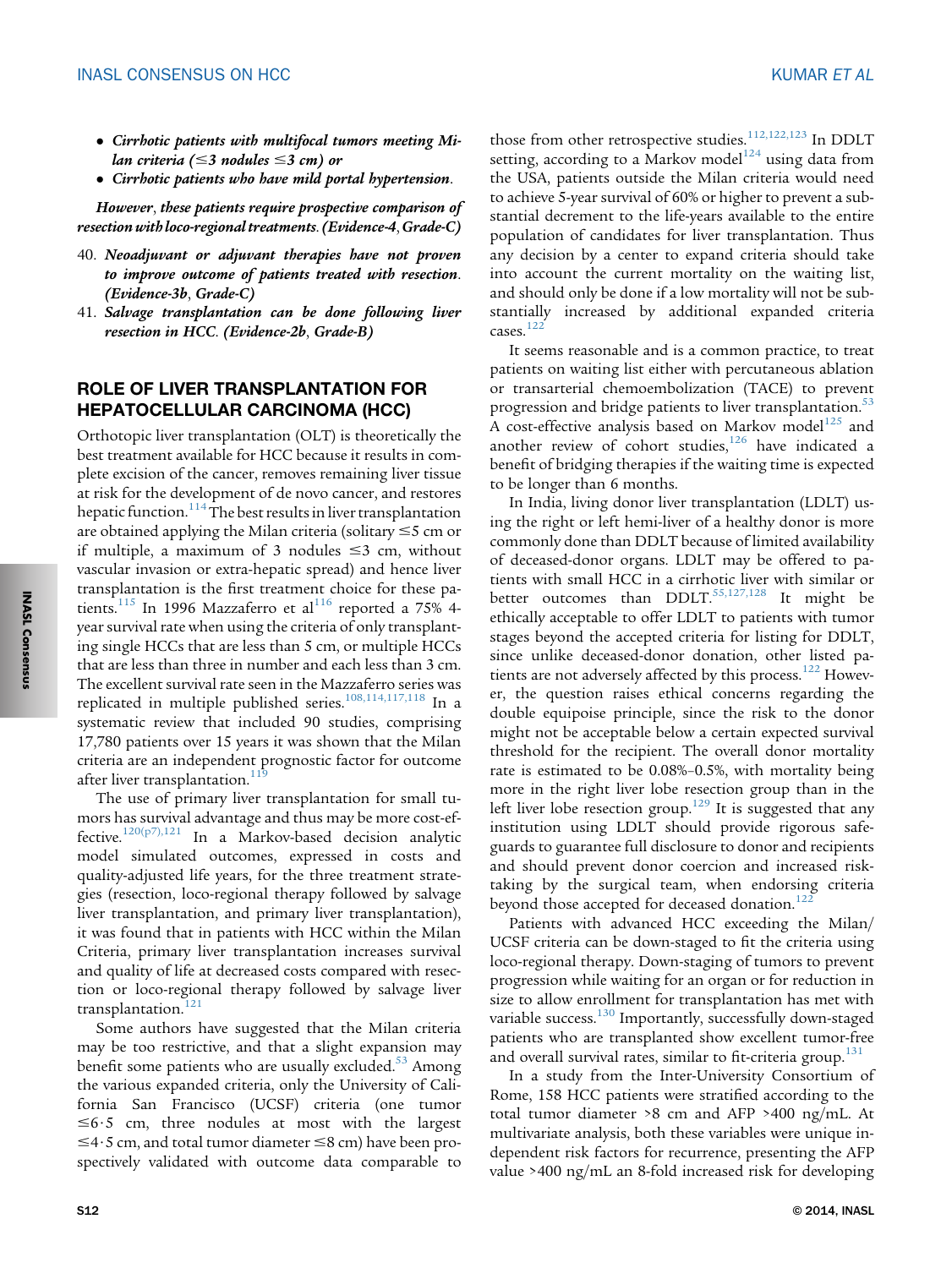post-LT HCC recurrence.<sup>[132](#page-20-0)</sup> Another study from North America has proposed the combination of total tumor volume  $\langle 115 \text{ cm}^3 \rangle$  and AFP  $\langle 400 \text{ ng/mL} \rangle$  for the selection of HCC patients, showing that patients exceeding these cutoffs presented very poor post-LT results (below 50% at 3 years).[133](#page-20-0) Another meta-analysis suggested that a quantity of AFP >1000 ng/mL is associated with poorer outcomes from liver transplantation for HCC. $^{134}$  $^{134}$  $^{134}$ 

#### Consensus Statements

- 42. Liver transplantation is indicated for patients of cirrhosis with early-stage HCC (BCLC stage A), who are within the Milan criteria. (Evidence-1a, Grade-A)
- 43. Compared to other modalities primary liver transplant is a better cost-effective strategy for small HCC with compensated cirrhosis as long as the 1-year survival rate after transplant exceeds 85% at that center. (Evidence-2b, Grade-B)
- 44. It is possible to go slightly beyond the Milan criteria (such as University of California San Francisco [UCSF] criteria) without markedly diminishing outcomes. (Evidence-3b, Grade-C)
- 45. Patients with 2–5 cm (T2) tumors waiting for deceased donor liver transplantation (DDLT) should be offered bridging therapies. (Evidence-2b, Grade-B)
- 46. Patients beyond the conventional criteria may be offered living donor liver transplantation (LDLT) with a guarded prognosis anticipating a 50% recurrence rate. (Evidence-2b, Grade-B)
- 47. Patients beyond the conventional criteria, if LDLT is not an option, should be offered down-staging followed by DDLT. (Evidence-2b, Grade-B)
- 48. Patients with an alpha-fetoprotein (AFP) level >400 ng/ ml are at high risk for recurrence after liver transplantation and should be given a guarded prognosis. (Evidence-2a, Grade-B)

## ROLE OF LOCAL ABLATIVE THERAPIES FOR HEPATOCELLULAR CARCINOMA (HCC)

Percutaneous ablative therapies are based on injection of chemicals in the tumor (ethanol or acetic acid), or on changes in temperature (radio frequency ablation [RFA], microwave, laser, cryotherapy).<sup>[53](#page-18-0)</sup> Historically, percutaneous ethanol injection (PEI) was the primary percuta-neous treatment for HCC.<sup>[135](#page-20-0)</sup> With evolution of newer technology, it has now largely been replaced with thermal ablation. $136$  Currently, PEI and RFA are the most widely used percutaneous ablative therapies and are considered the standard of care for patients with BCLC 0-A tumors not suitable for surgery.

PEI is a well-established technique for the treatment of nodular-type HCC that achieves complete necrosis in 90% of tumors <2 cm, 70% in those of 2–3 cm and

50% in those between 3 and 5 cm.<sup>[115,137](#page-20-0)-139</sup> In patients with Child–Pugh A cirrhosis and early-stage tumors, treatment with PEI has been shown to result in 5-year survival rates of  $47\% - 53\%$ .<sup>140,141</sup> The major limitation of PEI is the high local recurrence rate, which may reach 43% in lesions exceeding 3 cm.<sup>[142](#page-20-0)</sup> Another chemical ablation technique, percutaneous acetic acid injection (PAI), has not offered substantial advantages to PEI except for cost.<sup>115,136,143</sup>

RFA has been the most widely assessed alternative to PEI for local ablation of HCC. The energy generated by RFA induces coagulative necrosis of the tumor producing a safety ring in the peri-tumoral tissue, which might eliminate small-undetected satellites. Considering the reported data, the best results obtained in series of HCC patients treated by RFA provide 5-year survival rates of 40%–<br>70%,<sup>144,145</sup> and even beyond in highly selected and even beyond in highly selected candidates.[115,146](#page-20-0) Consistent with previous studies, RFA requires fewer treatment sessions to achieve comparable anti-tumoral effects. Both PEI and RFA achieve complete necrosis of almost 100% in tumors smaller than 2 cm, but the effectiveness of PEI falls in larger tumors, in which RFA can still be highly effective. Effectiveness of RFA diminishes in larger lesions, and RFA is not recommended for tumors larger than 5 cm. $55$  Three independent metaanalyses of RCTs, have confirmed that treatment with RFA offers a survival benefit as compared with PEI in tumors larger than 2 cm. $147-149$  $147-149$  Another recent metaanalysis showed RFA to be superior to PEI in the treatment of small HCC with respect to overall survival, 1, 2, and 3 years survival rates, 1, 2, and 3 cancer-free survival rates, and tumor response.<sup>[150](#page-21-0)</sup>

In expert hands RFA is generally a safe technique,  $151,152$ however, side-effects are more frequent after RFA than after other approaches. Major complications are more common with RFA (4%; 95% CI, 1.8–6.4%) than with PEI (2.7%; 95% CI, 0.4–5.1%).<sup>[115,149](#page-20-0)</sup> Some tumor locations (subcapsular, vicinity of major blood vessels or biliary tree, near to bowel or heart) should be avoided.<sup>[153](#page-21-0)</sup> Contrast enhanced US may be used to guide  $RFA^{154}$  $RFA^{154}$  $RFA^{154}$  for better accuracy and precision.

An open question is whether RFA can compete with surgical resection as a first-line treatment for patients with small, solitary HCC.<sup>[155](#page-21-0)</sup> Two RCTs have been reported with opposite results. Whilst the first one did not identify outcome differences, the second trial suggested a survival advantage for surgical resection.<sup>[156,157](#page-21-0)</sup>

Novel thermal and non-thermal techniques for tumor ablation—including microwave ablation, irreversible electroporation, and light-activated drug therapy—seem to have potential to overcome the limitations of RFA and war-rant further clinical investigation.<sup>[138](#page-20-0)</sup> In a study from India, a new interstitial antenna operating at a frequency of 2.45 GHz for the treatment of HCC using microwave abla-tion has been found useful.<sup>[158](#page-21-0)</sup>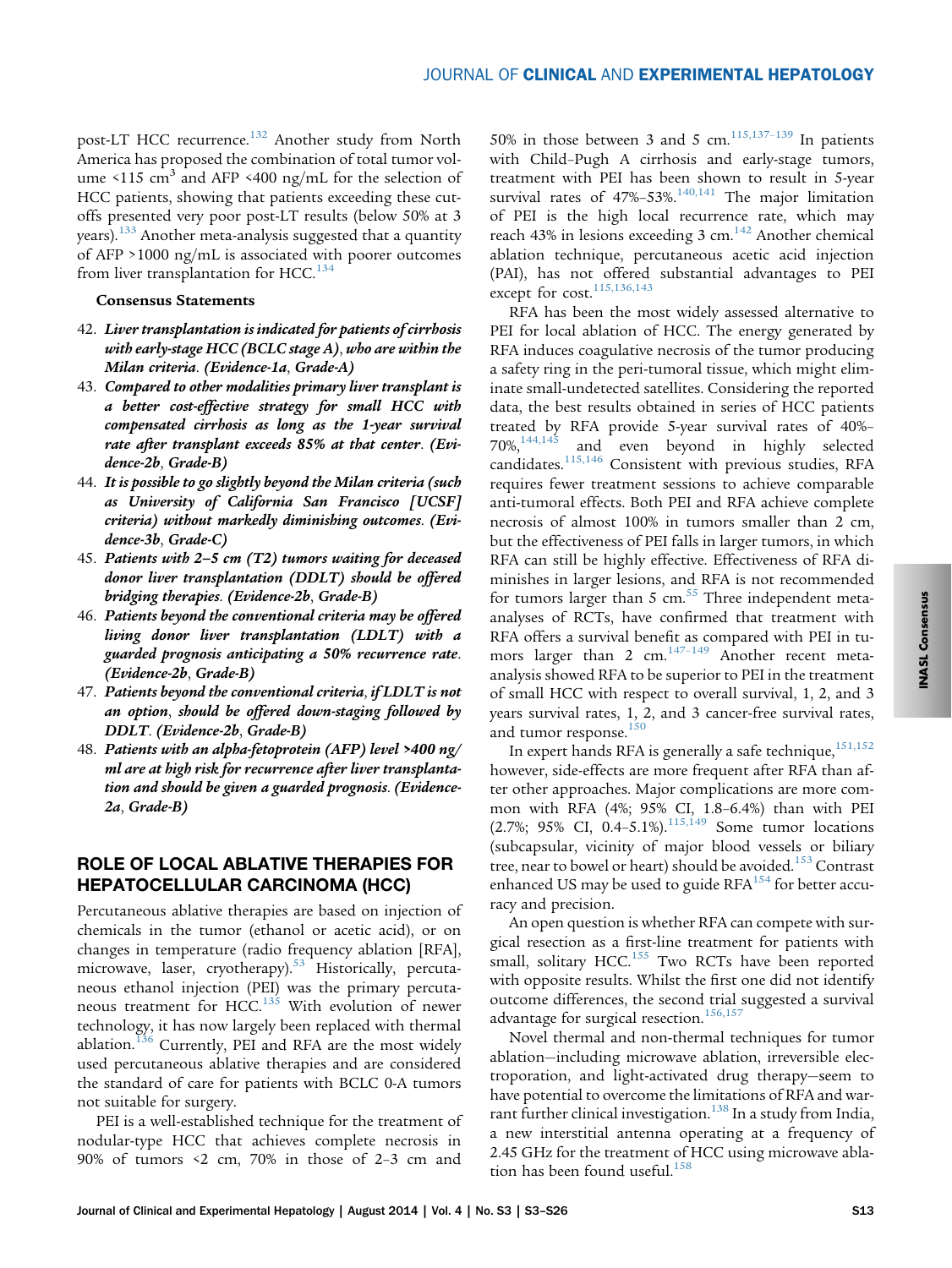#### Consensus Statements

- 49. Local ablation with radio frequency ablation (RFA) or percutaneous ethanol injection (PEI) is considered the standard of care for patients with BCLC stage 0-A tumors not suitable for surgery. (Evidence-1a, Grade-A)
- 50. The number and diameter of lesions treated by local ablation should not exceed 5 and 5 cm, respectively. (Evidence-2b, Grade-B)
- 51. RFA and PEI are having similar efficacy in lesions  $\leq$ 2.0 cm and RFA provides better local control and overall survival in HCCs >2 cm. (Evidence-1a, Grade-A)
- 52. Percutaneous acetic acid injection could be a cost-effective substitute for PEI. (Evidence-5, Grade-D)

## ROLE OF TRANS-CATHETER THERAPIES IN HEPATOCELLULAR CARCINOMA (HCC)

Due to the lack of screening programs in the country, the majority of HCC patients are diagnosed at an advanced stage of the disease, thus curative treatment remains a challenge. Palliative therapy forms the mainstay of treatment for this group of patients. $159$  A variety of percutaneous trans-catheter interventional techniques may be used for loco-regional palliation. $160$  HCC is a hypervascular tumor and derives its blood supply from the hepatic artery. This fact is used by these trans-catheter therapies for delivery of chemotherapeutic drugs, embolic particles, or radioactive materials into arterial vessels nourishing the tumor to induce tumor necrosis and apoptosis.<sup>[55,138](#page-18-0)</sup>

The only trans-catheter option that has shown survival benefit is the transarterial chemoembolisation (TACE).[161,162](#page-21-0) TACE is considered as the primary therapeutic option for unresectable HCC of BCLC stage B.<sup>[163](#page-21-0)</sup> This procedure combines selective intra-arterial delivery of the chemotherapeutic agents followed by embolic particles in the same feeding artery resulting in temporary embolization. TACE produces ischemic necrosis as well as a sustained cytotoxic effect on the tumor. TACE is commonly associated with a characteristic post embolization syndrome characterized by ischemic hepatitis which may progress to liver failure in those with underlying poor functioning liver reserve, hence patient selection is vital. TACE offers a reasonable palliative therapy for HCC and has been shown by randomized controlled trials to be efficacious in the palliative setting.<sup>[164,165](#page-21-0)</sup>

TACE is indicated in patients of HCC of BCLC stage B (i.e., multinodular tumor with Child–Pugh A or B, performance status 0, and with no vascular invasion or extrahepatic spread) who have tumor burden <50% of liver volume and have adequate bone marrow function. TACE may also be offered to patients with inoperable small tumors (BCLC stage A), which are not amenable for local ablation due to technical limitations. TACE is also used as a neoadjuvant therapy or as a means of downstaging a patient's condition before liver transplantation, but whether these approaches provide a survival benefit is unclear. $5,166$ 

TACE is contra-indicated in the absence of a proper portal flow, as in portal vein thrombosis, because it may lead to an extensive necrosis of the treated area as all the blood supply to that area will be blocked. There is controversy in the benefits of super selective TACE in the presence of segmental non-tumoral portal vein thrombosis, but the presence of portal vein thrombosis has been constantly correlated to a worse outcome.<sup>[53,162](#page-18-0)</sup> TACE is also contraindicated in patients with extra-hepatic metastases, PST >2, contra-indications to contrast agents, and pregnancy. Performing TACE in patients with deteriorated liver function may lead to severe complications and death due to liver failure.<sup>53,167,168</sup> HCC having extra-hepatic collateral supply requires additional chemoembolization through the collateral to enhance the efficacy of TACE failing which an alternative loco-regional therapy of percutaneous abla-tion may be resorted to.<sup>[169](#page-21-0)</sup>

There is no available evidence regarding the choice of chemotherapeutic agent, dosage, dilution and the rate of injection.<sup>[155](#page-21-0)</sup> Doxorubicin, mitomycin and cisplatin are the common chemotherapeutic drugs used alone or in combination. There is evidence to show some benefit with combination of chemotherapeutic agents however further study is warranted. The optimal re-treatment strategy remains unknown. More intense regimes of repeating TACE every 2 months has been shown to induce liver fail-ure in high proportion of cases.<sup>[170](#page-21-0)</sup>

More than 50% of patients have an objective response, as shown by extensive tumor necrosis, which translates into improved survival. Two meta-analyses of pooled data from the most relevant randomized controlled trials concluded that TACE improves survival in these patients. $171,172$  The initial tumor size is an independent predictor of survival.<sup>173</sup> A recent Cochrane meta-analysis has challenged the efficacy of TACE. However, due to numerous biases, the impact of this result has been diminished.[174](#page-22-0)

The ideal TACE scheme should allow maximum and sustained intra-tumoral concentration of the chemotherapeutic agent with minimal systemic exposure, along with calibrated tumor vessel obstruction.<sup>[155](#page-21-0)</sup> TACE-DEB uses drug eluding beads as the chemotherapeutic agent. Embolic microspheres have the ability to sequester chemotherapeutic agents and release them in a controlled mode over a one-week period. This strategy has been shown to increase the local concentration of the drug with negligible systemic toxicity.<sup>[155,175](#page-21-0)</sup> A randomized phase II study comparing TACE and TACE-DEB reported a significant reduction in liver toxicity and drug-related adverse events for the latter arm, associated with a non-significant trend of better anti-tumoral effect.<sup>[176](#page-22-0)</sup> Patients with more advanced disease (Child–Pugh B, PST 1, and bilobar or recurrent disease), demonstrated a significantly better local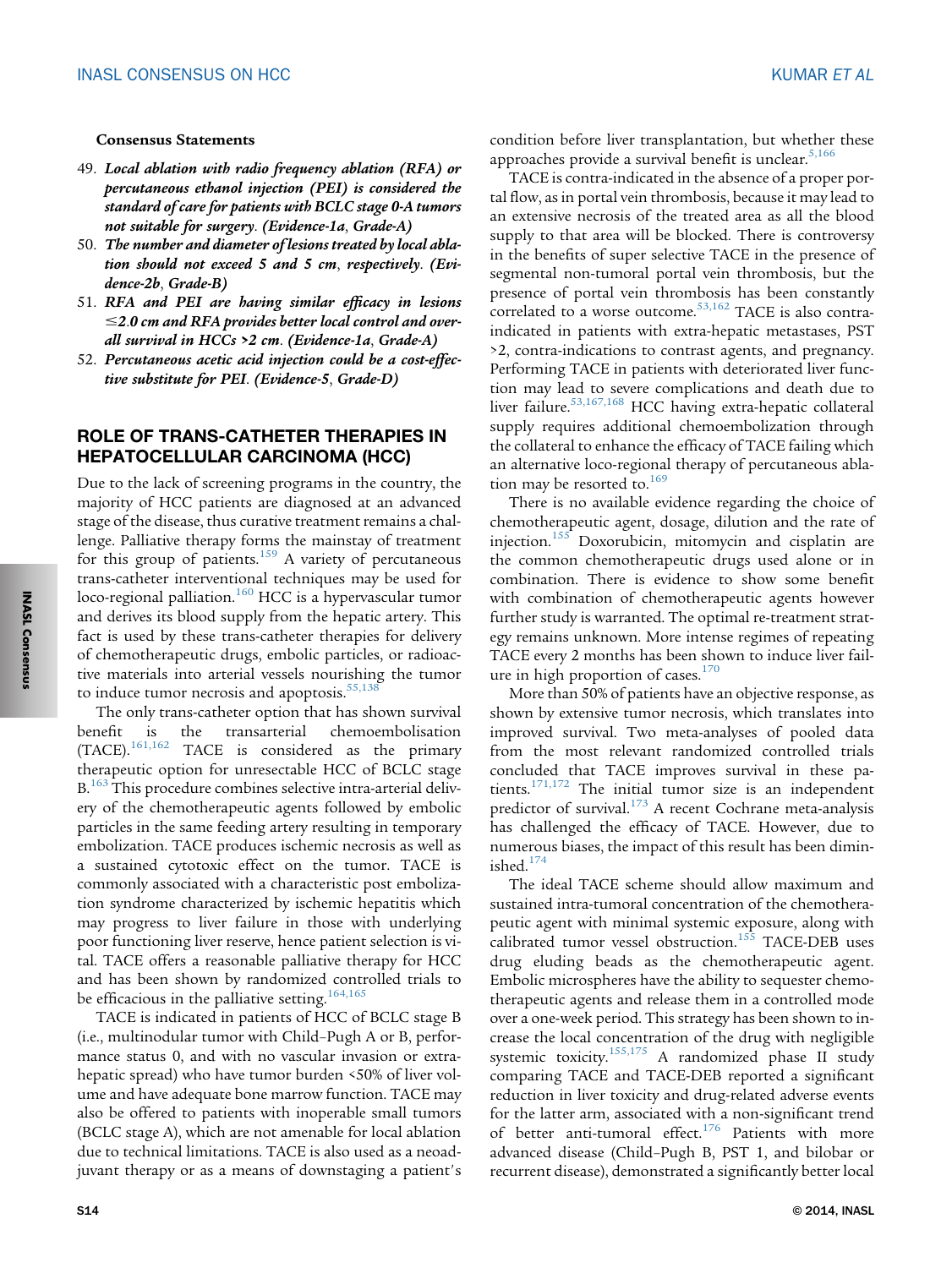response and survival. Improved local response and fewer treatment sessions are required with the use of TACE-DEB in comparison to conventional TACE and further ev-idence is still evolving.<sup>[177](#page-22-0)-179</sup> The predicted lower side effects with DEB-TACE with less hospitalization have not translated to overall reduction in costs.<sup>[180](#page-22-0)</sup>

Bland trans-arterial embolization (TAE), without the use of chemotherapeutic agents, is also an effective treatment of HCC. A meta-analysis of nine randomized controlled trials confirmed that TACE improves survival; but a meta-analysis of TACE versus TAE alone (3 RCTs, 412 patients) demonstrated no survival difference.<sup>[181](#page-22-0)</sup> However, in another study it was found that compared to TAE, TACE significantly prolonged progression free survival and time to progression, but not overall sur-vival.<sup>[182](#page-22-0)</sup> Thus though TAE is efficacious but the outcome with TACE is better. Hence bland TAE is not advised currently.

Many patients of HCC have associated portal vein thrombosis, making them unsuitable for TACE, depending upon the level and severity of thrombosis. Such patients can be offered internal radioisotope therapy to prolong their survival and improve the quality of life. $183$  The aim of radioisotope therapy is to deliver the radioisotope to the hepatic tumor, where it must reside for a period sufficient to deliver the scheduled dose of radiation. At the same time the amount delivered to the normal liver parenchyma and other organs should be as low as possible. A variety of radioisotopes, such as lodine-131, Yttrium-90, Rhenium-188, Holmium-166 etc. can be used for this purpose and targeting of the therapeutic agent to the tumor may be achieved by 1) direct intra-tumour implantation of the radioisotope, 2) parenteral injection of radiolabelled antibodies specific to HCC antigens (radioimmunotherapy) or, 3) injecting the radioisotope through the hepatic artery directly into the tumor or trans-arterial radioisotope therapy (TART).[183](#page-22-0) In a multicenter trial from India, TART was found to be a safe, effective, and promising therapeutic option in patients with inoperable HCC.<sup>[184](#page-22-0)</sup> However, the availability of Rhennium is a constraint here. Due to logistic limitations and radiation exposure, Yttrium-90 microspheres (Y90) microspheres are currently in use. Y90 is delivered according to the tumor burden at the lobar artery level for distribution to hepatic tumors. The procedure precludes mandatory evaluation of the shunt fraction and mesenteric vascular anatomy to prevent radiation induced pneumonitis, gastric ulcers, pancreatitis etc. This may exclude a significant number of patients and also add to the cost. TART has shown comparable efficacy in terms of local response, time to progression and superiority in terms of downstaging tumors when compared to TACE.[185,186](#page-22-0) Due to the availability of an efficacious modality of TACE and the high cost of TART, the current role for TART is limited in India. An important indication of the use of TART is in patients of HCC with portal vein thrombosis, where the use of TACE can result in significant side effects. Such patients can be offered TART to prolong their survival and improve the quality of life (167). Patients with Child–Pugh A disease, regardless of portal vein thrombosis, have derived maximum benefit, whereas those with Child–Pugh B and portal vein thrombosis have had poor outcomes.<sup>[186](#page-22-0)</sup>

## Consensus Statements

- 53. TACE is indicated in patients of HCC of BCLC stage B (i.e., multinodular tumor with Child–Pugh A or B, performance status 0, and with no vascular invasion or extra-hepatic spread) who have tumor burden <50% of liver volume and have adequate bone marrow function. (Evidence-1a, Grade-A)
- 54. TACE may also be considered:
	- for patients of BCLC stage A, in whom local ablation has technical limitations
	- for downsizing patients for resection or transplantation (Evidence-2b, Grade-B)
- 55. TACE is contra-indicated in patients with:
	- Advanced liver disease: Child class C,
	- Main portal vein thrombosis (PVT)
	- Extra-hepatic metastases
	- Hepatofugal blood flow
	- Performance status stage >2\*
	- Contra-indications to contrast agents
	- Pregnancy (Evidence-1a, Grade-A)
- 56. Trans-arterial embolization (TAE) is efficacious but the outcome with TACE is better. Hence bland TAE is not recommended currently. (Evidence-1a, Grade-A)
- 57. TACE using drug eluting (DE) beads has comparable local response to lipiodol TACE and has less systemic side effects. Further evidence for long term survival and cost benefit is still emerging. TACE with DE beads may be preferred in select patients. (Evidence-2b, Grade-B)
- 58. Trans-arterial radioisotope therapy (TART) with Yttrium 90 may be considered in select patients of advanced HCC with portal vein thrombosis and good liver function (Child A). (Evidence-2b, Grade-B)

#### \*Note: Performance Status:

World Health Organization Performance Status stages: Stage 0: Fully active, normal life, no symptoms.

Stage 1: Minor symptoms, able to do light activity.

Stage 2: Ambulatory and capable of all self-care but unable to carry out any work activities. Up and about more than 50% of waking hours.

Stage 3: Capable of only limited self-care, confined to bed or chair more than 50% of waking hours.

Stage 4: Cannot carry on any self-care. Totally confined to bed or chair.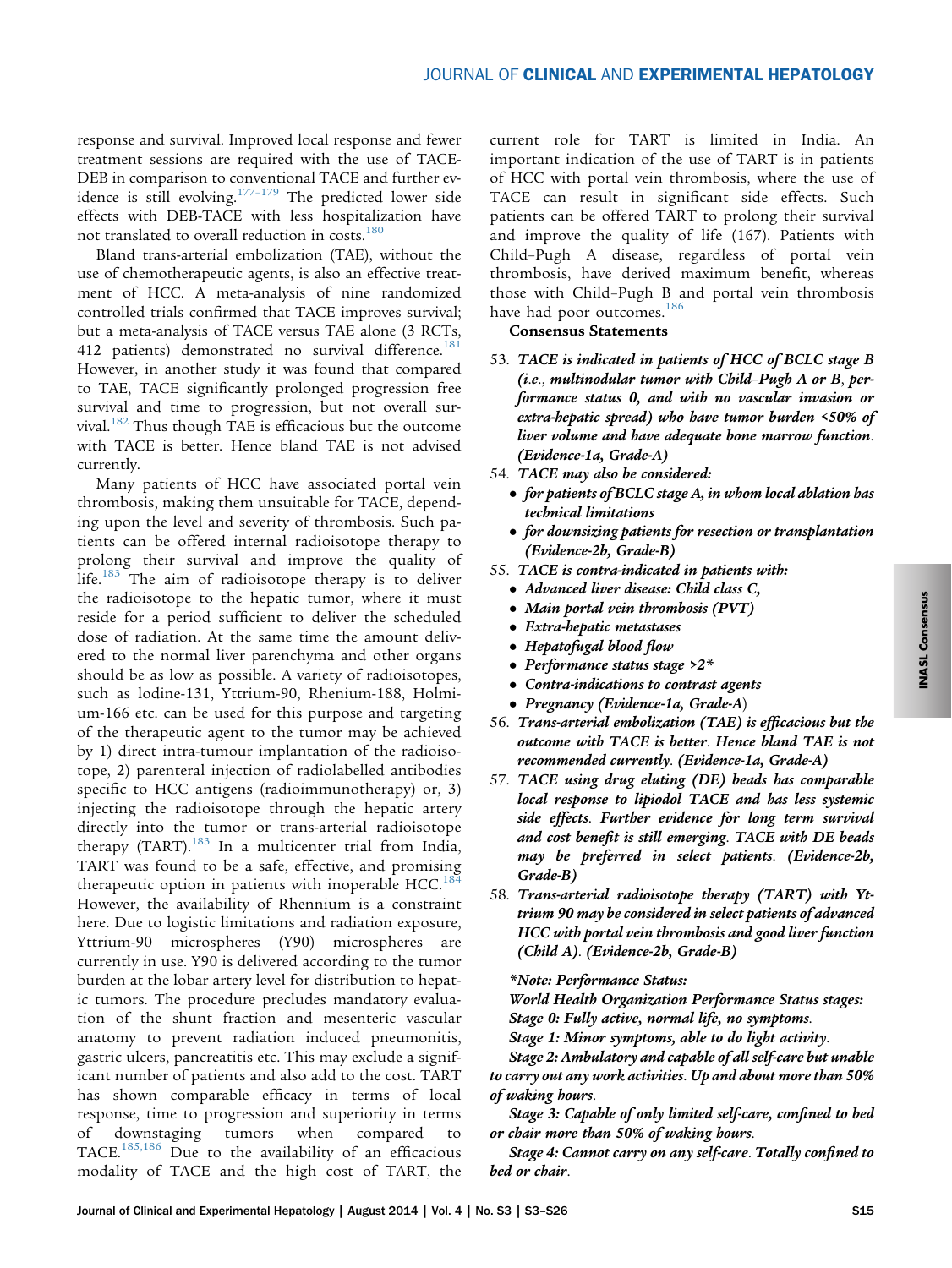## ROLE OF MEDICAL THERAPY IN HEPATOCELLULAR CARCINOMA (HCC)

Knowledge of molecular events that govern tumor progression and dissemination has allowed the development of targeted treatments that aim to abrogate these disrupted pathways. Several monoclonal antibodies (Mabs) and small molecules (nibs) are currently being evaluated in clinical trials. The only drug with proven survival benefit is Sorafenib.<sup>[187,188](#page-22-0)</sup> This agent, which is administered orally, is a multikinase inhibitor that blocks Raf signaling and VEGF, PDGF, and c-Kit. It has antiproliferative and antiangiogenic activity and delays tumor progression.<sup>[55](#page-18-0)</sup>

A randomized controlled double blind trial,<sup>[187](#page-22-0)</sup> reported a 37% increase in overall survival (equivalent to a gain of 2–3 months of life), as compared with placebo, in patients with advanced HCC and compensated cirrhosis. Similar findings were replicated in another randomized controlled trial among Asian patients.[188](#page-22-0) However, there were major differences in the etiology of the HCC in the Asian trial and the overall survival in the Sorafenib arm was lower in the Asian trial. Rash on the hands and feet, diarrhea, and fatigue are the most commonly reported side effects of Sorafenib.<sup>[5](#page-16-0)</sup> Safety data of Sorafenib has been reproduced in a large phase 4 study of more than 3000 patients from 39 countries.<sup>189</sup> These results have established Sorafenib as the standard of care for HCC of BCLC stage C.[83,155,190,191](#page-19-0) This has also paved the way for evaluation of combination or sequential strategies to improve the effectiveness of Sorafenib as single agent<sup>[55](#page-18-0)</sup> and many such trials are underway. Pending reports from these studies, the combination of Sorafenib with transplantation or resection, either sequential or concomitant, cannot be recommended currently, outside clinical trials. Sorafenib can be given for residual/recurrent disease after surgery/transplant/TACE/RFA. Presently there is no evidence that combination Sorafenib with other cytotoxic agents or targeted agents or hormonal therapy is superior to Sorafenib alone. In case of progression or intolerance to Sorafenib, best supportive care is preferred or patients should be included in clinical trials.

The use of systemic chemotherapy has not been found to be effective in management of HCC in randomized controlled trials. Two phase II studies from India have evaluated the role of cytotoxic chemotherapy in HCC. Parikh et al found that a regimen containing gemcitabine and cisplatin in patients with advanced HCC was well tolerated in a phase II study.<sup>192</sup> Subsequently Pande et al reported a partial response rate in 25%, and stable disease in an additional 50% to three or more cycles of chemotherapy with gemcitabine and cisplatin, with a median overall survival of 7.5 months (95% confidence interval, 4.5–10.5) and acceptable toxicity profile from their retrospective study of 24 patients of HCC.<sup>193</sup> Till we have more randomized trials showing distinct benefit, the use of systemic chemo-

therapy in management of HCC is not recommended outside of clinical trials. Similarly the use of systemic cytotoxic chemotherapy, immunotherapy, or hormonal therapy (such as tamoxifen, anti-androgens, somatostatin analogs) are not recommended for the clinical management of HCC, either alone or in combination or as adjuvant or neoadjuvant therapies. $191$  Given the current evidence, Sorafenib should be included in the comparator arm.

In a small Indian study treatment of advanced HCC with high dose vitamin K produced objective response in 17% patients with improved survival in patients achieving objective response; however, it did not affect the overall survival.<sup>[194](#page-22-0)</sup> Larger trials showing good response is needed before high dose vitamin K can be recommended for clinical use.

#### Consensus Statements

- 59. Targeted molecular therapy with Sorafenib is indicated in patients of HCC of BCLC stage C. (Evidence-1b, Grade-A)
- 60. The combination of Sorafenib with transplantation or resection, either sequential or concomitant, cannot be recommended outside clinical trials, however, Sorafenib can be given for residual/recurrent disease after surgery/transplant/TACE/RFA. (Evidence-3b, Grade-C)
- 61. There is no evidence that combination Sorafenib with other cytotoxic agents or targeted agents or hormonal therapy is superior to Sorafenib alone. (Evidence-4, Grade-C)
- 62. In case of progression or intolerance to Sorafenib, best supportive care is preferred or patients should be included in clinical trials. (Evidence-1b, Grade-A)
- 63. Use of systemic cytotoxic chemotherapy, immunotherapy, or hormonal therapy (such as tamoxifen, anti-androgens, somatostatin analogs) are not recommended for the clinical management of HCC, either alone or in combination or as adjuvant or neoadjuvant therapies. (Evidence-1b, Grade-A)

## ROLE OF EXTERNAL BEAM RADIATION THERAPY IN MANAGEMENT OF HEPATOCELLULAR CARCINOMA (HCC)

Better understanding of partial liver tolerance of radiation therapy and technological advances have improved our ability to deliver tumoricidal doses of radiation safely to HCCs, and have led to a resurgence of interest in curative-intent treatment of HCC using radiation ther-apy.<sup>[195](#page-22-0)</sup> Promising clinical data from multiple studies suggest that HCCs are indeed radiosensitive. Sustained local control rates ranging from 71% to 100% have been reported following 30-90 Gy delivered over 1-8 weeks. $195-197$  $195-197$  It is suggested that doses greater than 75 Gy results in more durable in-field local control than lower doses.<sup>[195](#page-22-0)</sup> Three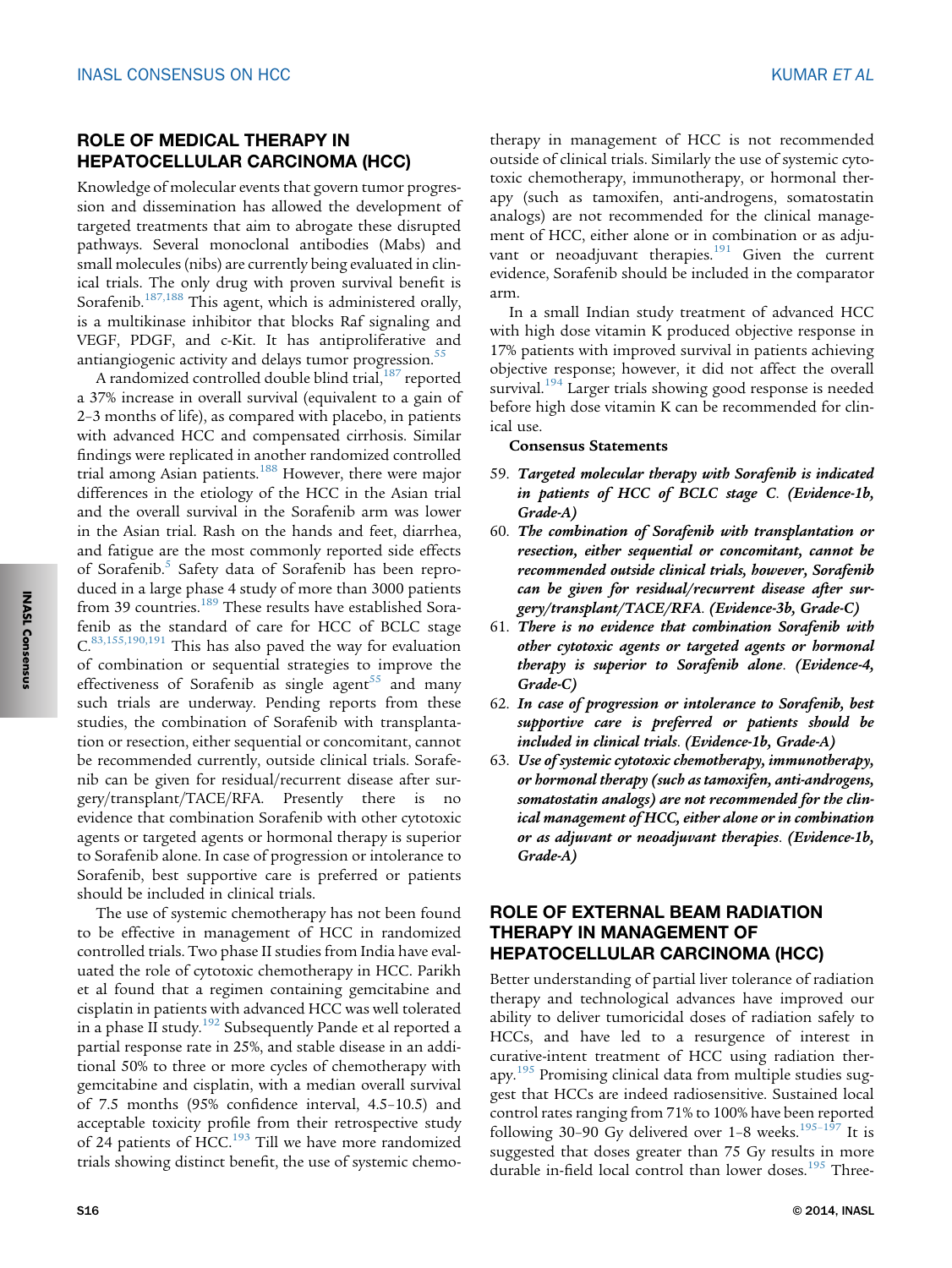dimensional conformal radiotherapy makes it possible to direct high-dose radiation to HCC with sparing of the surrounding non-tumoral liver parenchyma and represents a promising powerful technique which needs further validation.[190](#page-22-0) Improved understanding of partial liver radiation therapy tolerance and better radiation therapy planning and delivery have advanced the ability to escalate radiation dose to unresectable HCCs without causing undue toxicity.[195](#page-22-0)

In an Indian study by Dhir et al<sup>198</sup> 27 patients with HCC were treated by sequential methotrexate (75 mg/m<sup>2</sup>) and 5fluorouracil (5-FU) (750 mg/m<sup>2</sup>) on day 1 followed on days 8–36 by external beam radiotherapy (total dose 30 cGy). The overall response to the treatment was 26%. More than a 50% reduction in serum AFP level was noted in 67% patients. Seventy-one percent of patients had palliation of pain following therapy. The median survival of responders was 11 months and of non-responders, 2 months. $198$ 

However, till more trials are available, radiation therapy cannot be recommended for management of HCC outside of clinical trials.

#### Consensus Statements

- 64. External beam radiation therapy is a promising tool in management of some unresectable HCC. (Evidence-2b, Grade-B)
- 65. Clinical trials using radiation therapy either alone or in combination with other modalities should be undertaken to better evaluate its effectiveness, however, use of radiation therapy cannot be recommended outside of clinical trials. (Evidence-5, Grade-D)

## TREATMENT RESPONSE EVALUATION AND FOLLOW-UP IN HEPATOCELLULAR CARCINOMA (HCC)

The most important parameter for any cancer treatment response evaluation is overall survival. Nonetheless, tumor response and time to progression have been considered pivotal for surrogate assessment of efficacy. HCC tumor response was initially measured according to the Response Evaluation Criteria in Solid Tumors (RECIST) guidelines.<sup>[199](#page-22-0)</sup> These criteria were designed primarily for evaluation of cytotoxic agents. They did not address measures of antitumor activity other than tumor shrinkage. Most HCC treatments cause tumor necrosis and/or reduce its vascularity. Tumor size shrinkage may not be there in spite of response. Hence, to assess viable tumor contrast uptake in arterial phase has to be assessed using dynamic CT or MRI studies. Consequently, a modifica-tion of the RECIST criteria has been adopted.<sup>[200](#page-22-0)</sup> This proposal is based on the fact that diameter of the target lesions with viable tumor should guide all measurements. Thus the Task-Force recommended that the treatment response evaluation should be done using dynamic CT

or MRI studies and modified-RECIST criteria should be used to assess response.

The timing of initial treatment response evaluation should depend on treatment: Following resection, ablation or TACE the initial response evaluation should be done at 4 weeks. The initial response evaluation following liver transplantation should be done at 3 months.

Further follow-up of patients who underwent resection or RFA should consist of the clinical evaluation of liver decompensation and the early detection of recurrence by dynamic CT or MRI studies every 3 months the first 2 years and surveillance every 6 months later on.<sup>[190](#page-22-0)</sup> Patients with recurrence following radical therapies may still be candidates for curative therapies.

The risk of tumor recurrence after liver transplantation for HCC is  $8-20\%$ .<sup>[122,201](#page-20-0)</sup> HCC recurrence is usually seen within the first 2 years after liver transplantation, and is associated with a median survival of less than 1 year from the time of diagnosis.<sup>[202](#page-22-0)</sup> The adoption of posttransplant surveillance criteria has led to the detection of early recurrence, with a possibility of cure with ablation therapies in up to a third of cases.<sup>[122,203](#page-20-0)</sup> Following the initial response assessment at 3 months, the surveillance for recurrence should be done every 6 months.

The follow-up of patients with more advanced stages of HCC who were treated with TACE or systemic agents (e.g. Sorafenib) should be done every 2 months by clinical evaluation for signs of liver decompensation and for tumor progression by dynamic CT or MRI to guide therapy decisions.

Serum tumor markers (such as AFP levels or desgamma-carboxy prothrombin [DCP]) may be helpful for treatment response evaluation or follow-up when the level was high at diagnosis, and the level decreased after treatment but rises again especially in none or difficult to measure lesions.<sup>204–206</sup> However tumor markers cannot replace imaging modalities.

#### Consensus Statements

- 66. The treatment response evaluation should be done by dynamic CT or MRI studies using the modified-RECIST (modified-Response Evaluation Criteria in Solid Tumors) criteria. (Evidence-1b, Grade-A)
- 67. The timing of initial treatment response evaluation should depend on treatment used as follows:
	- Resection–4 weeks
	- Liver transplantation—3 months
	- Percutaneous ablation—4 weeks
	- TACE—4 weeks (Evidence-2b, Grade-B)
- 68. The follow-up of patients who underwent curative treatments should consist of clinical evaluation for liver decompensation and the early detection of recurrence by dynamic CT or MRI studies every 3 months for the first 2 years and routine surveillance every 6 months thereafter. (Evidence-1b, Grade-A)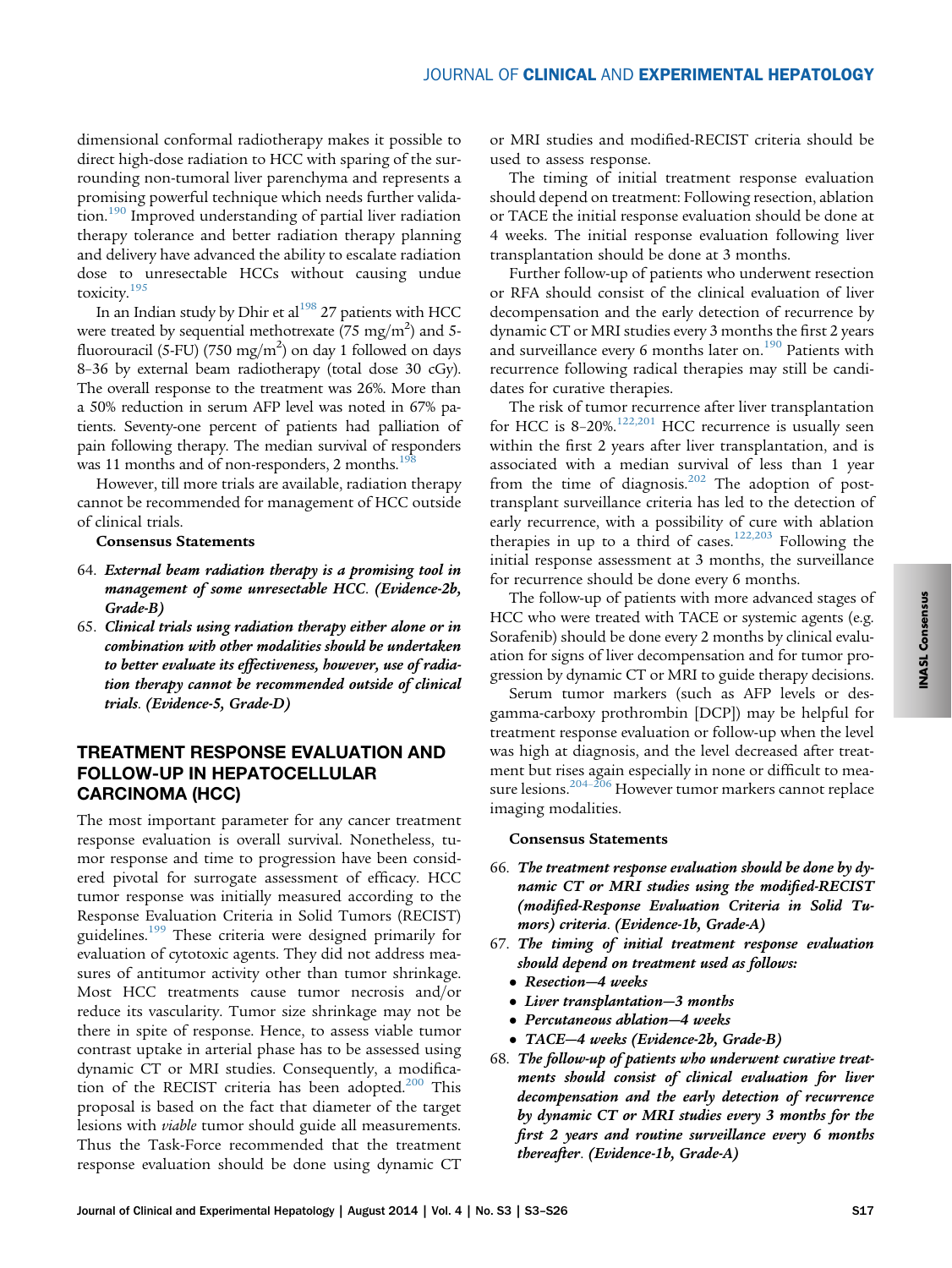- 69. In case of tumor recurrence after curative treatments, reassesses the patient using the BCLC staging system and retreat accordingly. (Evidence-1b, Grade-A)
- 70. The follow-up of patients who underwent palliative treatments should consist of clinical evaluation for liver decompensation and dynamic CT or MRI for tumor progression every 3 months to guide therapy decisions. (Evidence-1b, Grade-A)
- 71. Serum tumor markers (such as alpha-fetoprotein levels or des-gamma-carboxy prothrombin [DCP]) may be helpful for treatment response evaluation or follow-up when:
	- The level was high at diagnosis, and
	- The level decreased after treatment but rises again especially in none or difficult to measure lesions.

However tumor markers cannot replace imaging modalities. (Evidence-3b, Grade-C).

## ROLE OF SUPPORTIVE CARE FOR ADVANCED HEPATOCELLULAR CARCINOMA (HCC)

The prognosis for BCLC stage D patients is dismal, with an expected survival of less than 3 months.<sup>[103](#page-19-0)</sup> These patients should receive palliative support including management of symptoms, nutrition and psychological support.

Pain in terminal HCC may be difficult to manage. Opioid analgesia should be used for pain management in terminal stage HCC. The opioids that can be safely used in cirrhotic patients with HCC are morphine, hydromorphone, methadone, levorphanol, buprenorphine and fentanyl. $207$  However, a recent systematic review of RCTs of opioids for cancer pain showed fair evidence for the efficacy of transdermal fentanyl and poor evidence for morphine, tramadol, oxycodone, methadone, and codeine.<sup>[208](#page-23-0)</sup> Radiotherapy can be used to alleviate pain in patients with bone metastasis<sup>[209](#page-23-0)</sup> and relieve of symptoms from pulmo-nary<sup>[210](#page-23-0)</sup> or lymph node metastases.<sup>[211](#page-23-0)</sup>

Nutritional status assessment is important for identifying the risk of deteriorating quality of life or functional status, in patients with HCC. $^{212}$  The current data do not compellingly justify the routine use of parenteral nutrition, enteral nutrition, or oral nutritional supplements in these patients,<sup>[213](#page-23-0)</sup> however, in individual cases, dietary counseling and artificial nutrition can slow down nutritional deprivation, avoid dehydration and improve the quality of life.

Psychological, social and spiritual factors may exacerbate physical suffering. For instance, depression amplifies pain and other somatic symptoms.<sup>[214](#page-23-0)</sup> When physical, psychological, and spiritual sources of distress are inseparably intermixed causing "total pain syndrome", a fully integrated clinical approach that addresses the multiple di-mensions of suffering is required.<sup>[215](#page-23-0)</sup> Management of psychosocial and spiritual issues should be a part of the care of terminal HCC patients.

Gastrointestinal hemorrhage in patients with HCC is common and a major contributor to mortality. These patients tend to have a very poor prognosis. There may be a role of transhepatic arterioembolization in the manage-ment of gastrointestinal bleed in such patients.<sup>[216](#page-23-0)</sup>

Tumor rupture is another life threatening complication of HCC. On multivariate logistic regression analysis, underlying diseases of hypertension and liver cirrhosis, tumor size >5 cm, vascular thrombus and extra-hepatic invasion were predictive for spontaneous rupture of  $\text{HCC}^{217}$  $\text{HCC}^{217}$  $\text{HCC}^{217}$  while serum bilirubin level, shock on hospital admission, and pre-rupture disease state were important prognostic factors to predict survival in the acute phase following rupture.<sup>[218](#page-23-0)</sup> TAE is effective in controlling bleeding from ruptured HCC in the acute phase. For definitive treatment, staged liver resection after attaining hemostasis is better than 1-stage emergency liver resection. Laparoscopy and laparoscopic ultrasonography may decrease unnecessary exploratory laparotomy, thus increasing the resection rate of previously ruptured HCC. Prolonged survival can be achieved in select patients with definitive treatment. It is still uncertain whether the longterm outcome of liver resection is the same for HCC with and without rupture when patients with the same tumor stage and liver functional state are compared.<sup>218</sup>

Consensus Statements

- 72. Patients with BCLC stage D have a poor survival and should receive palliative support including management of pain, nutrition and psychological support. (Evidence-1b, Grade-A)
- 73. Opioid analgesia should be used for pain management in terminal stage HCC. (Evidence-1a, Grade-A)
- 74. Radiotherapy can be used to alleviate pain in patients with bone metastasis and relieve of symptoms from pulmonary or lymph node metastases. (Evidence-3b, Grade-C)
- 75. Routine artificial nutrition is not justified in patients in the terminal stage HCC, however, in individual cases, dietary counseling and artificial nutrition can slow down nutritional deprivation, avoid dehydration and improve the quality of life. (Evidence-3b, Grade-C)
- 76. Management of psychosocial and spiritual issues should be a part of the care of terminal HCC patients. (Evidence-5, Grade-D)
- 77. TAE is effective in controlling bleeding from ruptured HCC. (Evidence-2b, Grade-B)

# INDIAN NATIONAL ASSOCIATION FOR STUDY OF THE LIVER (INASL)'S ROLE IN ONGOING AND FUTURE RESEARCH ON HEPATOCELLULAR CARCINOMA (HCC) IN INDIA

Cancer is a rapidly fatal disease. The time taken for any new discovery of therapeutic option in laboratory to its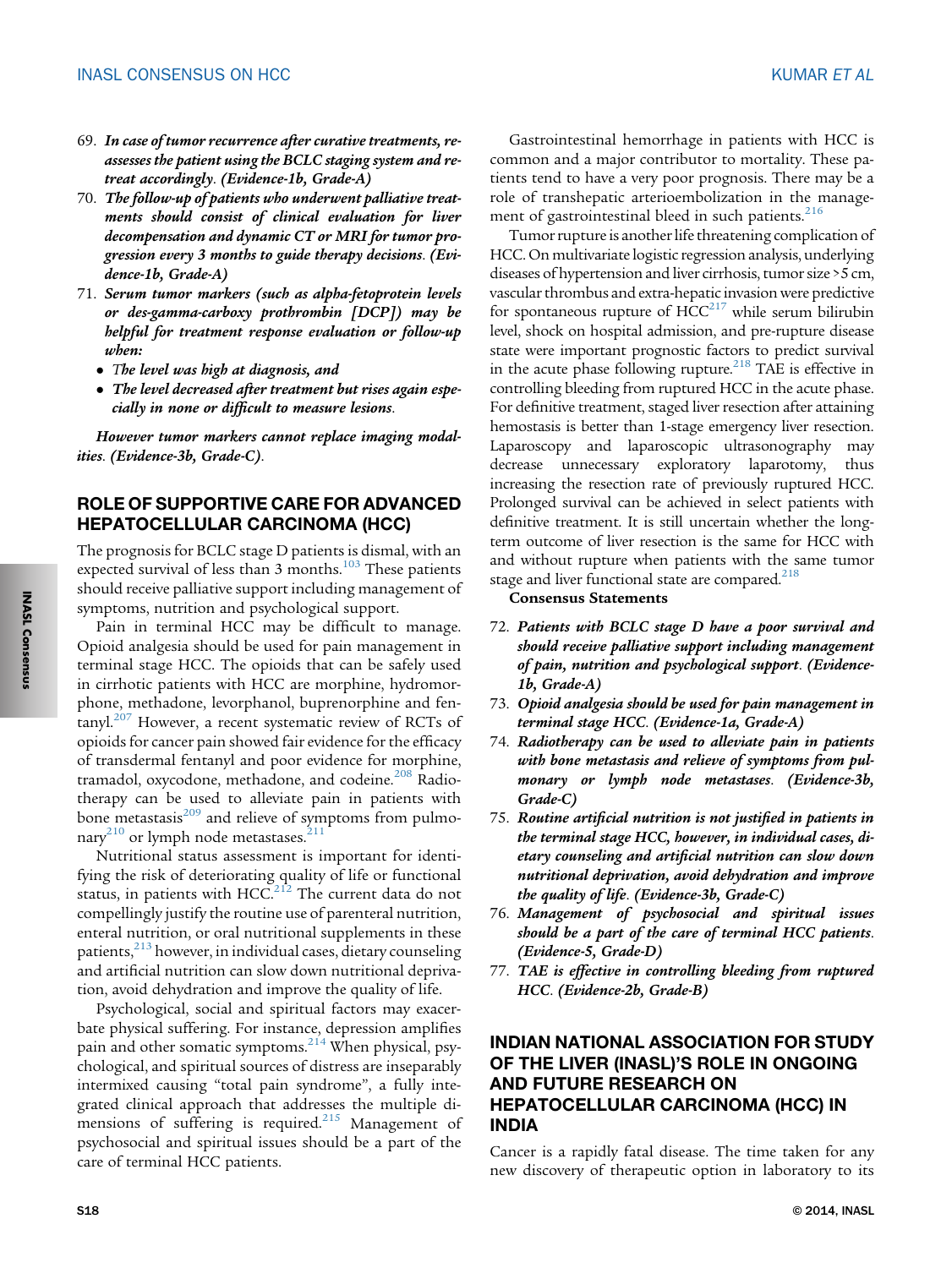<span id="page-16-0"></span>clinical application in patients of cancer needs to be as short as possible; only then the newer patients of HCC can hope to live longer than the previous pool of HCC patients. In India, a lot of exciting basic research work in HCC is already going on ranging from chemoprevention, to genetic aspects to development of newer drugs. For example, studies are on way on the molecular mechanisms involved in the chemoprevention of HCC and have found that dietary supplementation of silymarin can be associated with decreased cell proliferation, increased apoptosis, and activation of detoxification system in rat model of HCC. $^{219}$  $^{219}$  $^{219}$  In another Indian study, evidence of an increased population of Treg has been found not only in the peripheral blood but also in tumor microenvironment of HCC patients, suggesting association of enhanced Treg activity with poor immune responses to tumor antigens, thus paving way for a future significant role of immunotherapeutic approaches in treatment of HCC.<sup>[220](#page-23-0)</sup> In another study over expression of endothelial cell marker CD34 has been found in HCC thus suggesting antiangiogenic therapy for these patients. $221$  The oxidation of plasma proteins, especially HSA, has been shown to enhance oxidative stress in HCC patients<sup>[222](#page-23-0)</sup> suggesting a role for anti-oxidative therapies. A novel propofol-linoleic acid-loaded escheriosomal formulation has been found active against murine  $HCC^{223}$  $HCC^{223}$  $HCC^{223}$  thus opening a newer therapeutic approach for HCC. These basic research endeavors in India need to be encouraged further and a greater cooperation and crosstalk needs to be established among all basic researchers on HCC so that India leads the way in liver cancer research in the world. INASL can form a platform of cooperation for the basic researchers of HCC in India.

The second major role of INASL is in creating a registry or database of patients of HCC across the country. This database will not only serve to characterize the clinical and etiological profile of HCC in India, it will also help in generating data on temporal trends of epidemiology of HCC in India. It will also be able to highlight the differences in profile of HCC patients in India as compared to other regions of the world and thus help us in focusing our research efforts to the unexplored aspects of HCC specific to India.

The third important role of INASL is in coordinating multi-centric clinical trials on HCC in India. India urgently needs clinical trials on various aspects of HCC which are specific for India. For example, we need trials on cheaper alternatives to Sorafenib which can be afforded by majority of Indian HCC population in whom Sorafenib cannot be used due to prohibitive costs. Similarly, trials on needed on percutaneous ablation therapies which are much cheaper than RFA. We also need to explore the most cost-effective surveillance modality for HCC which can be used in the huge population of chronic liver disease in India.

## **CONCLUSIONS**

These are the first clinical practice guidelines generated by INASL on the diagnosis and management of HCC in India. These guidelines are evidence based and are aimed at providing the best possible care to the patients of HCC in India according to the current evidence. They will also ensure a uniformity of diagnostic and treatment approaches of HCC in the entire country and will also serve as framework for future research on HCC in India. As more evidence is generated, especially from India, in next 3–4 years, these guidelines will need to be updated and revised.

## CONFLICTS OF INTEREST

The author has none to declare.

#### **REFERENCES**

- 1. CEBM > EBM Tools > Finding the Evidence > Levels of Evidence 2 > Levels of Evidence 1. Available at: [http://www.cebm.net/index.](http://www.cebm.net/index.aspx?o=1025) [aspx?o=1025](http://www.cebm.net/index.aspx?o=1025). Accessed 24.02.13.
- 2. PBCR Reports 2006–2008. Available at: [http://www.ncrpindia.](http://www.ncrpindia.org/Reports/PBCR_2006_2008.aspx) [org/Reports/PBCR\\_2006\\_2008.aspx.](http://www.ncrpindia.org/Reports/PBCR_2006_2008.aspx) Accessed 24.02.13.
- 3. Cancer Incidence in Five Continents. Available at: [http://ci5.iarc.](http://ci5.iarc.fr/) [fr/](http://ci5.iarc.fr/). Accessed 24.02.13.
- 4. [Dikshit R, Gupta PC, Ramasundarahettige C, et al. Cancer mortal](http://refhub.elsevier.com/S0973-6883(14)00271-0/sref1)[ity in India: a nationally representative survey.](http://refhub.elsevier.com/S0973-6883(14)00271-0/sref1) Lancet. [2012;379\(9828\):1807](http://refhub.elsevier.com/S0973-6883(14)00271-0/sref1)–1816.
- 5. El-Serag HB. Hepatocellular carcinoma. N Engl J Med. 2011;365(12):1118–1127. [http://dx.doi.org/10.1056/](http://dx.doi.org/10.1056/NEJMra1001683) [NEJMra1001683.](http://dx.doi.org/10.1056/NEJMra1001683)
- 6. El-Serag HB, Rudolph KL. Hepatocellular carcinoma: epidemiology and molecular carcinogenesis. Gastroenterology. 2007;132(7):2557–2576. [http://dx.doi.org/10.1053/j.gastro.](http://dx.doi.org/10.1053/j.gastro.2007.04.061) [2007.04.061.](http://dx.doi.org/10.1053/j.gastro.2007.04.061)
- 7. [Paul SB, Sreenivas V, Gulati MS, et al. Incidence of hepatocellular](http://refhub.elsevier.com/S0973-6883(14)00271-0/sref4) [carcinoma among Indian patients with cirrhosis of liver: an expe](http://refhub.elsevier.com/S0973-6883(14)00271-0/sref4)[rience from a tertiary care center in northern India.](http://refhub.elsevier.com/S0973-6883(14)00271-0/sref4) Indian J Gastroenterol[. 2007;26\(6\):274](http://refhub.elsevier.com/S0973-6883(14)00271-0/sref4)–278.
- 8. [Yeole BB. Trends in cancer incidence in esophagus, stomach, co](http://refhub.elsevier.com/S0973-6883(14)00271-0/sref5)[lon, rectum and liver in males in India.](http://refhub.elsevier.com/S0973-6883(14)00271-0/sref5) Asian Pac J Cancer Prev. [2008;9\(1\):97](http://refhub.elsevier.com/S0973-6883(14)00271-0/sref5)–100.
- 9. [Herbst DA, Reddy KR. Risk factors for hepatocellular carcinoma.](http://refhub.elsevier.com/S0973-6883(14)00271-0/sref6) Clin Liver Dis[. 2012;1\(6\):180](http://refhub.elsevier.com/S0973-6883(14)00271-0/sref6)–182.
- 10. [Nayak NC. Hepatocellular carcinoma](http://refhub.elsevier.com/S0973-6883(14)00271-0/sref7)—a model of human cancer: [clinico-pathological features, etiology and pathogenesis.](http://refhub.elsevier.com/S0973-6883(14)00271-0/sref7) Indian J [Pathol Microbiol](http://refhub.elsevier.com/S0973-6883(14)00271-0/sref7). 2003;46(1):1–16.
- 11. Yang W-S, Va P, Bray F, et al. The role of pre-existing diabetes mellitus on hepatocellular carcinoma occurrence and prognosis: a meta-analysis of prospective cohort studies. PLoS ONE. 2011;6(12):e27326. [http://dx.doi.org/10.1371/journal.pone.](http://dx.doi.org/10.1371/journal.pone.0027326) [0027326.](http://dx.doi.org/10.1371/journal.pone.0027326)
- 12. Wang P, Kang D, Cao W, Wang Y, Liu Z. Diabetes mellitus and risk of hepatocellular carcinoma: a systematic review and meta-analysis. Diabetes Metab Res Rev. 2012;28(2):109–122. [http://dx.](http://dx.doi.org/10.1002/dmrr.1291) [doi.org/10.1002/dmrr.1291.](http://dx.doi.org/10.1002/dmrr.1291)
- 13. Wang C, Wang X, Gong G, et al. Increased risk of hepatocellular carcinoma in patients with diabetes mellitus: a systematic review and meta-analysis of cohort studies. Int J Cancer. 2012;130(7):1639–1648. [http://dx.doi.org/10.1002/ijc.](http://dx.doi.org/10.1002/ijc.26165) [26165.](http://dx.doi.org/10.1002/ijc.26165)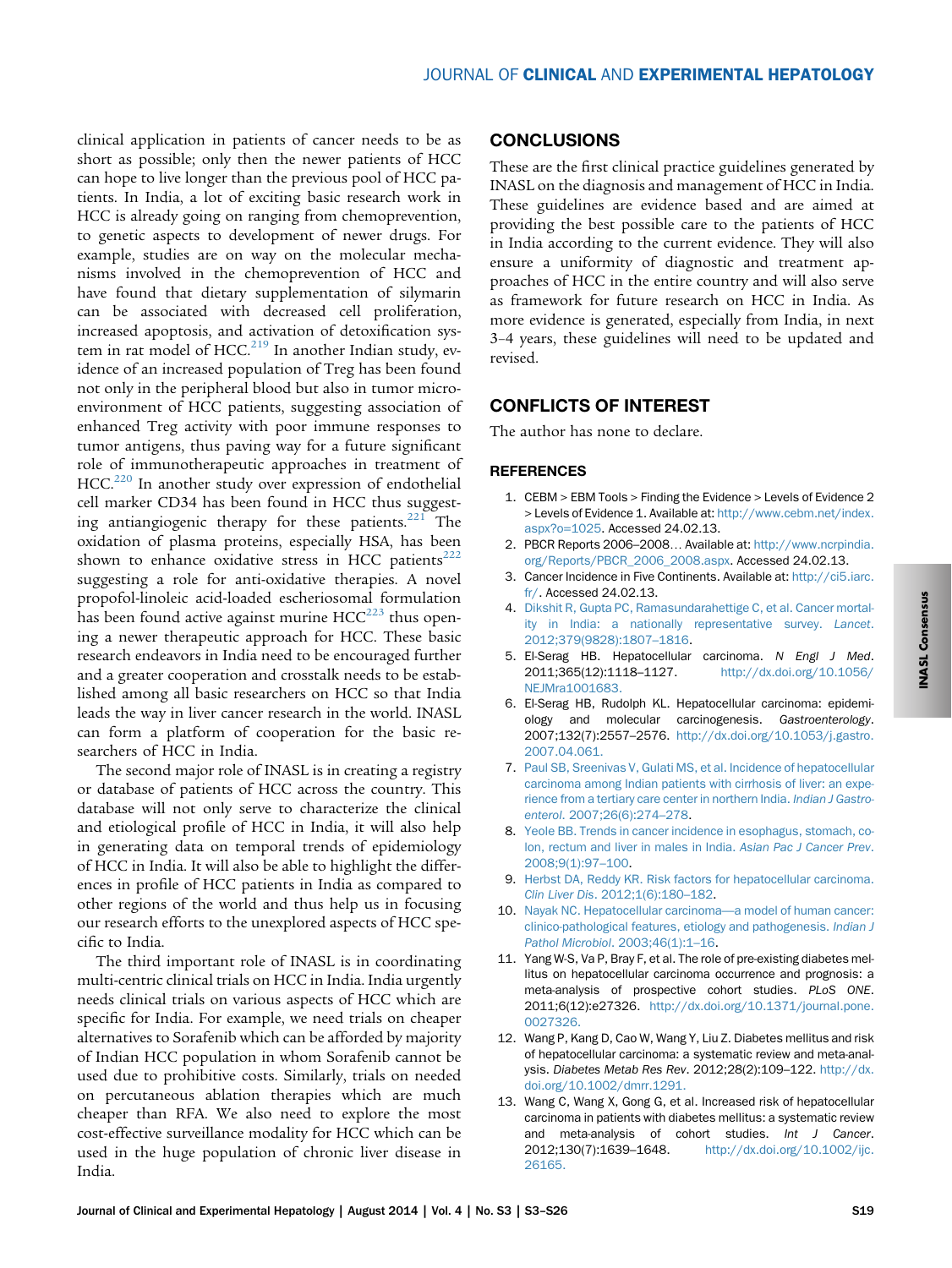- <span id="page-17-0"></span>14. [Sundaram C, Reddy CR, Ramana GV, et al. Hepatitis B surface an](http://refhub.elsevier.com/S0973-6883(14)00271-0/sref11)[tigen, hepatocellular carcinoma and cirrhosis in south India](http://refhub.elsevier.com/S0973-6883(14)00271-0/sref11)—an autopsy study. [Indian J Pathol Microbiol](http://refhub.elsevier.com/S0973-6883(14)00271-0/sref11). 1990;33(4):334–338.
- 15. [Ramesh R, Munshi A, Panda SK. Prevalence of hepatitis C virus](http://refhub.elsevier.com/S0973-6883(14)00271-0/sref12) [antibodies in chronic liver disease and hepatocellular carcinoma](http://refhub.elsevier.com/S0973-6883(14)00271-0/sref12) patients in India. [J Gastroenterol Hepatol](http://refhub.elsevier.com/S0973-6883(14)00271-0/sref12). 1992;7(4):393–395.
- 16. [Sarin SK, Thakur V, Guptan RC, et al. Pro](http://refhub.elsevier.com/S0973-6883(14)00271-0/sref13)file of hepatocellular car[cinoma in India: an insight into the possible etiologic associa](http://refhub.elsevier.com/S0973-6883(14)00271-0/sref13)tions. [J Gastroenterol Hepatol](http://refhub.elsevier.com/S0973-6883(14)00271-0/sref13). 2001;16(6):666–673.
- 17. Saini N, Bhagat A, Sharma S, Duseja A, Chawla Y. Evaluation of clinical and biochemical parameters in hepatocellular carcinoma: experience from an Indian center. Clin Chim Acta. 2006;371(1– 2):183–186. [http://dx.doi.org/10.1016/j.cca.2006.02.038.](http://dx.doi.org/10.1016/j.cca.2006.02.038)
- 18. Kumar M, Kumar R, Hissar SS, et al. Risk factors analysis for hepatocellular carcinoma in patients with and without cirrhosis: a case-control study of 213 hepatocellular carcinoma patients from India. J Gastroenterol Hepatol. 2007;22(7):1104–1111. [http://dx.doi.org/10.1111/j.1440-1746.2007.04908.x.](http://dx.doi.org/10.1111/j.1440-1746.2007.04908.x)
- 19. Murugavel KG, Naranatt PP, Shankar EM, et al. Prevalence of aflatoxin B1 in liver biopsies of proven hepatocellular carcinoma in India determined by an in-house immunoperoxidase test. J Med Microbiol. 2007;56(Pt 11):1455–1459. [http://dx.doi.org/10.](http://dx.doi.org/10.1099/jmm.0.47151-0) [1099/jmm.0.47151-0.](http://dx.doi.org/10.1099/jmm.0.47151-0)
- 20. Kumar R, Saraswat MK, Sharma BC, Sakhuja P, Sarin SK. Characteristics of hepatocellular carcinoma in India: a retrospective analysis of 191 cases. QJM. 2008;101(6):479–485. [http://dx.](http://dx.doi.org/10.1093/qjmed/hcn033) [doi.org/10.1093/qjmed/hcn033.](http://dx.doi.org/10.1093/qjmed/hcn033)
- 21. Paul SB, Chalamalasetty SB, Vishnubhatla S, et al. Clinical profile, etiology and therapeutic outcome in 324 hepatocellular carcinoma patients at a tertiary care center in India. Oncology. 2009;77(3–4):162–171. [http://dx.doi.org/10.1159/](http://dx.doi.org/10.1159/000231886) [000231886.](http://dx.doi.org/10.1159/000231886)
- 22. Asim M, Sarma MP, Thayumanavan L, Kar P. Role of aflatoxin B1 as a risk for primary liver cancer in north Indian population. Clin Biochem. 2011;44(14–15):1235–1240. [http://dx.doi.org/10.](http://dx.doi.org/10.1016/j.clinbiochem.2011.07.017) [1016/j.clinbiochem.2011.07.017.](http://dx.doi.org/10.1016/j.clinbiochem.2011.07.017)
- 23. Sarma MP, Asim M, Medhi S, Bharathi T, Kar P. Hepatitis C virus related hepatocellular carcinoma: a case control study from India. J Med Virol. 2012;84(7):1009–1017. [http://dx.doi.org/10.](http://dx.doi.org/10.1002/jmv.23290) [1002/jmv.23290.](http://dx.doi.org/10.1002/jmv.23290)
- 24. Jain D, Nayak NC, Saigal S. Hepatocellular carcinoma in nonalcoholic fatty liver cirrhosis and alcoholic cirrhosis: risk factor analysis in liver transplant recipients. Eur J Gastroenterol Hepatol. 2012;24(7):840–848. [http://dx.doi.org/10.1097/MEG.](http://dx.doi.org/10.1097/MEG.0b013e3283534b40) [0b013e3283534b40.](http://dx.doi.org/10.1097/MEG.0b013e3283534b40)
- 25. Nayak NC, Jain D, Vasdev N, Gulwani H, Saigal S, Soin A. Etiologic types of end-stage chronic liver disease in adults: analysis of prevalence and their temporal changes from a study on native liver explants. Eur J Gastroenterol Hepatol. 2012;24(10):1199–1208. [http://dx.doi.org/10.1097/MEG.0b013e32835643f1.](http://dx.doi.org/10.1097/MEG.0b013e32835643f1)
- 26. Asim M, Sarma MP, Kar P. Etiological and molecular profile of hepatocellular cancer from India. Int J Cancer. 2013;133(2):437–445. [http://dx.doi.org/10.1002/ijc.27993.](http://dx.doi.org/10.1002/ijc.27993)
- 27. Duseja A, Sharma B, Kumar A, et al. Nonalcoholic fatty liver in a developing country is responsible for significant liver disease. Hepatology. 2010;52(6):2248–2249. [http://dx.doi.org/10.](http://dx.doi.org/10.1002/hep.23838) [1002/hep.23838.](http://dx.doi.org/10.1002/hep.23838)
- 28. [Amarapurkar DN, Patel ND, Kamani PM. Impact of diabetes mel](http://refhub.elsevier.com/S0973-6883(14)00271-0/sref25)[litus on outcome of HCC.](http://refhub.elsevier.com/S0973-6883(14)00271-0/sref25) Ann Hepatol. 2008;7(2):148–151.
- 29. [Amarapurkar D, Das HS. Chronic liver disease in diabetes melli](http://refhub.elsevier.com/S0973-6883(14)00271-0/sref26)tus. [Trop Gastroenterol](http://refhub.elsevier.com/S0973-6883(14)00271-0/sref26). 2002;23(1):3–5.
- 30. Asim M, Khan LA, Husain SA, et al. Genetic polymorphism of glutathione S transferases M1 and T1 in Indian patients with hepatocellular carcinoma. Dis Markers. 2010;28(6):369–376. [http://dx.doi.org/10.3233/DMA-2010-0717.](http://dx.doi.org/10.3233/DMA-2010-0717)
- 31. Bharadwaj M, Roy G, Dutta K, Misbah M, Husain M, Hussain S. Tackling hepatitis B virus-associated hepatocellular carcinoma – the future is now. Cancer Metastasis Rev. 2013;32(1–2):229–268. [http://dx.doi.org/10.1007/s10555-012-9412-6.](http://dx.doi.org/10.1007/s10555-012-9412-6)
- 32. Jayshree RS, Sridhar H, Devi GM. Surface, core, and X genes of hepatitis B virus in hepatocellular carcinoma: an in situ hybridization study. Cancer. 2003;99(1):63–67. [http://dx.doi.org/10.](http://dx.doi.org/10.1002/cncr.10954) [1002/cncr.10954.](http://dx.doi.org/10.1002/cncr.10954)
- 33. [Ramesh R, Panda SK, Jameel S, Rajasambandam P. Mapping of](http://refhub.elsevier.com/S0973-6883(14)00271-0/sref30) [the hepatitis B virus genome in hepatocellular carcinoma using](http://refhub.elsevier.com/S0973-6883(14)00271-0/sref30) [PCR and demonstration of a potential trans-activator encoded](http://refhub.elsevier.com/S0973-6883(14)00271-0/sref30) [by the frequently detected fragment.](http://refhub.elsevier.com/S0973-6883(14)00271-0/sref30) J Gen Virol. 1994;75(Pt [2\):327](http://refhub.elsevier.com/S0973-6883(14)00271-0/sref30)–334.
- 34. Asim M, Malik A, Sarma MP, et al. Hepatitis B virus BCP, precore/ core, X gene mutations/genotypes and the risk of hepatocellular carcinoma in India. J Med Virol. 2010;82(7):1115–1125. [http://](http://dx.doi.org/10.1002/jmv.21774) [dx.doi.org/10.1002/jmv.21774.](http://dx.doi.org/10.1002/jmv.21774)
- 35. Kiran M, Chawla YK, Kaur J. Methylation profiling of tumor suppressor genes and oncogenes in hepatitis virus-related hepatocellular carcinoma in northern India. Cancer Genet Cytogenet. 2009;195(2):112–119. [http://dx.doi.org/10.1016/j.cancer](http://dx.doi.org/10.1016/j.cancergencyto.2009.06.021)[gencyto.2009.06.021.](http://dx.doi.org/10.1016/j.cancergencyto.2009.06.021)
- 36. Saini N, Srinivasan R, Chawla Y, Sharma S, Chakraborti A, Rajwanshi A. Telomerase activity, telomere length and human telomerase reverse transcriptase expression in hepatocellular carcinoma is independent of hepatitis virus status. Liver Int. 2009;29(8):1162–1170. [http://dx.doi.org/10.1111/j.1478-](http://dx.doi.org/10.1111/j.1478-3231.2009.02082.x) [3231.2009.02082.x.](http://dx.doi.org/10.1111/j.1478-3231.2009.02082.x)
- 37. Sarin SK, Kumar M. Predictive scores for hepatocellular carcinoma development in chronic hepatitis B virus infection: "does one size fit all?". Gastroenterology. 2012;142(4):1038–1040. [http://dx.doi.org/10.1053/j.gastro.2012.02.024.](http://dx.doi.org/10.1053/j.gastro.2012.02.024)
- 38. [Poduri CD. Hepatitis C virus \(HCV\)](http://refhub.elsevier.com/S0973-6883(14)00271-0/sref35)—a review molecular biology of [the virus, immunodiagnostics, genomic heterogeneity and the](http://refhub.elsevier.com/S0973-6883(14)00271-0/sref35) [role of virus in hepatocellular carcinoma.](http://refhub.elsevier.com/S0973-6883(14)00271-0/sref35) Indian J Exp Biol. [2003;41\(6\):549](http://refhub.elsevier.com/S0973-6883(14)00271-0/sref35)–562.
- 39. Kiran M, Chawla YK, Kaur J. Glutathione-S-transferase and microsomal epoxide hydrolase polymorphism and viral-related hepatocellular carcinoma risk in India. DNA Cell Biol. 2008;27(12):687– 694. [http://dx.doi.org/10.1089/dna.2008.0805.](http://dx.doi.org/10.1089/dna.2008.0805)
- 40. [Katiyar S, Dash BC, Thakur V, Guptan RC, Sarin SK, Das BC. P53](http://refhub.elsevier.com/S0973-6883(14)00271-0/sref37) [tumor suppressor gene mutations in hepatocellular carcinoma](http://refhub.elsevier.com/S0973-6883(14)00271-0/sref37) patients in India. Cancer[. 2000;88\(7\):1565](http://refhub.elsevier.com/S0973-6883(14)00271-0/sref37)–1573.
- 41. Mohana Devi S, Balachandar V, Arun M, Suresh Kumar S, Balamurali Krishnan B, Sasikala K. Analysis of genetic damage and gene polymorphism in hepatocellular carcinoma (HCC) patients in a South Indian population. Dig Dis Sci. 2013;58(3):759–767. [http://dx.doi.org/10.1007/s10620-](http://dx.doi.org/10.1007/s10620-012-2409-8) [012-2409-8.](http://dx.doi.org/10.1007/s10620-012-2409-8)
- 42. Kiran M, Saxena R, Chawla YK, Kaur J. Polymorphism of DNA repair gene XRCC1 and hepatitis-related hepatocellular carcinoma risk in Indian population. Mol Cell Biochem. 2009;327(1– 2):7–13. [http://dx.doi.org/10.1007/s11010-009-0035-3.](http://dx.doi.org/10.1007/s11010-009-0035-3)
- 43. Kiran M, Chawla YK, Jain M, Kaur J. Haplotypes of microsomal epoxide hydrolase and X-ray cross-complementing group 1 genes in Indian hepatocellular carcinoma patients. DNA Cell Biol. 2009;28(11):573–577. [http://dx.doi.org/10.1089/dna.2009.](http://dx.doi.org/10.1089/dna.2009.0921) [0921.](http://dx.doi.org/10.1089/dna.2009.0921)
- 44. Paul SB, Sreenivas V, Gulati MS, et al. Economic evaluation of a surveillance program of hepatocellular carcinoma (HCC) in India. Hepatol Int. 2008;2(2):231–236. [http://dx.doi.org/10.1007/](http://dx.doi.org/10.1007/s12072-008-9054-5) [s12072-008-9054-5.](http://dx.doi.org/10.1007/s12072-008-9054-5)
- 45. Chang MH, Chen CJ, Lai MS, et al. Universal hepatitis B vaccination in Taiwan and the incidence of hepatocellular carcinoma in children. Taiwan Childhood Hepatoma Study Group. N Engl J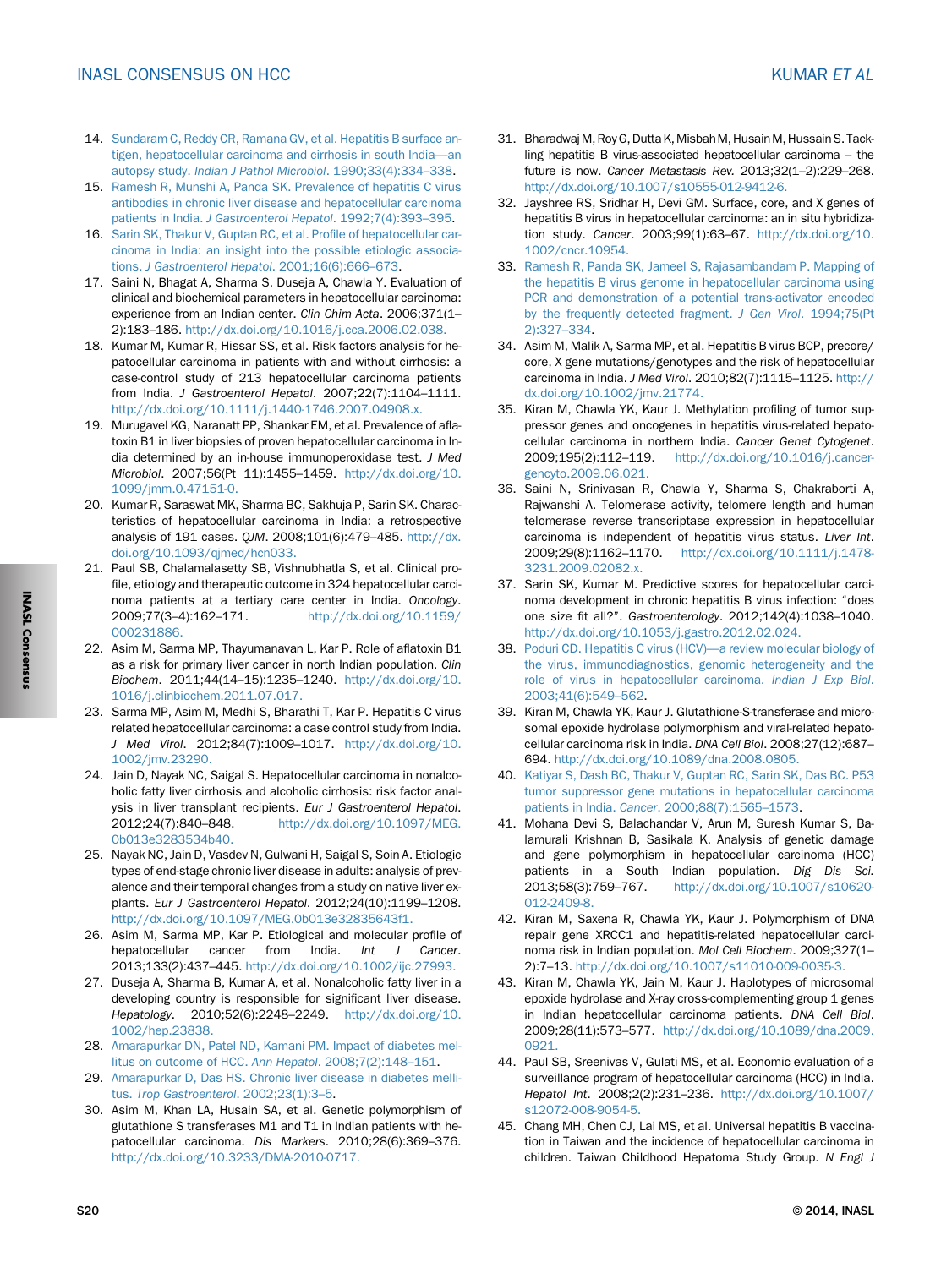<span id="page-18-0"></span>Med. 1997;336(26):1855–1859. [http://dx.doi.org/10.1056/](http://dx.doi.org/10.1056/NEJM199706263362602)

- [NEJM199706263362602.](http://dx.doi.org/10.1056/NEJM199706263362602) 46. Liaw Y-F, Sung JJY, Chow WC, et al. Lamivudine for patients with chronic hepatitis B and advanced liver disease. N Engl J Med. 2004;351(15):1521–1531. [http://dx.doi.org/10.1056/NEJ-](http://dx.doi.org/10.1056/NEJMoa033364)[Moa033364.](http://dx.doi.org/10.1056/NEJMoa033364)
- 47. Lai C-L, Yuen M-F. Prevention of hepatitis B virus-related hepatocellular carcinoma with antiviral therapy. Hepatology. 2013;57(1):399–408. [http://dx.doi.org/10.1002/hep.25937.](http://dx.doi.org/10.1002/hep.25937)
- 48. Chakrabarty SP, Murray JM. Modelling hepatitis C virus infection and the development of hepatocellular carcinoma. J Theor Biol. 2012;305:24–29. [http://dx.doi.org/10.1016/j.jtbi.2012.03.030.](http://dx.doi.org/10.1016/j.jtbi.2012.03.030)
- 49. Singal AG, Volk ML, Jensen D, Di Bisceglie AM, Schoenfeld PS. A sustained viral response is associated with reduced liverrelated morbidity and mortality in patients with hepatitis C virus. Clin Gastroenterol Hepatol. 2010;8(3):280–288. [http://dx.doi.](http://dx.doi.org/10.1016/j.cgh.2009.11.018) [org/10.1016/j.cgh.2009.11.018, 288.e1.](http://dx.doi.org/10.1016/j.cgh.2009.11.018)
- 50. Singal AK, Singh A, Jaganmohan S, et al. Antiviral therapy reduces risk of hepatocellular carcinoma in patients with hepatitis C virusrelated cirrhosis. Clin Gastroenterol Hepatol. 2010;8(2):192– 199. [http://dx.doi.org/10.1016/j.cgh.2009.10.026.](http://dx.doi.org/10.1016/j.cgh.2009.10.026)
- 51. Di Bisceglie AM, Shiffman ML, Everson GT, et al. Prolonged therapy of advanced chronic hepatitis C with low-dose peginterferon. N Engl J Med. 2008;359(23):2429–2441. [http://dx.doi.org/10.](http://dx.doi.org/10.1056/NEJMoa0707615) [1056/NEJMoa0707615.](http://dx.doi.org/10.1056/NEJMoa0707615)
- 52. Morgan RL, Baack B, Smith BD, Yartel A, Pitasi M, Falck-Ytter Y. Eradication of hepatitis C virus infection and the development of hepatocellular carcinoma: a meta-analysis of observational studies. Ann Intern Med. 2013;158(5 Pt 1):329–337. [http://](http://dx.doi.org/10.7326/0003-4819-158-5-201303050-00005) [dx.doi.org/10.7326/0003-4819-158-5-201303050-00005.](http://dx.doi.org/10.7326/0003-4819-158-5-201303050-00005)
- 53. De Lope CR, Tremosini S, Forner A, Reig M, Bruix J. Management of HCC. J Hepatol. 2012;56(suppl 1):S75–S87. [http://dx.doi.](http://dx.doi.org/10.1016/S0168-8278(12)60009-9) [org/10.1016/S0168-8278\(12\)60009-9.](http://dx.doi.org/10.1016/S0168-8278(12)60009-9)
- 54. Llovet JM, Burroughs A, Bruix J. Hepatocellular carcinoma. Lancet. 2003;362(9399):1907–1917. [http://dx.doi.org/10.1016/](http://dx.doi.org/10.1016/S0140-6736(03)14964-1) [S0140-6736\(03\)14964-1.](http://dx.doi.org/10.1016/S0140-6736(03)14964-1)
- 55. Forner A, Llovet JM, Bruix J. Hepatocellular carcinoma. Lancet. 2012;379(9822):1245–1255. [http://dx.doi.org/10.1016/](http://dx.doi.org/10.1016/S0140-6736(11)61347-0) [S0140-6736\(11\)61347-0.](http://dx.doi.org/10.1016/S0140-6736(11)61347-0)
- 56. El-Serag HB. Surveillance for hepatocellular carcinoma: long way to achieve effectiveness. Dig Dis Sci. 2012;57(12):3050–3051. [http://dx.doi.org/10.1007/s10620-012-2413-z.](http://dx.doi.org/10.1007/s10620-012-2413-z)
- 57. Croswell JM, Ransohoff DF, Kramer BS. Principles of cancer screening: lessons from history and study design issues. Semin Oncol. 2010;37(3):202–215. [http://dx.doi.org/10.1053/j.](http://dx.doi.org/10.1053/j.seminoncol.2010.05.006) [seminoncol.2010.05.006.](http://dx.doi.org/10.1053/j.seminoncol.2010.05.006)
- 58. Zhang B-H, Yang B-H, Tang Z-Y. Randomized controlled trial of screening for hepatocellular carcinoma. J Cancer Res Clin Oncol. 2004;130(7):417–422. [http://dx.doi.org/10.1007/s00432-](http://dx.doi.org/10.1007/s00432-004-0552-0) [004-0552-0.](http://dx.doi.org/10.1007/s00432-004-0552-0)
- 59. Aghoram R, Cai P, Dickinson JA. Alpha-foetoprotein and/or liver ultrasonography for screening of hepatocellular carcinoma in patients with chronic hepatitis B. Cochrane Database Syst Rev. 2012;9:CD002799. [http://dx.doi.org/10.1002/14651858.](http://dx.doi.org/10.1002/14651858.CD002799.pub2) [CD002799.pub2.](http://dx.doi.org/10.1002/14651858.CD002799.pub2)
- 60. Trevisani F, Cantarini MC, Labate AMM, et al. Surveillance for hepatocellular carcinoma in elderly Italian patients with cirrhosis: effects on cancer staging and patient survival. Am J Gastroenterol. 2004;99(8):1470–1476. [http://dx.doi.org/10.1111/j.1572-](http://dx.doi.org/10.1111/j.1572-0241.2004.30137.x) [0241.2004.30137.x.](http://dx.doi.org/10.1111/j.1572-0241.2004.30137.x)
- 61. Yuen MF, Cheng CC, Lauder IJ, Lam SK, Ooi CG, Lai CL. Early detection of hepatocellular carcinoma increases the chance of treatment: Hong Kong experience. Hepatology. 2000;31(2):330–335. [http://dx.doi.org/10.1002/hep.510310211.](http://dx.doi.org/10.1002/hep.510310211)
- 62. Wong LL, Limm WM, Severino R, Wong LM. Improved survival with screening for hepatocellular carcinoma. Liver Transpl. 2000;6(3):320–325. [http://dx.doi.org/10.1053/lv.2000.4875.](http://dx.doi.org/10.1053/lv.2000.4875)
- 63. [Sangiovanni A, Del Ninno E, Fasani P, et al. Increased survival of](http://refhub.elsevier.com/S0973-6883(14)00271-0/sref60) [cirrhotic patients with a hepatocellular carcinoma detected during](http://refhub.elsevier.com/S0973-6883(14)00271-0/sref60) surveillance. Gastroenterology[. 2004;126\(4\):1005](http://refhub.elsevier.com/S0973-6883(14)00271-0/sref60)–1014.
- 64. Trevisani F, Santi V, Gramenzi A, et al. Surveillance for early diagnosis of hepatocellular carcinoma: is it effective in intermediate/ advanced cirrhosis? Am J Gastroenterol. 2007;102(11):2448– 2457. [http://dx.doi.org/10.1111/j.1572-0241.2007.01395.x.](http://dx.doi.org/10.1111/j.1572-0241.2007.01395.x) [quiz 2458.](http://dx.doi.org/10.1111/j.1572-0241.2007.01395.x)
- 65. Trevisani F, De NS, Rapaccini G, et al. Semiannual and annual surveillance of cirrhotic patients for hepatocellular carcinoma: effects on cancer stage and patient survival (Italian experience). Am J Gastroenterol. 2002;97(3):734–744. [http://dx.doi.org/10.](http://dx.doi.org/10.1111/j.1572-0241.2002.05557.x) [1111/j.1572-0241.2002.05557.x.](http://dx.doi.org/10.1111/j.1572-0241.2002.05557.x)
- 66. Sarasin FP, Giostra E, Hadengue A. Cost-effectiveness of screening for detection of small hepatocellular carcinoma in western patients with Child–Pugh class A cirrhosis. Am J Med. 1996;101(4):422–434. [http://dx.doi.org/10.1016/S0002-](http://dx.doi.org/10.1016/S0002-9343(96)00197-0) [9343\(96\)00197-0.](http://dx.doi.org/10.1016/S0002-9343(96)00197-0)
- 67. [Arguedas MR, Chen VK, Eloubeidi MA, Fallon MB. Screening for](http://refhub.elsevier.com/S0973-6883(14)00271-0/sref64) [hepatocellular carcinoma in patients with hepatitis C cirrhosis:](http://refhub.elsevier.com/S0973-6883(14)00271-0/sref64) [a cost-utility analysis.](http://refhub.elsevier.com/S0973-6883(14)00271-0/sref64) Am J Gastroenterol. 2003;98(3):679–690.
- 68. Lin OS, Keeffe EB, Sanders GD, Owens DK. Cost-effectiveness of screening for hepatocellular carcinoma in patients with cirrhosis due to chronic hepatitis C. Aliment Pharmacol Ther. 2004;19(11):1159–1172. [http://dx.doi.org/10.1111/j.1365-](http://dx.doi.org/10.1111/j.1365-2036.2004.01963.x) [2036.2004.01963.x.](http://dx.doi.org/10.1111/j.1365-2036.2004.01963.x)
- 69. Ruggeri M. Hepatocellular carcinoma: cost-effectiveness of screening. A systematic review. Risk Manag Healthc Policy. 2012;5:49–54. [http://dx.doi.org/10.2147/RMHP.S18677.](http://dx.doi.org/10.2147/RMHP.S18677)
- 70. Amarapurkar D, Han K-H, Chan HL-Y, Ueno Y. Application of surveillance programs for hepatocellular carcinoma in the Asia–Pacific Region. J Gastroenterol Hepatol. 2009;24(6):955–961. [http://dx.doi.org/10.1111/j.1440-1746.2009.05805.x.](http://dx.doi.org/10.1111/j.1440-1746.2009.05805.x)
- 71. White DL, Kanwal F, El-Serag HB. Association between nonalcoholic fatty liver disease and risk for hepatocellular cancer, based on systematic review. Clin Gastroenterol Hepatol. 2012;10(12):1342–1359. [http://dx.doi.org/10.1016/j.cgh.](http://dx.doi.org/10.1016/j.cgh.2012.10.001) [2012.10.001. e2.](http://dx.doi.org/10.1016/j.cgh.2012.10.001)
- 72. Singal A, Volk ML, Waljee A, et al. Meta-analysis: surveillance with ultrasound for early-stage hepatocellular carcinoma in patients with cirrhosis. Aliment Pharmacol Ther. 2009;30(1):37–47. [http://dx.doi.org/10.1111/j.1365-2036.2009.04014.x.](http://dx.doi.org/10.1111/j.1365-2036.2009.04014.x)
- 73. [Sheu JC, Sung JL, Chen DS, et al. Growth rate of asymptomatic](http://refhub.elsevier.com/S0973-6883(14)00271-0/sref70) [hepatocellular carcinoma and its clinical implications.](http://refhub.elsevier.com/S0973-6883(14)00271-0/sref70) Gastroenterology[. 1985;89\(2\):259](http://refhub.elsevier.com/S0973-6883(14)00271-0/sref70)–266.
- 74. Trinchet J-C, Chaffaut C, Bourcier V, et al. Ultrasonographic surveillance of hepatocellular carcinoma in cirrhosis: a randomized trial comparing 3- and 6-month periodicities. Hepatology. 2011;54(6):1987–1997. [http://dx.doi.org/10.1002/hep.24545.](http://dx.doi.org/10.1002/hep.24545)
- 75. Han KH, Kim do Y, Park JY, Ahn SH, Kim J, Kim SU, et al. Survival of hepatocellular carcinoma patients may be improved in surveillance interval not more than 6 months compared with more than 6 months: a 15-year prospective study. J Clin Gastroenterol. 2013;47(6):538–544. [http://dx.doi.org/10.1097/MCG.](http://dx.doi.org/10.1097/MCG.0b013e3182755c13) [0b013e3182755c13.](http://dx.doi.org/10.1097/MCG.0b013e3182755c13)
- 76. Trevisani F, D'[Intino PE, Morselli-Labate AM, et al. Serum alpha](http://refhub.elsevier.com/S0973-6883(14)00271-0/sref73)[fetoprotein for diagnosis of hepatocellular carcinoma in patients](http://refhub.elsevier.com/S0973-6883(14)00271-0/sref73) with chronic liver disease: infl[uence of HBsAg and anti-HCV sta](http://refhub.elsevier.com/S0973-6883(14)00271-0/sref73)tus. J Hepatol[. 2001;34\(4\):570](http://refhub.elsevier.com/S0973-6883(14)00271-0/sref73)–575.
- 77. Marrero JA, Feng Z, Wang Y, et al. Alpha-fetoprotein, des-gamma carboxyprothrombin, and lectin-bound alpha-fetoprotein in early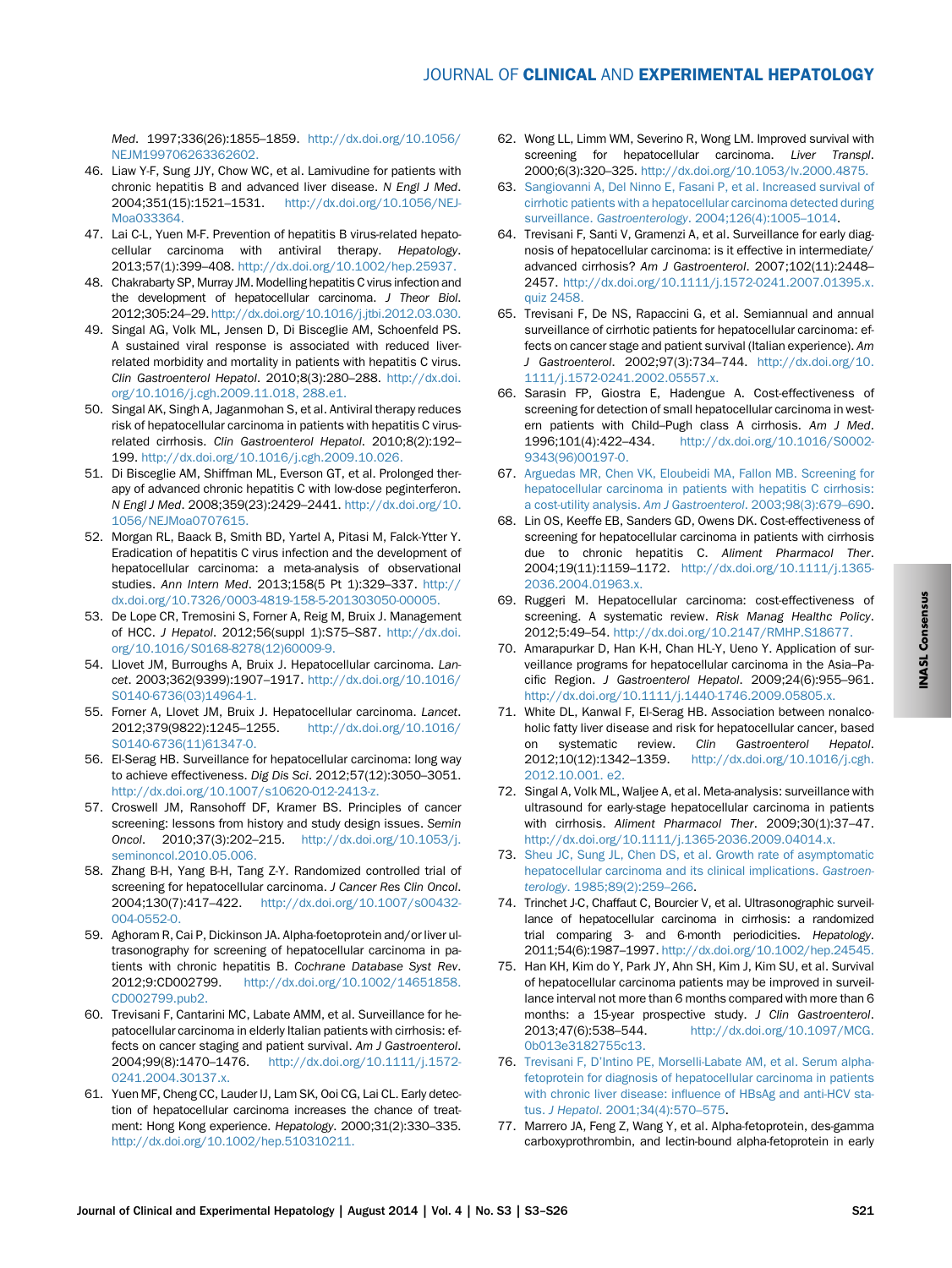<span id="page-19-0"></span>hepatocellular carcinoma. Gastroenterology. 2009;137(1):110– 118. [http://dx.doi.org/10.1053/j.gastro.2009.04.005.](http://dx.doi.org/10.1053/j.gastro.2009.04.005)

- 78. Lok AS, Sterling RK, Everhart JE, et al. Des-gamma-carboxy prothrombin and alpha-fetoprotein as biomarkersfor the early detection of hepatocellular carcinoma. Gastroenterology. 2010;138(2):493– 502. [http://dx.doi.org/10.1053/j.gastro.2009.10.031.](http://dx.doi.org/10.1053/j.gastro.2009.10.031)
- 79. [Di Bisceglie AM, Sterling RK, Chung RT, et al. Serum alpha](http://refhub.elsevier.com/S0973-6883(14)00271-0/sref76)[fetoprotein levels in patients with advanced hepatitis C: results](http://refhub.elsevier.com/S0973-6883(14)00271-0/sref76) [from the HALT-C Trial.](http://refhub.elsevier.com/S0973-6883(14)00271-0/sref76) J Hepatol. 2005;43(3):434–441.
- 80. Tsukuma H, Hiyama T, Tanaka S, et al. Risk factors for hepatocellular carcinoma among patients with chronic liver disease. N Engl J Med. 1993;328(25):1797–1801. [http://dx.doi.org/10.1056/](http://dx.doi.org/10.1056/NEJM199306243282501) [NEJM199306243282501.](http://dx.doi.org/10.1056/NEJM199306243282501)
- 81. Zhou X-D, Tang Z-Y, Fan J, et al. Intrahepatic cholangiocarcinoma: report of 272 patients compared with 5,829 patients with hepatocellular carcinoma. J Cancer Res Clin Oncol. 2009;135(8):1073– 1080. [http://dx.doi.org/10.1007/s00432-009-0547-y.](http://dx.doi.org/10.1007/s00432-009-0547-y)
- 82. Paul SB, Gulati MS, Sreenivas V, et al. Evaluating patients with cirrhosis for hepatocellular carcinoma: value of clinical symptomatology, imaging and alpha-fetoprotein. Oncology. 2007;72(suppl 1):117–123. [http://dx.doi.org/10.1159/000111717.](http://dx.doi.org/10.1159/000111717)
- 83. Kudo M, Izumi N, Kokudo N, et al. Management of hepatocellular carcinoma in Japan: Consensus-Based Clinical Practice Guidelines proposed by the Japan Society of Hepatology (JSH) 2010 updated version. Dig Dis. 2011;29(3):339–364. [http://dx.doi.org/](http://dx.doi.org/10.1159/000327577) [10.1159/000327577.](http://dx.doi.org/10.1159/000327577)
- 84. [Paul SB, Jaganathan S, Hasan A, et al. Evaluation of hepatocellu](http://refhub.elsevier.com/S0973-6883(14)00271-0/sref81)[lar carcinoma by contrast enhanced ultrasound: a novel tech](http://refhub.elsevier.com/S0973-6883(14)00271-0/sref81)nique. [Trop Gastroenterol](http://refhub.elsevier.com/S0973-6883(14)00271-0/sref81). 2010;31(3):213–216.
- 85. Hatanaka K, Kudo M, Minami Y, et al. Differential diagnosis of hepatic tumors: value of contrast-enhanced harmonic sonography using the newly developed contrast agent, Sonazoid. Intervirology. 2008;51(suppl 1):61–69. [http://dx.doi.org/10.1159/](http://dx.doi.org/10.1159/000122600) [000122600.](http://dx.doi.org/10.1159/000122600)
- 86. Colli A, Fraquelli M, Casazza G, et al. Accuracy of ultrasonography, spiral CT, magnetic resonance, and alpha-fetoprotein in diagnosing hepatocellular carcinoma: a systematic review. Am J Gastroenterol. 2006;101(3):513–523. [http://dx.doi.org/10.1111/](http://dx.doi.org/10.1111/j.1572-0241.2006.00467.x) [j.1572-0241.2006.00467.x.](http://dx.doi.org/10.1111/j.1572-0241.2006.00467.x)
- 87. Forner A, Vilana R, Ayuso C, et al. Diagnosis of hepatic nodules 20 mm or smaller in cirrhosis: prospective validation of the noninvasive diagnostic criteria for hepatocellular carcinoma. Hepatology. 2008;47(1):97–104. [http://dx.doi.org/10.1002/hep.21966.](http://dx.doi.org/10.1002/hep.21966)
- 88. Sangiovanni A, Manini MA, Iavarone M, et al. The diagnostic and economic impact of contrast imaging techniques in the diagnosis of small hepatocellular carcinoma in cirrhosis. Gut. 2010;59(5):638– 644. [http://dx.doi.org/10.1136/gut.2009.187286.](http://dx.doi.org/10.1136/gut.2009.187286)
- 89. Khalili K, Kim TK, Jang H-J, et al. Optimization of imaging diagnosis of 1–2 cm hepatocellular carcinoma: an analysis of diagnostic performance and resource utilization. J Hepatol. 2011;54(4):723–728. [http://dx.doi.org/10.1016/j.jhep.2010.](http://dx.doi.org/10.1016/j.jhep.2010.07.025) [07.025.](http://dx.doi.org/10.1016/j.jhep.2010.07.025)
- 90. [Paul SB, Gulati MS. Spectrum of hepatocellular carcinoma on tri](http://refhub.elsevier.com/S0973-6883(14)00271-0/sref87)[ple phase helical CT: a pictorial essay.](http://refhub.elsevier.com/S0973-6883(14)00271-0/sref87) Clin Imaging. [2002;26\(4\):270](http://refhub.elsevier.com/S0973-6883(14)00271-0/sref87)–279.
- 91. [Karak PK, Mukhopadhyay S, Berry M. Hepatocellular carcinoma](http://refhub.elsevier.com/S0973-6883(14)00271-0/sref88)[image morphology in 40 patients.](http://refhub.elsevier.com/S0973-6883(14)00271-0/sref88) Trop Gastroenterol. [1992;13\(1\):21](http://refhub.elsevier.com/S0973-6883(14)00271-0/sref88)–26.
- 92. [Bhargava DK, Verma K, Dasarathy S. Laparoscopic & histological](http://refhub.elsevier.com/S0973-6883(14)00271-0/sref89) [features of hepatocellular carcinoma.](http://refhub.elsevier.com/S0973-6883(14)00271-0/sref89) Indian J Med Res. [1991;94:424](http://refhub.elsevier.com/S0973-6883(14)00271-0/sref89)–425.
- 93. Lagana SM, Salomao M, Bao F, Moreira RK, Lefkowitch JH, Remotti HE. Utility of an immunohistochemical panel consisting of Glypican-3, heat-shock protein-70, and glutamine synthetase in the distinction of low-grade hepatocellular carcinoma from he-

patocellular adenoma. Appl Immunohistochem Mol Morphol. 2013;21(2):173–179. [http://dx.doi.org/10.1097/PAI.](http://dx.doi.org/10.1097/PAI.0b013e31825d527f) [0b013e31825d527f.](http://dx.doi.org/10.1097/PAI.0b013e31825d527f)

- 94. Ahuja A, Gupta N, Kalra N, Srinivasan R, Chawla Y, Rajwanshi A. Role of CD10 immunochemistry in differentiating hepatocellular carcinoma from metastatic carcinoma of the liver. Cytopathology. 2008;19(4):229–235. [http://dx.doi.org/10.1111/j.1365-](http://dx.doi.org/10.1111/j.1365-2303.2007.00520.x) [2303.2007.00520.x.](http://dx.doi.org/10.1111/j.1365-2303.2007.00520.x)
- 95. Swamy MC, Arathi C, Kodandaswamy C. Value of ultrasonographyguided fine needle aspiration cytology in the investigative sequence of hepatic lesions with an emphasis on hepatocellular carcinoma. J Cytol. 2011;28(4):178–184. [http://dx.doi.org/10.](http://dx.doi.org/10.4103/0970-9371.86344) [4103/0970-9371.86344.](http://dx.doi.org/10.4103/0970-9371.86344)
- 96. [Saraswathi A, Malati T. Clinical relevance of alphafetoprotein mi](http://refhub.elsevier.com/S0973-6883(14)00271-0/sref93)[croheterogeneity in alphafetoprotein-secreting tumors.](http://refhub.elsevier.com/S0973-6883(14)00271-0/sref93) Cancer Detect Prev[. 1994;18\(6\):447](http://refhub.elsevier.com/S0973-6883(14)00271-0/sref93)–454.
- 97. [Nayak SS, Kamath SS, Kundaje GN, Aroor AR. Diagnostic signi](http://refhub.elsevier.com/S0973-6883(14)00271-0/sref94)fi[cance of estimation of serum apolipoprotein A along with alpha](http://refhub.elsevier.com/S0973-6883(14)00271-0/sref94)[fetoprotein in alcoholic cirrhosis and hepatocellular carcinoma](http://refhub.elsevier.com/S0973-6883(14)00271-0/sref94) patients. Clin Chim Acta[. 1988;173\(2\):157](http://refhub.elsevier.com/S0973-6883(14)00271-0/sref94)–164.
- 98. Murugavel KG, Mathews S, Jayanthi V, et al. Alpha-fetoprotein as a tumor marker in hepatocellular carcinoma: investigations in south Indian subjects with hepatotropic virus and aflatoxin etiologies. Int J Infect Dis. 2008;12(6):e71–76. [http://dx.doi.org/](http://dx.doi.org/10.1016/j.ijid.2008.04.010) [10.1016/j.ijid.2008.04.010.](http://dx.doi.org/10.1016/j.ijid.2008.04.010)
- 99. Jiang T, Zhu AX, Sahani DV. Established and novel imaging biomarkers for assessing response to therapy in hepatocellular carcinoma. J Hepatol. 2013;58(1):169–177. [http://dx.doi.org/10.](http://dx.doi.org/10.1016/j.jhep.2012.08.022) [1016/j.jhep.2012.08.022.](http://dx.doi.org/10.1016/j.jhep.2012.08.022)
- 100. Talbot J-N, Fartoux L, Balogova S, et al. Detection of hepatocellular carcinoma with PET/CT: a prospective comparison of 18F-fluorocholine and 18F-FDG in patients with cirrhosis or chronic liver disease. J Nucl Med. 2010;51(11):1699–1706. [http://dx.doi.](http://dx.doi.org/10.2967/jnumed.110.075507) [org/10.2967/jnumed.110.075507.](http://dx.doi.org/10.2967/jnumed.110.075507)
- 101. Olthoff KM, Forner A, Hübscher S, Fung J. What is the best staging system for hepatocellular carcinoma in the setting of liver transplantation? Liver Transpl. 2011;17(suppl 2):S26–S33. [http://](http://dx.doi.org/10.1002/lt.22352) [dx.doi.org/10.1002/lt.22352.](http://dx.doi.org/10.1002/lt.22352)
- 102. Llovet JM, Brú C, Bruix J. Prognosis of hepatocellular carcinoma: the BCLC staging classification. Semin Liver Dis. 1999;19(3):329–338. [http://dx.doi.org/10.1055/s-2007-](http://dx.doi.org/10.1055/s-2007-1007122) [1007122.](http://dx.doi.org/10.1055/s-2007-1007122)
- 103. [Forner A, Rodríguez-Lopez C, Reig M. Natural history and staging](http://refhub.elsevier.com/S0973-6883(14)00271-0/sref100) [for hepatocellular carcinoma.](http://refhub.elsevier.com/S0973-6883(14)00271-0/sref100) Clin Liver Dis. 2012;1:183–185.
- 104. [Sarma S, Sharma B, Chawla YK, et al. Comparison of 7 staging](http://refhub.elsevier.com/S0973-6883(14)00271-0/sref101) [systems in north Indian cohort of hepatocellular carcinoma.](http://refhub.elsevier.com/S0973-6883(14)00271-0/sref101) [Trop Gastroenterol](http://refhub.elsevier.com/S0973-6883(14)00271-0/sref101). 2010;31(4):271–278.
- 105. Ho C, Chen S, Yeung DWC, Cheng TKC. Dual-tracer PET/CT imaging in evaluation of metastatic hepatocellular carcinoma. J Nucl Med. 2007;48(6):902–909. [http://dx.doi.org/10.2967/](http://dx.doi.org/10.2967/jnumed.106.036673) [jnumed.106.036673.](http://dx.doi.org/10.2967/jnumed.106.036673)
- 106. Pal S, Pande GK. Current status of surgery and transplantation in the management of hepatocellular carcinoma: an overview. J Hepatobiliary Pancreat Surg. 2001;8(4):323–336. [http://dx.](http://dx.doi.org/10.1007/s0053410080323) [doi.org/10.1007/s0053410080323.](http://dx.doi.org/10.1007/s0053410080323)
- 107. Parikh P, Malhotra H, Jelic S. Hepatocellular carcinoma: ESMO clinical recommendations for diagnosis, treatment and followup. Ann Oncol. 2008;19(suppl 2):ii27–28. [http://dx.doi.org/](http://dx.doi.org/10.1093/annonc/mdn114) [10.1093/annonc/mdn114.](http://dx.doi.org/10.1093/annonc/mdn114)
- 108. Llovet JM, Fuster J, Bruix J. Intention-to-treat analysis of surgical treatment for early hepatocellular carcinoma: resection versus transplantation. Hepatology. 1999;30(6):1434–1440. [http://](http://dx.doi.org/10.1002/hep.510300629) [dx.doi.org/10.1002/hep.510300629.](http://dx.doi.org/10.1002/hep.510300629)
- 109. Llovet JM, Schwartz M, Mazzaferro V. Resection and liver transplantation for hepatocellular carcinoma. Semin Liver Dis.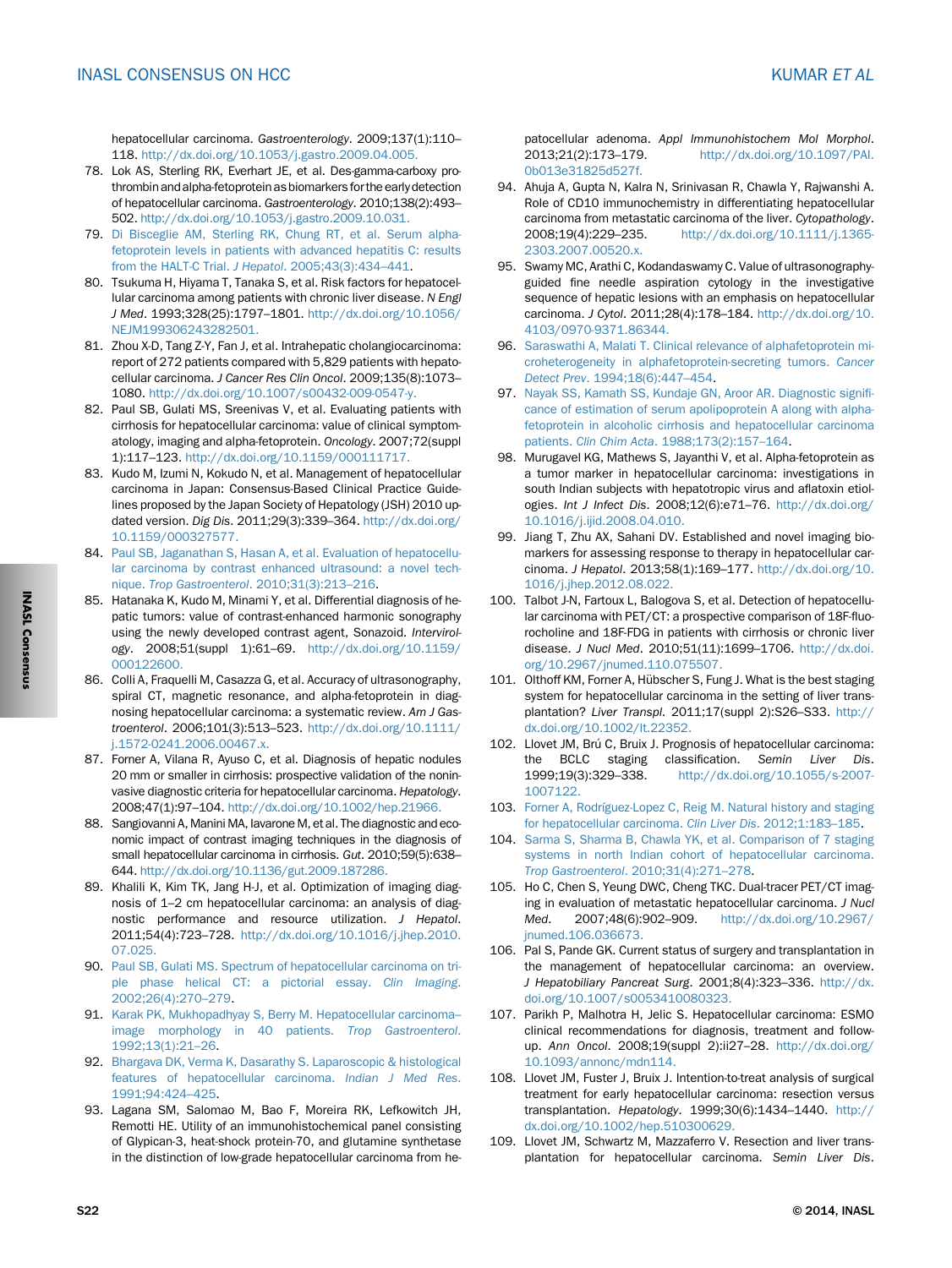<span id="page-20-0"></span>2005;25(2):181–200. [http://dx.doi.org/10.1055/s-2005-](http://dx.doi.org/10.1055/s-2005-871198) [871198.](http://dx.doi.org/10.1055/s-2005-871198)

- 110. Shukla PJ, Barreto SG. Surgery for malignant liver tumors. J Cancer Res Ther. 2009;5(3):154–160. [http://dx.doi.org/10.](http://dx.doi.org/10.4103/0973-1482.57119) [4103/0973-1482.57119.](http://dx.doi.org/10.4103/0973-1482.57119)
- 111. Marwah S, Khan MMR, Chaudhary A, et al. Two hundred and fortyone consecutive liver resections: an experience from India. HPB (Oxford). 2007;9(1):29–36. [http://dx.doi.org/10.1080/](http://dx.doi.org/10.1080/13651820600985259) [13651820600985259.](http://dx.doi.org/10.1080/13651820600985259)
- 112. Yao FY, Ferrell L, Bass NM, et al. Liver transplantation for hepatocellular carcinoma: expansion of the tumor size limits does not adversely impact survival. Hepatology. 2001;33(6):1394–1403. [http://dx.doi.org/10.1053/jhep.2001.24563.](http://dx.doi.org/10.1053/jhep.2001.24563)
- 113. Liu F, Wei Y, Wang W, et al. Salvage liver transplantation for recurrent hepatocellular carcinoma within UCSF criteria after liver resection. PLoS ONE. 2012;7(11):e48932. [http://dx.doi.org/](http://dx.doi.org/10.1371/journal.pone.0048932) [10.1371/journal.pone.0048932.](http://dx.doi.org/10.1371/journal.pone.0048932)
- 114. [Abdo AA, Hassanain M, AlJumah A, et al. Saudi guidelines for](http://refhub.elsevier.com/S0973-6883(14)00271-0/sref111) [the diagnosis and management of hepatocellular carcinoma:](http://refhub.elsevier.com/S0973-6883(14)00271-0/sref111) [technical review and practice guidelines.](http://refhub.elsevier.com/S0973-6883(14)00271-0/sref111) Ann Saudi Med. [2012;32\(2\):174](http://refhub.elsevier.com/S0973-6883(14)00271-0/sref111)–199.
- 115. EASL-EORTC clinical practice guidelines: management of hepatocellular carcinoma. J Hepatol. 2012;56(4):908–943. [http://dx.](http://dx.doi.org/10.1016/j.jhep.2011.12.001) [doi.org/10.1016/j.jhep.2011.12.001.](http://dx.doi.org/10.1016/j.jhep.2011.12.001)
- 116. Mazzaferro V, Regalia E, Doci R, et al. Liver transplantation for the treatment of small hepatocellular carcinomas in patients with cirrhosis. N Engl J Med. 1996;334(11):693–699. [http://dx.doi.](http://dx.doi.org/10.1056/NEJM199603143341104) [org/10.1056/NEJM199603143341104.](http://dx.doi.org/10.1056/NEJM199603143341104)
- 117. Jonas S, Bechstein WO, Steinmüller T, et al. Vascular invasion and histopathologic grading determine outcome after liver transplantation for hepatocellular carcinoma in cirrhosis. Hepatology. 2001;33(5):1080–1086. [http://dx.doi.org/10.1053/jhep.](http://dx.doi.org/10.1053/jhep.2001.23561) [2001.23561.](http://dx.doi.org/10.1053/jhep.2001.23561)
- 118. [Befeler AS, Hayashi PH, Di Bisceglie AM. Liver transplantation for](http://refhub.elsevier.com/S0973-6883(14)00271-0/sref115) [hepatocellular carcinoma.](http://refhub.elsevier.com/S0973-6883(14)00271-0/sref115) Gastroenterology. 2005;128(6):1752– [1764](http://refhub.elsevier.com/S0973-6883(14)00271-0/sref115).
- 119. Mazzaferro V, Bhoori S, Sposito C, et al. Milan criteria in liver transplantation for hepatocellular carcinoma: an evidence-based analysis of 15 years of experience. Liver Transpl. 2011;17(suppl 2):S44–S57. [http://dx.doi.org/10.1002/lt.22365.](http://dx.doi.org/10.1002/lt.22365)
- 120. [Chan SC, Fan ST, Chok KS, Cheung TT, Chan AC, Fung JY, et al.](http://refhub.elsevier.com/S0973-6883(14)00271-0/sref5t) [Survival advantage of primary liver transplantation for hepatocel](http://refhub.elsevier.com/S0973-6883(14)00271-0/sref5t)[lular carcinoma within the up-to-7 criteria with microvascular inva](http://refhub.elsevier.com/S0973-6883(14)00271-0/sref5t)sion. Hepatol Int[. 2012;6\(3\):646](http://refhub.elsevier.com/S0973-6883(14)00271-0/sref5t)–656.
- 121. Landman MP, Feurer ID, Pinson CW, Moore DE. Which is more cost-effective under the MELD system: primary liver transplantation, or salvage transplantation after hepatic resection or after loco-regional therapy for hepatocellular carcinoma within Milan criteria? HPB (Oxford). 2011;13(11):783–791. [http://dx.doi.](http://dx.doi.org/10.1111/j.1477-2574.2011.00355.x) [org/10.1111/j.1477-2574.2011.00355.x.](http://dx.doi.org/10.1111/j.1477-2574.2011.00355.x)
- 122. Clavien P-A, Lesurtel M, Bossuyt PMM, Gores GJ, Langer B, Perrier A. Recommendations for liver transplantation for hepatocellular carcinoma: an international consensus conference report. Lancet Oncol. 2012;13(1):e11–22. [http://dx.doi.org/](http://dx.doi.org/10.1016/S1470-2045(11)70175-9) [10.1016/S1470-2045\(11\)70175-9.](http://dx.doi.org/10.1016/S1470-2045(11)70175-9)
- 123. Yao FY, Xiao L, Bass NM, Kerlan R, Ascher NL, Roberts JP. Liver transplantation for hepatocellular carcinoma: validation of the UCSF-expanded criteria based on preoperative imaging. Am J Transplant. 2007;7(11):2587–2596. [http://dx.doi.org/10.](http://dx.doi.org/10.1111/j.1600-6143.2007.01965.x) [1111/j.1600-6143.2007.01965.x.](http://dx.doi.org/10.1111/j.1600-6143.2007.01965.x)
- 124. Volk ML, Vijan S, Marrero JA. A novel model measuring the harm of transplanting hepatocellular carcinoma exceeding Milan criteria. Am J Transplant. 2008;8(4):839–846. [http://dx.doi.org/10.](http://dx.doi.org/10.1111/j.1600-6143.2007.02138.x) [1111/j.1600-6143.2007.02138.x.](http://dx.doi.org/10.1111/j.1600-6143.2007.02138.x)
- 125. [Llovet JM, Mas X, Aponte JJ, et al. Cost effectiveness of adjuvant](http://refhub.elsevier.com/S0973-6883(14)00271-0/sref122) [therapy for hepatocellular carcinoma during the waiting list for](http://refhub.elsevier.com/S0973-6883(14)00271-0/sref122) [liver transplantation.](http://refhub.elsevier.com/S0973-6883(14)00271-0/sref122) Gut. 2002;50(1):123–128.
- 126. Majno P, Giostra E, Mentha G. Management of hepatocellular carcinoma on the waiting list before liver transplantation: time for controlled trials? Liver Transpl. 2007;13(11 suppl 2):S27–S35. [http://dx.doi.org/10.1002/lt.21328.](http://dx.doi.org/10.1002/lt.21328)
- 127. Kaihara S, Kiuchi T, Ueda M, et al. Living-donor liver transplantation for hepatocellular carcinoma. Transplantation. 2003;75(3 suppl l):S37–S40. [http://dx.doi.org/10.1097/01.TP.](http://dx.doi.org/10.1097/01.TP.0000047029.02806.16) [0000047029.02806.16.](http://dx.doi.org/10.1097/01.TP.0000047029.02806.16)
- 128. [Todo S, Furukawa H. Living donor liver transplantation for adult pa](http://refhub.elsevier.com/S0973-6883(14)00271-0/sref125)[tients with hepatocellular carcinoma: experience in Japan.](http://refhub.elsevier.com/S0973-6883(14)00271-0/sref125) Ann Surg. 2004;240(3):451–[459. discussion 459](http://refhub.elsevier.com/S0973-6883(14)00271-0/sref125)–461.
- 129. Wakade VA, Mathur SK. Donor safety in live-related liver transplantation. Indian J Surg. 2012;74(1):118–126. [http://dx.doi.](http://dx.doi.org/10.1007/s12262-011-0385-4) [org/10.1007/s12262-011-0385-4.](http://dx.doi.org/10.1007/s12262-011-0385-4)
- 130. Kakodkar R, Soin AS. Liver transplantation for HCC: a review. Indian J Surg. 2012;74(1):100–117. [http://dx.doi.org/10.1007/](http://dx.doi.org/10.1007/s12262-011-0387-2) [s12262-011-0387-2.](http://dx.doi.org/10.1007/s12262-011-0387-2)
- 131. Yu C-Y, Ou H-Y, Huang T-L, et al. Hepatocellular carcinoma downstaging in liver transplantation. Transplant Proc. 2012;44(2):412– 414. [http://dx.doi.org/10.1016/j.transproceed.2012.01.043.](http://dx.doi.org/10.1016/j.transproceed.2012.01.043)
- 132. Lai Q, Avolio AW, Manzia TM, et al. Combination of biological and morphological parameters for the selection of patients with hepatocellular carcinoma waiting for liver transplantation. Clin Transplant. 2012;26(2):E125–E131. [http://dx.doi.org/10.1111/j.](http://dx.doi.org/10.1111/j.1399-0012.2011.01572.x) [1399-0012.2011.01572.x.](http://dx.doi.org/10.1111/j.1399-0012.2011.01572.x)
- 133. Toso C, Asthana S, Bigam DL, Shapiro AMJ, Kneteman NM. Reassessing selection criteria prior to liver transplantation for hepatocellular carcinoma utilizing the Scientific Registry of Transplant Recipients Database. Hepatology. 2009;49(3):832–838. [http://dx.doi.org/10.1002/hep.22693.](http://dx.doi.org/10.1002/hep.22693)
- 134. Hakeem AR, Young RS, Marangoni G, Lodge JP, Prasad KR. Systematic review: the prognostic role of alpha-fetoprotein following liver transplant for hepatocellular carcinoma. Aliment Pharmacol Ther. 2012 Mar 20 [http://dx.doi.org/10.1111/j.1365-2036.](http://dx.doi.org/10.1111/j.1365-2036.2012.05060.x) [2012.05060.x.](http://dx.doi.org/10.1111/j.1365-2036.2012.05060.x)
- 135. Shrimal A, Prasanth M, Kulkarni AV. Interventional radiological treatment of hepatocellular carcinoma: an update. Indian J Surg. 2012;74(1):91–99. [http://dx.doi.org/10.1007/s12262-](http://dx.doi.org/10.1007/s12262-011-0377-4) [011-0377-4.](http://dx.doi.org/10.1007/s12262-011-0377-4)
- 136. [Paul SB, Gamanagatti SR, Aneesh MK, Acharya SK. Percutaneous](http://refhub.elsevier.com/S0973-6883(14)00271-0/sref133) [ablative therapy for hepatocellular carcinoma.](http://refhub.elsevier.com/S0973-6883(14)00271-0/sref133) Natl Med J India. [2011;24\(6\):347](http://refhub.elsevier.com/S0973-6883(14)00271-0/sref133)–355.
- 137. Sala M, Llovet JM, Vilana R, et al. Initial response to percutaneous ablation predicts survival in patients with hepatocellular carcinoma. Hepatology. 2004;40(6):1352–1360. [http://dx.doi.](http://dx.doi.org/10.1002/hep.20465) [org/10.1002/hep.20465.](http://dx.doi.org/10.1002/hep.20465)
- 138. Lencioni R. Loco-regional treatment of hepatocellular carcinoma. Hepatology. 2010;52(2):762–773. [http://dx.doi.org/10.1002/](http://dx.doi.org/10.1002/hep.23725) [hep.23725.](http://dx.doi.org/10.1002/hep.23725)
- 139. [Livraghi T, Bolondi L, Lazzaroni S, et al. Percutaneous ethanol in](http://refhub.elsevier.com/S0973-6883(14)00271-0/sref136)[jection in the treatment of hepatocellular carcinoma in cirrhosis. A](http://refhub.elsevier.com/S0973-6883(14)00271-0/sref136) [study on 207 patients.](http://refhub.elsevier.com/S0973-6883(14)00271-0/sref136) Cancer. 1992;69(4):925–929.
- 140. [Lencioni R, Bartolozzi C, Caramella D, et al. Treatment of small](http://refhub.elsevier.com/S0973-6883(14)00271-0/sref137) [hepatocellular carcinoma with percutaneous ethanol injection.](http://refhub.elsevier.com/S0973-6883(14)00271-0/sref137) [Analysis of prognostic factors in 105 western patients.](http://refhub.elsevier.com/S0973-6883(14)00271-0/sref137) Cancer. [1995;76\(10\):1737](http://refhub.elsevier.com/S0973-6883(14)00271-0/sref137)–1746.
- 141. [Livraghi T, Giorgio A, Marin G, et al. Hepatocellular carcinoma and](http://refhub.elsevier.com/S0973-6883(14)00271-0/sref138) [cirrhosis in 746 patients: long-term results of percutaneous](http://refhub.elsevier.com/S0973-6883(14)00271-0/sref138) ethanol injection. Radiology[. 1995;197\(1\):101](http://refhub.elsevier.com/S0973-6883(14)00271-0/sref138)–108.
- 142. [Khan KN, Yatsuhashi H, Yamasaki K, et al. Prospective analysis](http://refhub.elsevier.com/S0973-6883(14)00271-0/sref139) [of risk factors for early intrahepatic recurrence of hepatocellular](http://refhub.elsevier.com/S0973-6883(14)00271-0/sref139)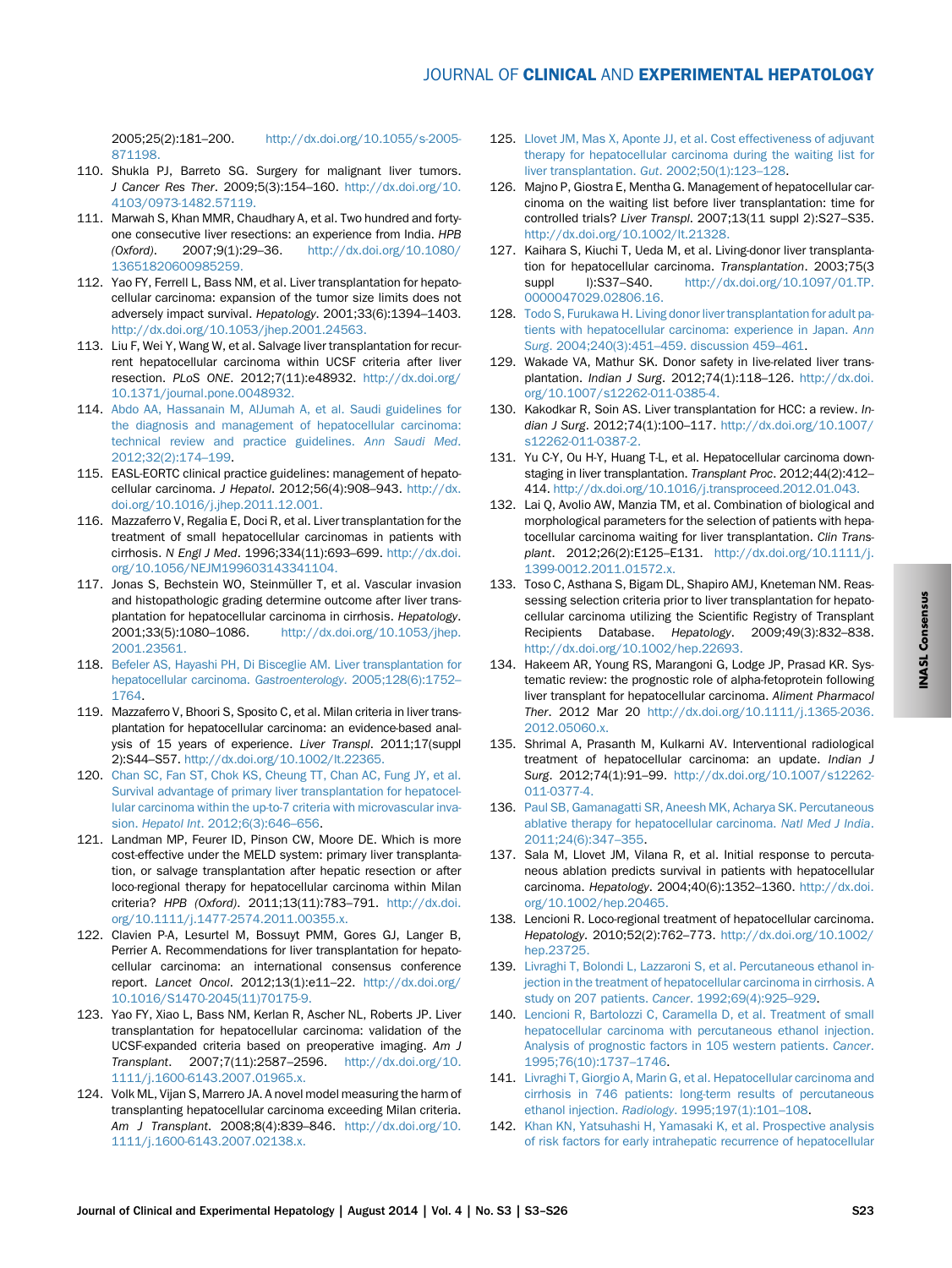<span id="page-21-0"></span>[carcinoma following ethanol injection.](http://refhub.elsevier.com/S0973-6883(14)00271-0/sref139) J Hepatol. [2000;32\(2\):269](http://refhub.elsevier.com/S0973-6883(14)00271-0/sref139)–278.

- 143. [Huo TI, Huang YH, Wu JC, Lee PC, Chang FY, Lee SD. Comparison](http://refhub.elsevier.com/S0973-6883(14)00271-0/sref140) [of percutaneous acetic acid injection and percutaneous ethanol](http://refhub.elsevier.com/S0973-6883(14)00271-0/sref140) [injection for hepatocellular carcinoma in cirrhotic patients: a pro](http://refhub.elsevier.com/S0973-6883(14)00271-0/sref140)spective study. [Scand J Gastroenterol](http://refhub.elsevier.com/S0973-6883(14)00271-0/sref140). 2003;38(7):770–778.
- 144. Lencioni R, Cioni D, Crocetti L, et al. Early-stage hepatocellular carcinoma in patients with cirrhosis: long-term results of percutaneous image-guided radiofrequency ablation. Radiology. 2005;234(3):961–967. [http://dx.doi.org/10.1148/radiol.](http://dx.doi.org/10.1148/radiol.2343040350) [2343040350.](http://dx.doi.org/10.1148/radiol.2343040350)
- 145. [Omata M, Tateishi R, Yoshida H, Shiina S. Treatment of hepato](http://refhub.elsevier.com/S0973-6883(14)00271-0/sref142)[cellular carcinoma by percutaneous tumor ablation methods:](http://refhub.elsevier.com/S0973-6883(14)00271-0/sref142) [ethanol injection therapy and radiofrequency ablation.](http://refhub.elsevier.com/S0973-6883(14)00271-0/sref142) Gastroenterology[. 2004;127\(5 suppl 1\):S159](http://refhub.elsevier.com/S0973-6883(14)00271-0/sref142)–S166.
- 146. N'KontchouG,Mahamoudi A, Aout M, et al. Radiofrequency ablation of hepatocellular carcinoma: long-term results and prognostic factors in 235 western patients with cirrhosis. Hepatology. 2009;50(5):1475–1483. [http://dx.doi.org/10.1002/hep.23181.](http://dx.doi.org/10.1002/hep.23181)
- 147. Cho YK, Kim JK, Kim MY, Rhim H, Han JK. Systematic review of randomized trials for hepatocellular carcinoma treated with percutaneous ablation therapies. Hepatology. 2009;49(2):453–459. [http://dx.doi.org/10.1002/hep.22648.](http://dx.doi.org/10.1002/hep.22648)
- 148. Germani G, Pleguezuelo M, Gurusamy K, Meyer T, Isgrò G, Burroughs AK. Clinical outcomes of radiofrequency ablation, percutaneous alcohol and acetic acid injection for hepatocellular carcinoma: a meta-analysis. J Hepatol. 2010;52(3):380–388. [http://dx.doi.org/10.1016/j.jhep.2009.12.004.](http://dx.doi.org/10.1016/j.jhep.2009.12.004)
- 149. Bouza C, López-Cuadrado T, Alcázar R, Saz-Parkinson Z, Amate JM. Meta-analysis of percutaneous radiofrequency ablation versus ethanol injection in hepatocellular carcinoma. BMC Gastroenterol. 2009;9:31. [http://dx.doi.org/10.1186/1471-](http://dx.doi.org/10.1186/1471-230X-9-31) [230X-9-31.](http://dx.doi.org/10.1186/1471-230X-9-31)
- 150. Orlando A, Leandro G, Olivo M, Andriulli A, Cottone M. Radiofrequency thermal ablation vs. percutaneous ethanol injection for small hepatocellular carcinoma in cirrhosis: meta-analysis of randomized controlled trials. Am J Gastroenterol. 2009;104(2):514–524. [http://dx.doi.org/10.1038/ajg.](http://dx.doi.org/10.1038/ajg.2008.80) [2008.80.](http://dx.doi.org/10.1038/ajg.2008.80)
- 151. [Chhabra DG, Shah RC, Parikh V, Jagannath P. Radiofrequency](http://refhub.elsevier.com/S0973-6883(14)00271-0/sref148) [ablation of liver tumors: experience with open and percutaneous](http://refhub.elsevier.com/S0973-6883(14)00271-0/sref148) approach. [Indian J Gastroenterol](http://refhub.elsevier.com/S0973-6883(14)00271-0/sref148). 2006;25(2):66–70.
- 152. [Gulati MS, Batra Y, Paul SB, Madan K, Ahuja V, Kaul HK. Radiofre](http://refhub.elsevier.com/S0973-6883(14)00271-0/sref149)[quency ablation: a new therapeutic modality for the management](http://refhub.elsevier.com/S0973-6883(14)00271-0/sref149) [of hepatocellular cancer.](http://refhub.elsevier.com/S0973-6883(14)00271-0/sref149) Trop Gastroenterol. 2002;23(4):183– [185](http://refhub.elsevier.com/S0973-6883(14)00271-0/sref149).
- 153. Tateishi R, Shiina S, Teratani T, et al. Percutaneous radiofrequency ablation for hepatocellular carcinoma. An analysis of 1000 cases. Cancer. 2005;103(6):1201–1209. [http://dx.doi.](http://dx.doi.org/10.1002/cncr.20892) [org/10.1002/cncr.20892.](http://dx.doi.org/10.1002/cncr.20892)
- 154. Kapoor A, Kapoor A, Mahajan G. Technical note: radiofrequency ablation of hepatocellular carcinoma with contrast-enhanced ultrasound guidance: first Indian experience. Indian J Radiol Imaging. 2011;21(2):121–123. [http://dx.doi.org/10.4103/0971-](http://dx.doi.org/10.4103/0971-3026.82296) [3026.82296.](http://dx.doi.org/10.4103/0971-3026.82296)
- 155. EASL-EORTC clinical practice guidelines: management of hepatocellular carcinoma. Eur J Cancer. 2012;48(5):599–641. [http://](http://dx.doi.org/10.1016/j.ejca.2011.12.021) [dx.doi.org/10.1016/j.ejca.2011.12.021.](http://dx.doi.org/10.1016/j.ejca.2011.12.021)
- 156. Chen M-S, Li J-Q, Zheng Y, et al. A prospective randomized trial comparing percutaneous local ablative therapy and partial hepatectomy for small hepatocellular carcinoma. Ann Surg. 2006;243(3):321–328. [http://dx.doi.org/10.1097/01.sla.](http://dx.doi.org/10.1097/01.sla.0000201480.65519.b8) [0000201480.65519.b8.](http://dx.doi.org/10.1097/01.sla.0000201480.65519.b8)
- 157. Huang J, Yan L, Cheng Z, et al. A randomized trial comparing radiofrequency ablation and surgical resection for HCC conforming to

the Milan criteria. Ann Surg. 2010;252(6):903–912. [http://dx.](http://dx.doi.org/10.1097/SLA.0b013e3181efc656) [doi.org/10.1097/SLA.0b013e3181efc656.](http://dx.doi.org/10.1097/SLA.0b013e3181efc656)

- 158. Maini S, Marwaha A. Modeling and simulation of novel antenna for the treatment of hepatocellular carcinoma using finite element method. Electromagn Biol Med. 2013 Sep;32(3):373–381. [http://dx.doi.org/10.3109/15368378.2012.721849.](http://dx.doi.org/10.3109/15368378.2012.721849)
- 159. [Paul SB, Manjunatha YC, Acharya SK. Palliative treatment in](http://refhub.elsevier.com/S0973-6883(14)00271-0/sref156) [advanced hepatocellular carcinoma: has it made any difference?](http://refhub.elsevier.com/S0973-6883(14)00271-0/sref156) [Trop Gastroenterol](http://refhub.elsevier.com/S0973-6883(14)00271-0/sref156). 2009;30(3):125–134.
- 160. [Srivastava DN, Thulkar S, Sharma S, et al. Therapeutic radiolog](http://refhub.elsevier.com/S0973-6883(14)00271-0/sref157)[ical interventional procedures in hepatocellular carcinoma.](http://refhub.elsevier.com/S0973-6883(14)00271-0/sref157) Indian J Gastroenterol[. 2002;21\(3\):96](http://refhub.elsevier.com/S0973-6883(14)00271-0/sref157)–98.
- 161. Llovet JM, Real MI, Montaña X, et al. Arterial embolisation or chemoembolisation versus symptomatic treatment in patients with unresectable hepatocellular carcinoma: a randomised controlled trial. Lancet. 2002;359(9319):1734–1739. [http://dx.doi.org/](http://dx.doi.org/10.1016/S0140-6736(02)08649-X) [10.1016/S0140-6736\(02\)08649-X.](http://dx.doi.org/10.1016/S0140-6736(02)08649-X)
- 162. Lo C-M, Ngan H, Tso W-K, et al. Randomized controlled trial of transarterial lipiodol chemoembolization for unresectable hepatocellular carcinoma. Hepatology. 2002;35(5):1164–1171. [http://](http://dx.doi.org/10.1053/jhep.2002.33156) [dx.doi.org/10.1053/jhep.2002.33156.](http://dx.doi.org/10.1053/jhep.2002.33156)
- 163. Takayasu K, Arii S, Ikai I, et al. Prospective cohort study of transarterial chemoembolization for unresectable hepatocellular carcinoma in 8510 patients. Gastroenterology. 2006;131(2):461– 469. [http://dx.doi.org/10.1053/j.gastro.2006.05.021.](http://dx.doi.org/10.1053/j.gastro.2006.05.021)
- 164. [Paul SB, Guglani B, Gulati MS, Batra Y, Mukhopadhyay S. Trans](http://refhub.elsevier.com/S0973-6883(14)00271-0/sref161)[catheter arterial chemoembolization in hepatocellular carcinoma:](http://refhub.elsevier.com/S0973-6883(14)00271-0/sref161) [technique, effects and present status.](http://refhub.elsevier.com/S0973-6883(14)00271-0/sref161) Trop Gastroenterol. [2003;24\(4\):176](http://refhub.elsevier.com/S0973-6883(14)00271-0/sref161)–184.
- 165. Rammohan A, Sathyanesan J, Ramaswami S, et al. Embolization of liver tumors: past, present and future. World J Radiol. 2012;4(9):405–412. [http://dx.doi.org/10.4329/wjr.v4.i9.405.](http://dx.doi.org/10.4329/wjr.v4.i9.405)
- 166. Lewandowski RJ, Geschwind J-F, Liapi E, Salem R. Transcatheter intraarterial therapies: rationale and overview. Radiology. 2011;259(3):641–657. [http://dx.doi.org/10.1148/radiol.](http://dx.doi.org/10.1148/radiol.11081489) [11081489.](http://dx.doi.org/10.1148/radiol.11081489)
- 167. [Chung JW, Park JH, Han JK, et al. Hepatic tumors: predisposing](http://refhub.elsevier.com/S0973-6883(14)00271-0/sref164) [factors for complications of transcatheter oily chemoemboliza](http://refhub.elsevier.com/S0973-6883(14)00271-0/sref164)tion. Radiology[. 1996;198\(1\):33](http://refhub.elsevier.com/S0973-6883(14)00271-0/sref164)–40.
- 168. [Chan AO, Yuen M-F, Hui C-K, Tso W-K, Lai C-L. A prospective study](http://refhub.elsevier.com/S0973-6883(14)00271-0/sref165) [regarding the complications of transcatheter intraarterial lipiodol](http://refhub.elsevier.com/S0973-6883(14)00271-0/sref165) [chemoembolization in patients with hepatocellular carcinoma.](http://refhub.elsevier.com/S0973-6883(14)00271-0/sref165) Cancer[. 2002;94\(6\):1747](http://refhub.elsevier.com/S0973-6883(14)00271-0/sref165)–1752.
- 169. Paul SB, Gamanagatti SR, Mukund A, Abbas SZ, Acharya SK. Transarterial chemoembolization for hepatocellular carcinoma: significance of extrahepatic collateral supply. Indian J Cancer. 2011;48(3):339–344. [http://dx.doi.org/10.4103/0019-509X.](http://dx.doi.org/10.4103/0019-509X.84941) [84941.](http://dx.doi.org/10.4103/0019-509X.84941)
- 170. A comparison of lipiodol chemoembolization and conservative treatment for unresectable hepatocellular carcinoma. Groupe d'Etude et de Traitement du Carcinome Hépatocellulaire. N Engl J Med. 1995;332(19):1256–1261. [http://dx.doi.org/10.1056/](http://dx.doi.org/10.1056/NEJM199505113321903) [NEJM199505113321903.](http://dx.doi.org/10.1056/NEJM199505113321903)
- 171. Llovet JM, Bruix J. Systematic review of randomized trials for unresectable hepatocellular carcinoma: chemoembolization improves survival. Hepatology. 2003;37(2):429–442. [http://dx.](http://dx.doi.org/10.1053/jhep.2003.50047) [doi.org/10.1053/jhep.2003.50047.](http://dx.doi.org/10.1053/jhep.2003.50047)
- 172. [Camm](http://refhub.elsevier.com/S0973-6883(14)00271-0/sref169)à [C, Schepis F, Orlando A, et al. Transarterial chemoembo](http://refhub.elsevier.com/S0973-6883(14)00271-0/sref169) [lization for unresectable hepatocellular carcinoma: meta-analysis](http://refhub.elsevier.com/S0973-6883(14)00271-0/sref169) [of randomized controlled trials.](http://refhub.elsevier.com/S0973-6883(14)00271-0/sref169) Radiology. 2002;224(1):47–54.
- 173. Paul SB, Gamanagatti S, Sreenivas V, et al. Trans-arterial chemoembolization (TACE) in patients with unresectable hepatocellular carcinoma: experience from a tertiary care centre in India. Indian J Radiol Imaging. 2011;21(2):113–120. [http://dx.doi.org/10.](http://dx.doi.org/10.4103/0971-3026.82294) [4103/0971-3026.82294.](http://dx.doi.org/10.4103/0971-3026.82294)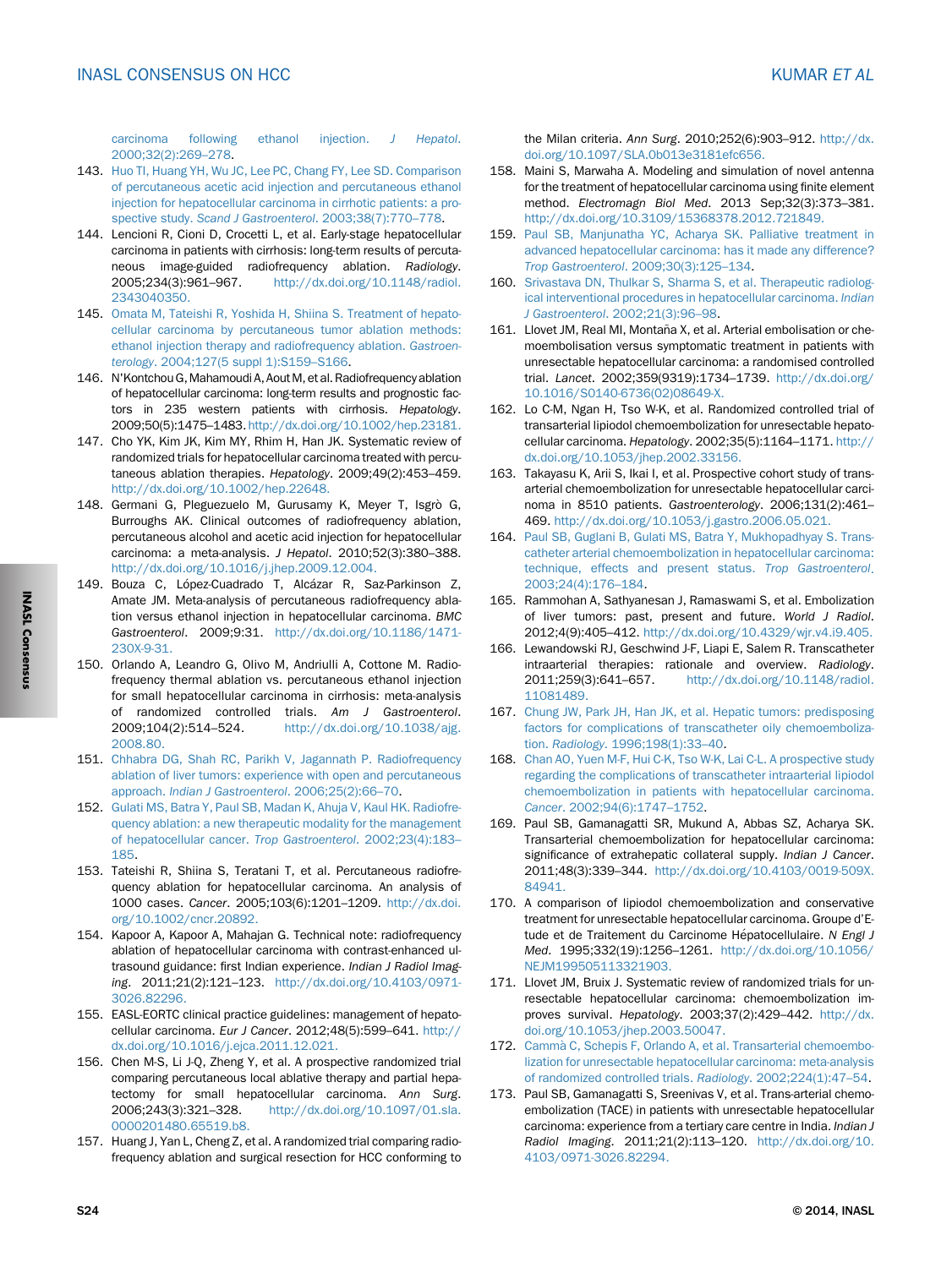- <span id="page-22-0"></span>174. Oliveri RS, Wetterslev J, Gluud C. Transarterial (chemo)embolisation for unresectable hepatocellular carcinoma. Cochrane Database Syst Rev. 2011;3:CD004787. [http://dx.doi.org/10.1002/](http://dx.doi.org/10.1002/14651858.CD004787.pub2) [14651858.CD004787.pub2.](http://dx.doi.org/10.1002/14651858.CD004787.pub2)
- 175. Varela M, Real MI, Burrel M, et al. Chemoembolization of hepatocellular carcinoma with drug eluting beads: efficacy and doxorubicin pharmacokinetics. J Hepatol. 2007;46(3):474–481. [http://dx.doi.org/10.1016/j.jhep.2006.10.020.](http://dx.doi.org/10.1016/j.jhep.2006.10.020)
- 176. Lammer J, Malagari K, Vogl T, et al. Prospective randomized study of doxorubicin-eluting-bead embolization in the treatment of hepatocellular carcinoma: results of the PRECISION V study. Cardiovasc Intervent Radiol. 2010;33(1):41–52. [http://dx.doi.org/10.](http://dx.doi.org/10.1007/s00270-009-9711-7) [1007/s00270-009-9711-7.](http://dx.doi.org/10.1007/s00270-009-9711-7)
- 177. Petruzzi NJ, Frangos AJ, Fenkel JM, et al. Single-center comparison of three chemoembolization regimens for hepatocellular carcinoma. J Vasc Interv Radiol. 2013;24(2):266–273. [http://dx.](http://dx.doi.org/10.1016/j.jvir.2012.10.025) [doi.org/10.1016/j.jvir.2012.10.025.](http://dx.doi.org/10.1016/j.jvir.2012.10.025)
- 178. Padia SA, Shivaram G, Bastawrous S, et al. Safety and efficacy of drug-eluting bead chemoembolization for hepatocellular carcinoma: comparison of small-versus medium-size particles. J Vasc Interv Radiol. 2013;24(3):301–306. [http://dx.doi.org/](http://dx.doi.org/10.1016/j.jvir.2012.11.023) [10.1016/j.jvir.2012.11.023.](http://dx.doi.org/10.1016/j.jvir.2012.11.023)
- 179. Prajapati HJ, Dhanasekaran R, El-Rayes BF, et al. Safety and efficacy of doxorubicin drug-eluting bead transarterial chemoembolization in patients with advanced hepatocellular carcinoma. J Vasc Interv Radiol. 2013;24(3):307–315. [http://dx.doi.org/10.](http://dx.doi.org/10.1016/j.jvir.2012.11.026) [1016/j.jvir.2012.11.026.](http://dx.doi.org/10.1016/j.jvir.2012.11.026)
- 180. Vadot L, Boulin M, Malbranche C, et al. Result and cost of hepatic chemoembolisation with drug eluting beads in 21 patients. Diagn Interv Imaging. 2013;94(1):53–59. [http://dx.doi.org/10.1016/](http://dx.doi.org/10.1016/j.diii.2012.05.001) [j.diii.2012.05.001.](http://dx.doi.org/10.1016/j.diii.2012.05.001)
- 181. Marelli L, Stigliano R, Triantos C, et al. Transarterial therapy for hepatocellular carcinoma: which technique is more effective? A systematic review of cohort and randomized studies. Cardiovasc Intervent Radiol. 2007;30(1):6–25. [http://dx.doi.org/10.1007/](http://dx.doi.org/10.1007/s00270-006-0062-3) [s00270-006-0062-3.](http://dx.doi.org/10.1007/s00270-006-0062-3)
- 182. Morse MA, Hanks BA, Suhocki P, et al. Improved time to progression for transarterial chemoembolization compared with transarterial embolization for patients with unresectable hepatocellular carcinoma. Clin Colorectal Cancer. 2012;11(3):185–190. [http://dx.doi.org/10.1016/j.clcc.2011.11.003.](http://dx.doi.org/10.1016/j.clcc.2011.11.003)
- 183. [Bal CS, Kumar A. Radionuclide therapy for hepatocellular carci](http://refhub.elsevier.com/S0973-6883(14)00271-0/sref180)[noma: indication, cost and ef](http://refhub.elsevier.com/S0973-6883(14)00271-0/sref180)ficacy. Trop Gastroenterol. [2008;29\(2\):62](http://refhub.elsevier.com/S0973-6883(14)00271-0/sref180)–70.
- 184. Kumar A, Srivastava DN, Chau TTM, et al. Inoperable hepatocellular carcinoma: transarterial 188Re HDD-labeled iodized oil for treatment–prospective multicenter clinical trial. Radiology. 2007;243(2):509–519. [http://dx.doi.org/10.1148/radiol.](http://dx.doi.org/10.1148/radiol.2432051246) [2432051246.](http://dx.doi.org/10.1148/radiol.2432051246)
- 185. Lewandowski RJ, Kulik LM, Riaz A, et al. A comparative analysis of transarterial downstaging for hepatocellular carcinoma: chemoembolization versus radioembolization. Am J Transplant. 2009;9(8):1920–1928. [http://dx.doi.org/10.1111/j.1600-](http://dx.doi.org/10.1111/j.1600-6143.2009.02695.x) [6143.2009.02695.x.](http://dx.doi.org/10.1111/j.1600-6143.2009.02695.x)
- 186. Salem R, Lewandowski RJ, Mulcahy MF, et al. Radioembolization for hepatocellular carcinoma using Yttrium-90 microspheres: a comprehensive report of long-term outcomes. Gastroenterology. 2010;138(1):52–64. [http://dx.doi.org/10.1053/j.gastro.](http://dx.doi.org/10.1053/j.gastro.2009.09.006) [2009.09.006.](http://dx.doi.org/10.1053/j.gastro.2009.09.006)
- 187. Llovet JM, Ricci S, Mazzaferro V, et al. Sorafenib in advanced hepatocellular carcinoma. N Engl J Med. 2008;359(4):378–390. [http://dx.doi.org/10.1056/NEJMoa0708857.](http://dx.doi.org/10.1056/NEJMoa0708857)
- 188. Cheng A-L, Kang Y-K, Chen Z, et al. Efficacy and safety of sorafenib in patients in the Asia–Pacific region with advanced hepatocellular carcinoma: a phase III randomised, double-blind, placebo-

controlled trial. Lancet Oncol. 2009;10(1):25–34. [http://dx.doi.](http://dx.doi.org/10.1016/S1470-2045(08)70285-7) [org/10.1016/S1470-2045\(08\)70285-7.](http://dx.doi.org/10.1016/S1470-2045(08)70285-7)

- 189. Lencioni R, Kudo M, Ye S-L, et al. First interim analysis of the GIDEON (Global Investigation of therapeutic decisions in hepatocellular carcinoma and of its treatment with sorafenib) noninterventional study. Int J Clin Pract. 2012;66(7):675–683. [http://dx.doi.org/10.1111/j.1742-1241.2012.02940.x.](http://dx.doi.org/10.1111/j.1742-1241.2012.02940.x)
- 190. Verslype C, Rosmorduc O, Rougier P. Hepatocellular carcinoma: ESMO-ESDO Clinical Practice Guidelines for diagnosis, treatment and follow-up. Ann Oncol. 2012;23(suppl 7):vii41–48. [http://dx.](http://dx.doi.org/10.1093/annonc/mds225) [doi.org/10.1093/annonc/mds225.](http://dx.doi.org/10.1093/annonc/mds225)
- 191. Bruix J, Sherman M. Management of hepatocellular carcinoma: an update. Hepatology. 2011;53(3):1020–1022. [http://dx.doi.](http://dx.doi.org/10.1002/hep.24199) [org/10.1002/hep.24199.](http://dx.doi.org/10.1002/hep.24199)
- 192. [Parikh PM, Fuloria J, Babu G, et al. A phase II study of gemcitabine](http://refhub.elsevier.com/S0973-6883(14)00271-0/sref189) [and cisplatin in patients with advanced hepatocellular carcinoma.](http://refhub.elsevier.com/S0973-6883(14)00271-0/sref189) [Trop Gastroenterol](http://refhub.elsevier.com/S0973-6883(14)00271-0/sref189). 2005;26(3):115–118.
- 193. Pande SB, Doval DC, Pavithran K, Sharma JB, Shirali R, Jena A. Gemcitabine and cisplatin-based combination chemotherapy in advanced hepatocellular carcinoma: an Indian experience. Indian J Med Paediatr Oncol. 2012;33(1):42–47. [http://dx.doi.org/10.](http://dx.doi.org/10.4103/0971-5851.96968) [4103/0971-5851.96968.](http://dx.doi.org/10.4103/0971-5851.96968)
- 194. Sarin SK, Kumar M, Garg S, Hissar S, Pandey C, Sharma BC. High dose vitamin K3 infusion in advanced hepatocellular carcinoma. J Gastroenterol Hepatol. 2006;21(9):1478–1482. [http://dx.doi.](http://dx.doi.org/10.1111/j.1440-1746.2006.04383.x) [org/10.1111/j.1440-1746.2006.04383.x.](http://dx.doi.org/10.1111/j.1440-1746.2006.04383.x)
- 195. Schwarz RE, Abou-Alfa GK, Geschwind JF, Krishnan S, Salem R, Venook AP. Nonoperative therapies for combined modality treatment of hepatocellular cancer: expert consensus statement. HPB (Oxford). 2010;12(5):313–320. [http://dx.doi.org/10.](http://dx.doi.org/10.1111/j.1477-2574.2010.00183.x) [1111/j.1477-2574.2010.00183.x.](http://dx.doi.org/10.1111/j.1477-2574.2010.00183.x)
- 196. Krishnan S, Dawson LA, Seong J, et al. Radiotherapy for hepatocellular carcinoma: an overview. Ann Surg Oncol. 2008;15(4):1015–1024. [http://dx.doi.org/10.1245/s10434-](http://dx.doi.org/10.1245/s10434-007-9729-5) [007-9729-5.](http://dx.doi.org/10.1245/s10434-007-9729-5)
- 197. Hawkins MA, Dawson LA. Radiation therapy for hepatocellular carcinoma: from palliation to cure. Cancer. 2006;106(8):1653– 1663. [http://dx.doi.org/10.1002/cncr.21811.](http://dx.doi.org/10.1002/cncr.21811)
- 198. [Dhir V, Swaroop VS, Mohandas KM, et al. Combination chemo](http://refhub.elsevier.com/S0973-6883(14)00271-0/sref195)[therapy and radiation for palliation of hepatocellular carcinoma.](http://refhub.elsevier.com/S0973-6883(14)00271-0/sref195) Am J Clin Oncol[. 1992;15\(4\):304](http://refhub.elsevier.com/S0973-6883(14)00271-0/sref195)–307.
- 199. [Therasse P, Arbuck SG, Eisenhauer EA, et al. New guidelines to](http://refhub.elsevier.com/S0973-6883(14)00271-0/sref196) [evaluate the response to treatment in solid tumors. European Or](http://refhub.elsevier.com/S0973-6883(14)00271-0/sref196)[ganization for Research and Treatment of Cancer, National Can](http://refhub.elsevier.com/S0973-6883(14)00271-0/sref196)[cer Institute of the United States, National Cancer Institute of](http://refhub.elsevier.com/S0973-6883(14)00271-0/sref196) Canada. J Natl Cancer Inst[. 2000;92\(3\):205](http://refhub.elsevier.com/S0973-6883(14)00271-0/sref196)–216.
- 200. Lencioni R, Llovet JM. Modified RECIST (mRECIST) assessment for hepatocellular carcinoma. Semin Liver Dis. 2010;30(1):52– 60. [http://dx.doi.org/10.1055/s-0030-1247132.](http://dx.doi.org/10.1055/s-0030-1247132)
- 201. Zimmerman MA, Ghobrial RM, Tong MJ, et al. Recurrence of hepatocellular carcinoma following liver transplantation: a review of preoperative and postoperative prognostic indicators. Arch Surg. 2008;143(2):182–188. [http://dx.doi.org/10.1001/arch](http://dx.doi.org/10.1001/archsurg.2007.39)[surg.2007.39. discussion 188.](http://dx.doi.org/10.1001/archsurg.2007.39)
- 202. Hollebecque A, Decaens T, Boleslawski E, et al. Natural history and therapeutic management of recurrent hepatocellular carcinoma after liver transplantation. Gastroenterol Clin Biol. 2009;33(5):361–369. [http://dx.doi.org/10.1016/j.gcb.2009.](http://dx.doi.org/10.1016/j.gcb.2009.02.036) [02.036.](http://dx.doi.org/10.1016/j.gcb.2009.02.036)
- 203. Roberts JP. Tumor surveillance-what can and should be done? Screening for recurrence of hepatocellular carcinoma after liver transplantation. Liver Transpl. 2005;11(suppl 2):S45–S46. [http://dx.doi.org/10.1002/lt.20605.](http://dx.doi.org/10.1002/lt.20605)
- 204. Chan SL, Chan ATC, Yeo W. Role of alpha-fetoprotein in hepatocellular carcinoma: prognostication, treatment monitoring or both?